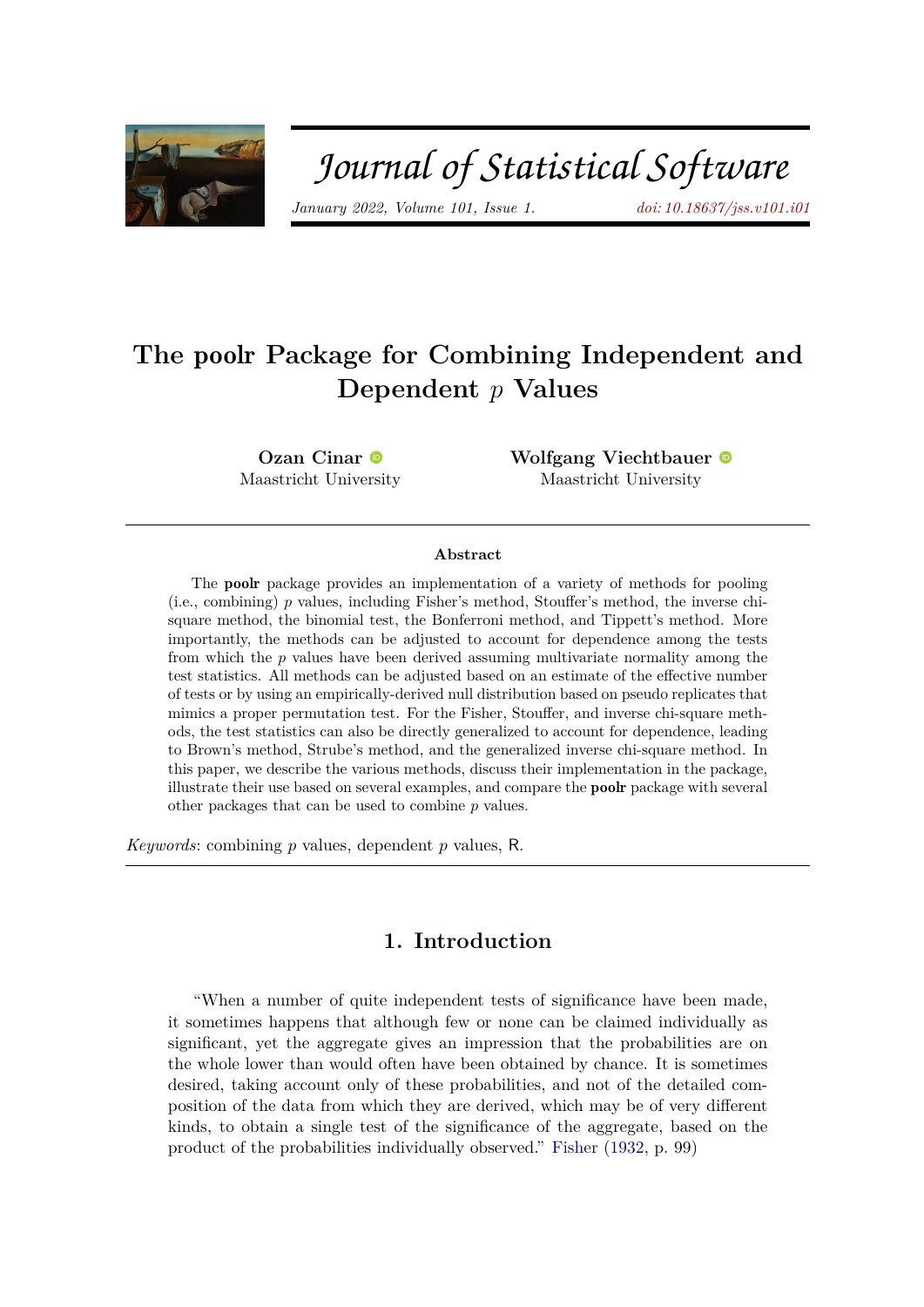The quote above, taken from the 4th edition of Fisher's *Statistical Methods for Research Workers*, reveals a longstanding interest by statisticians and researchers in methods for combining the results of multiple significance tests. The goal is to combine the *p* values of several significance tests – which are thematically related to each other in some way – into a single *p* value that tests the significance of the collection as a whole. Numerous methods for this purpose have been described in the literature (for some reviews, see [Becker](#page-36-0) [1994;](#page-36-0) [Cousins](#page-37-1) [2008;](#page-37-1) [Rosenthal](#page-39-0) [1978\)](#page-39-0).

Some well-known methods include those described by [Fisher](#page-37-0) [\(1932\)](#page-37-0), [Stouffer, Suchman,](#page-40-0) [DeVinney, Star, and Williams Jr.](#page-40-0) [\(1949\)](#page-40-0), and [Wilkinson](#page-40-1) [\(1951\)](#page-40-1). However, all of these methods assume that the *p* values to be combined are derived from independent tests. This assumption is known to be violated in many situations. For example, in genome-wide association studies (GWAS), a million or more single-nucleotide polymorphisms (SNPs) are nowadays tested for their association with some phenotype of interest. The *p* values from SNPs belonging to the same gene or biological pathway can be combined to shift the focus of the study to higher biological structures [\(Lehne, Lewis, and Schlitt](#page-38-0) [2011\)](#page-38-0). However, SNPs show non-random associations known as linkage disequilibrium (LD) [\(Slatkin](#page-40-2) [2008\)](#page-40-2), leading to dependence among the tests and hence *p* values. Ignoring this dependence when combining the *p* values could lead to overly conservative or to overly liberal Type I error rates [\(Alves and Hu](#page-36-1) [2014\)](#page-36-1).

Methods for combining *p* values can be modified to account for dependence among the tests. For example, [Brown](#page-36-2) [\(1975\)](#page-36-2) proposed using a Satterthwaite approximation for the distribution of the test statistic of Fisher's method that takes the degree of dependence into consideration. Stouffer's method can also be easily generalized to dependent tests [\(Strube](#page-40-3) [1985\)](#page-40-3). Furthermore, several authors [\(Cheverud](#page-36-3) [2001;](#page-36-3) [Nyholt](#page-39-1) [2004;](#page-39-1) [Li and Ji](#page-38-1) [2005;](#page-38-1) [Gao, Starmer, and](#page-37-2) [Martin](#page-37-2) [2008;](#page-37-2) [Galwey](#page-37-3) [2009\)](#page-37-3) have described methods to estimate the effective number of independent tests using principal component analysis (PCA) of a correlation matrix that reflects the dependence among the tests. Methods that assume independence can then be modified based on such an estimate to take the degree of dependence into consideration. Finally, it is also possible to combine dependent tests using empirically-derived null distributions using resampling procedures [\(Lin](#page-38-2) [2005;](#page-38-2) Liu *[et al.](#page-39-2)* [2010\)](#page-39-2). Although the latter is often considered a gold-standard technique, especially in the field of genomics, the increased computational burden is an important drawback [\(Moskvina, O'Dushlaine, Purcell, Craddock, Holmans, and](#page-39-3) [O'Donovan](#page-39-3) [2011\)](#page-39-3).

At the moment, there are various options available in R (R [Core Team](#page-39-4) [2021\)](#page-39-4) for combining *p* values of independent and dependent tests. A large number of methods for combining independent  $p$  values are implemented in the **metap** package [\(Dewey](#page-37-4) [2021\)](#page-37-4). Three of these methods (Fisher's, Stouffer's, and the logit-transformation method by [George](#page-37-5) [1977\)](#page-37-5) are also available via the combine.test() function of the survoomp package [\(Schroeder, Culhane,](#page-40-4) [Quackenbush, and Haibe-Kains](#page-40-4) [2011\)](#page-40-4), while the aggregation package [\(Yi and Pachter](#page-41-0) [2018\)](#page-41-0) also provides Fisher's method in addition to the methods by [Tippett](#page-40-5) [\(1931\)](#page-40-5) and [Lancaster](#page-38-3) [\(1961\)](#page-38-3). Independent *p* values can also be combined with the Fisher and Stouffer methods using the metap() function of the gap package [\(Zhao](#page-41-1) [2007\)](#page-41-1).

For dependent tests, **EmpiricalBrownsMethod** [\(Poole](#page-39-5) [2021\)](#page-39-5) and **CombinePValue** [\(Dai, Leeder,](#page-37-6) [and Cui](#page-37-6) [2014\)](#page-37-6) provide generalizations of Fisher's method analogous to [Brown](#page-36-2) [\(1975\)](#page-36-2), but avoid the numerical integration required by Brown's method in various ways. However, both implementations require access to the raw data, which limits their applicability to scenarios where only the *p* values and some kind of correlation matrix reflective of the dependence struc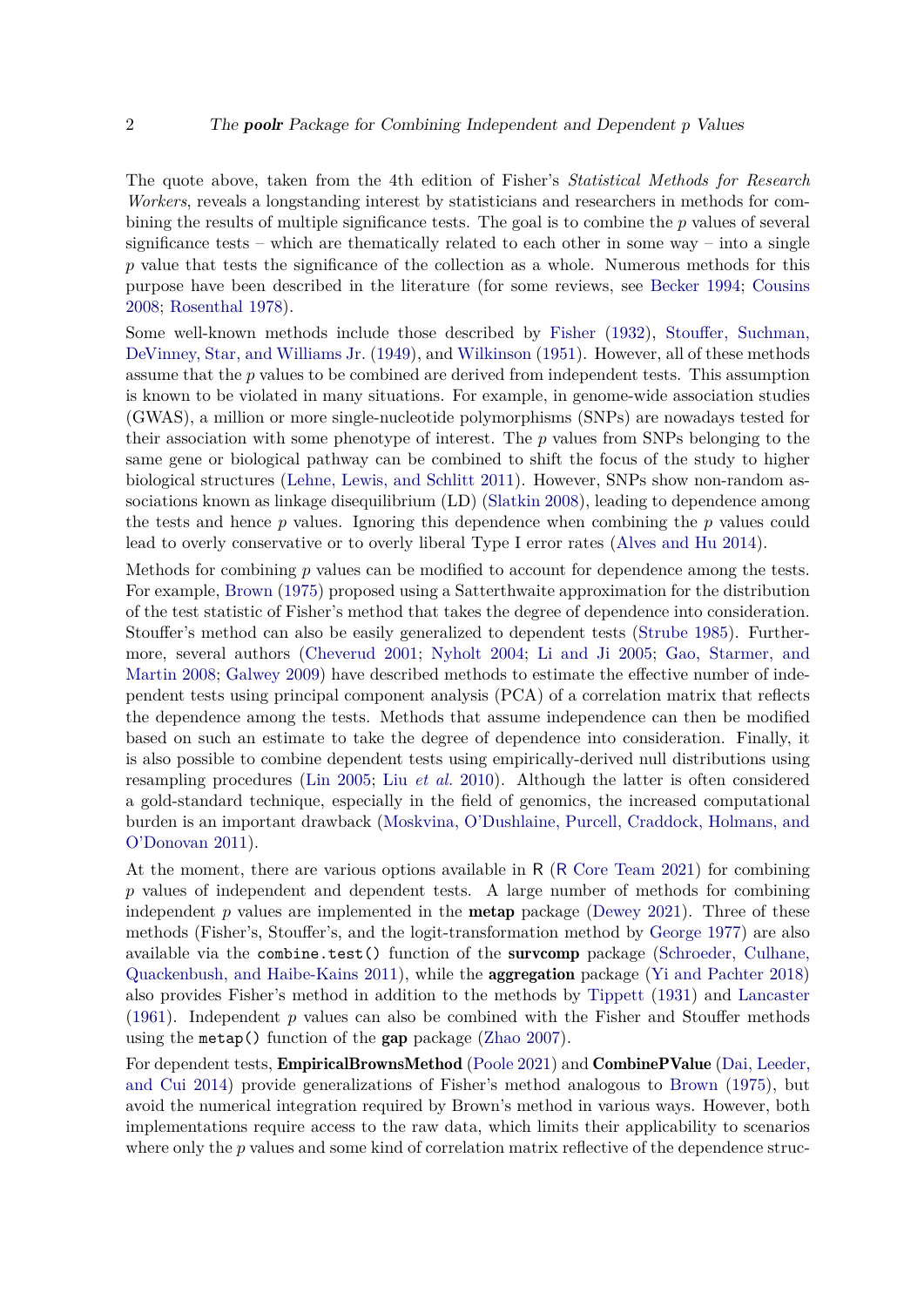ture is available. The TFisher package also provides an implementation of Brown's method, and can work directly with a set of *p* values and a corresponding correlation matrix, but the accompanying manuscript [\(Zhang, Tong, Landers, and Wu](#page-41-2) [2020\)](#page-41-2) does not provide any technical details about this aspect of the package. Finally, a method for combining (possibly dependent) *p* values was recently described by [Wilson](#page-40-6) [\(2019\)](#page-40-6), which is implemented in the harmonicmeanp package. We will examine all of these alternative packages in more detail further below.

The primary aim of this paper, however, is to present a new package called **poolr**, which provides a variety of methods for combining independent, and more importantly, dependent *p* values. The package contains six "base methods" which can be adjusted based on four different PCA-based approaches that estimate the effective number of tests. Furthermore, the package can generate empirical null distributions for the base methods to calculate a combined *p* value that accounts for the dependence among the tests. Finally, the package includes implementations of Brown's method, Strube's generalization of the Stouffer method, and the generalized inverse chi-square method.

The paper is structured as follows. In Section [2,](#page-2-0) we describe the methods that are implemented in **poolr**. The functions and their arguments are then explained in Section [3.](#page-14-0) An illustrative application of the **poolr** package is provided in Section [4,](#page-23-0) followed by a compari-son, in Section [5,](#page-26-0) of the methods implemented in **poolr** with those in packages that also deal with the combination of  $p$  values from independent and dependent tests. Finally, Section [6](#page-32-0) concludes the paper with a discussion of some miscellaneous topics.

# **2. Methods**

<span id="page-2-0"></span>The problem to be addressed can be succinctly stated as follows. Let *p<sup>i</sup>* denote the one- or twosided *p* value corresponding to the *i*-th null hypothesis,  $H_{0i}$ , where  $i = 1, \ldots, k$ . We assume that the tests being used to generate the  $p_i$  values have nominal properties (i.e., the Type I error rates are equal to the chosen  $\alpha$  value). Therefore, we assume that  $p_i \sim \text{Uniform}(0, 1)$ when  $H_{0i}$  is true. The goal is to combine the *p* values into a single *p* value to test the joint null hypothesis that  $H_{0i}$  is true for all  $k$  tests,

$$
H_0\colon \cap_{i=1}^k H_{0i},
$$

versus the alternative

$$
H_1
$$
: at least one  $H_{0i}$  is false.

We will denote the combined *p* value with  $p_c$  and use  $\alpha_c$  to denote the desired Type I error rate to which *p<sup>c</sup>* is compared to determine whether the joint null should be rejected or not.

#### <span id="page-2-1"></span>**2.1. Base methods**

Six "base methods" are available in poolr for this task. All but one of these methods assume that the *p* values to be combined are independent of each other. These base methods can be adjusted to consider the degree of dependence among the tests. We will start by introducing the base methods and then continue with describing the possible adjustments.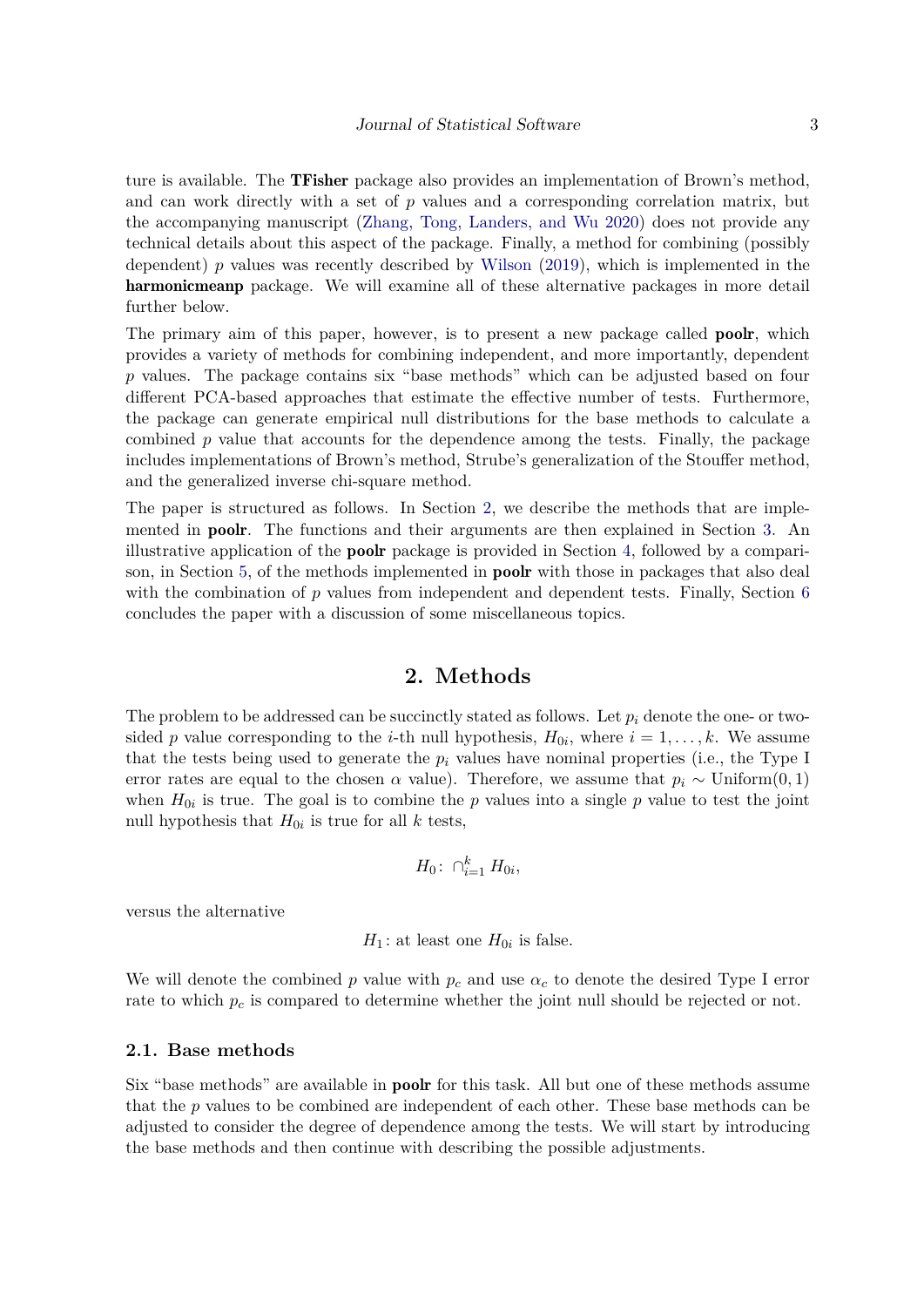#### *Fisher's method*

Fisher's method [\(Fisher](#page-37-0) [1932\)](#page-37-0) is one of the most commonly used techniques for combining a set of *p* values. Assuming that  $p_i \sim \text{Uniform}(0, 1)$ , it can be shown that  $-2\ln(p_i)$  is chi-square distributed with 2 degrees of freedom (df). A combined test statistic can then be calculated with

<span id="page-3-1"></span>
$$
X^2 = -2\sum_{i=1}^{k} \ln(p_i). \tag{1}
$$

Since the sum of independent chi-square distributed random variables is also chi-square distributed (with degrees of freedom equal to the sum of the degrees of freedom of the summands),  $X^2$  follows a chi-square distribution with df = 2*k* under the joint null hypothesis. Therefore, the combined *p* value is given by  $p_c = 1 - F(X^2, 2k)$  where  $F(\cdot, f)$  denotes the cumulative distribution function of a chi-square distribution with  $df = f$ .

#### *Stouffer's method*

Stouffer's method [\(Stouffer](#page-40-0) *et al.* [1949\)](#page-40-0) is another well-known method for pooling *p* values. Let  $\Phi(\cdot)$  denote the cumulative distribution function of a standard normal distribution and  $\Phi^{-1}(\cdot)$  its inverse. Given that the *p* values are uniformly distributed under the null hypothesis,  $z_i = \Phi^{-1}(1 - p_i)$  follows a standard normal distribution, and thus

<span id="page-3-3"></span>
$$
z = \sum_{i=1}^{k} z_i / \sqrt{k} \tag{2}
$$

is also standard normal under the joint null. Note that we use  $1 - p_i$  in the computation of  $z_i$  such that this will yield a large positive value of  $z_i$  when  $p_i$  is small. The combined  $p$  value can then be calculated with  $p_c = 1 - \Phi(z)$ .

#### *Inverse chi-square method*

Analogous to Stouffer's "inverse-normal" method, in the inverse chi-square method (not to be confused with Fisher's method) we transform the *p* values using the inverse of the cumulative distribution function of a chi-square distribution with one degree of freedom, which we denote by  $F^{-1}(\cdot, 1)$ . Hence

<span id="page-3-2"></span>
$$
X^2 = \sum_{i=1}^{k} F^{-1}(1 - p_i, 1)
$$
\n(3)

follows a chi-square distribution with  $df = k$  and the combined p value is then given by  $p_c = 1 - F(X^2, k).$ 

#### *Binomial test*

The binomial test [\(Wilkinson](#page-40-1) [1951\)](#page-40-1) follows naturally after noting that rejection versus nonrejection of a true null hypothesis can be considered to be a Bernoulli distributed random variable with the rejection probability denoted by  $\alpha$ . Hence, when all  $k$  null hypotheses are true, the number of tests that lead to rejection, say *r*, follows a Binomial distribution, that is,  $r \sim \text{Binomial}(k, \alpha)$ . Therefore, we can compute the combined p value with

<span id="page-3-0"></span>
$$
p_c = \sum_{x=r}^{k} {k \choose x} \alpha^x (1-\alpha)^{k-x},\tag{4}
$$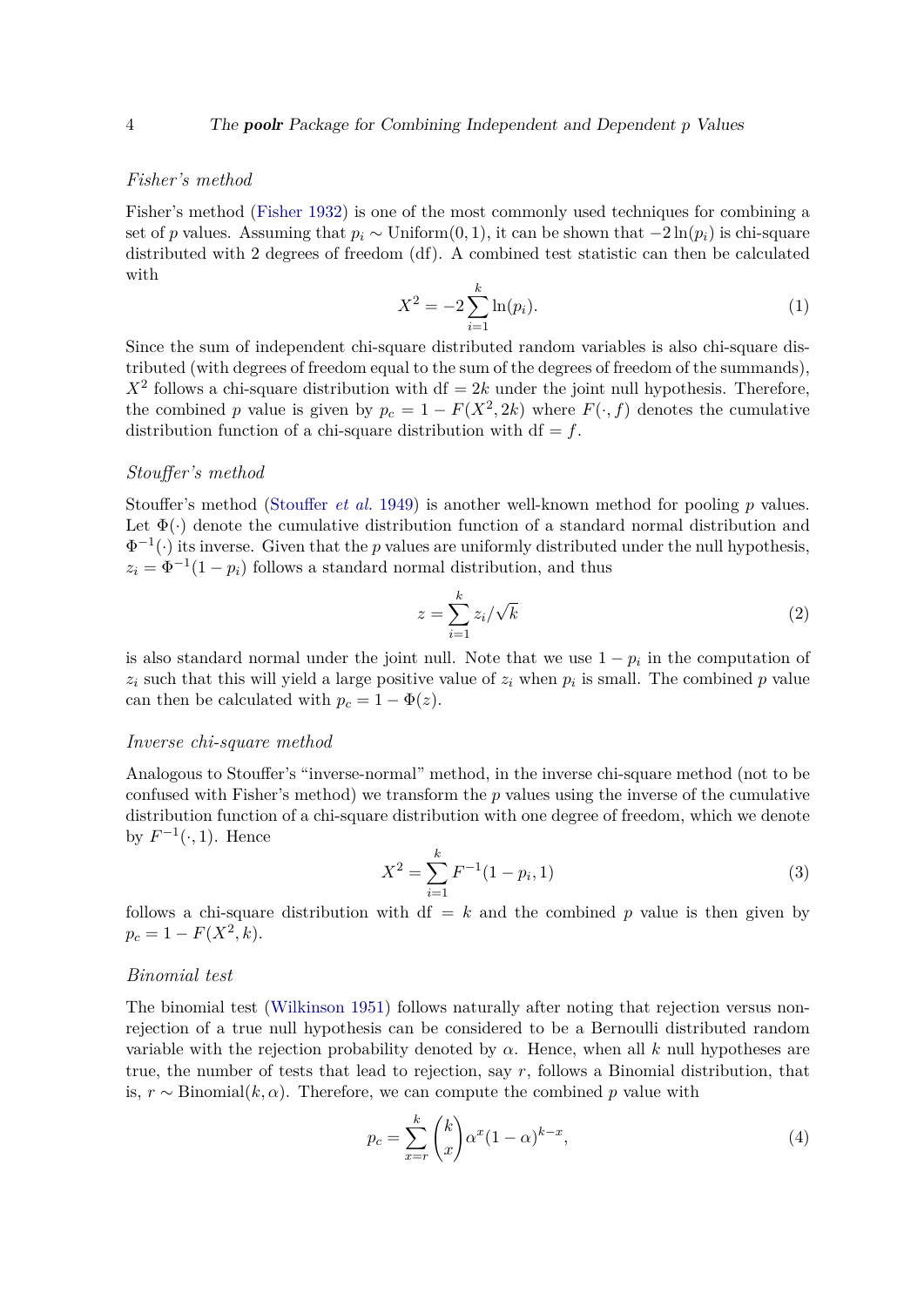which gives the probability of obtaining *r* or more rejections ("successes") under the joint null. Hence, if  $p_c \leq \alpha_c$ , we reject the joint null. We can therefore regard the binomial test as a method for examining whether there is an "excess of significant results" among the set of *k* tests when assuming that the joint null hypothesis is true.

Note that  $\alpha$  (i.e., the threshold for declaring an individual test as significant or not) can be different from  $\alpha_c$  (the desired Type I error rate for the combined test). In fact, due to the discrete nature of  $p_c$  as computed with  $(4)$ , the Type I error rate of the binomial test is bounded by  $\alpha_c$  from above, that is, its actual Type I error rate may be lower than  $\alpha_c$ (i.e.,  $Pr(p_c \leq \alpha_c) \leq \alpha_c$  for the binomial test, with strict equality holding for the Fisher, Stouffer, and inverse chi-square methods).<sup>[1](#page-4-0)</sup>

#### *Bonferroni method*

The last two methods to be described are more commonly thought of as multiple testing correction techniques, but are equally applicable in the present context. The first is the well-known Bonferroni correction (e.g., [Goeman and Solari](#page-38-4) [2014\)](#page-38-4), arguably one of the most commonly applied multiple testing correction techniques in research. As used for that purpose, the hypothesis-wise Type I error rate (i.e.,  $\alpha$ ) is divided by the number of simultaneous tests (i.e., k). Then  $\alpha/k$  is used as the significance threshold for the individual tests, which can be shown to control the family-wise Type I error rate (i.e., the probability of committing at least one Type I error across all k tests is then at most  $\alpha$ ). Equivalently, we can multiply the *p* value of each test by *k* and use  $\alpha$  as the significance threshold (i.e., tests for which  $p_i \times k \leq \alpha$  are significant).

Although the Bonferroni method is typically formulated as a multiple testing correction, it is also possible to use it as a method for combining *p* values. The motivation is that the joint null hypothesis should be rejected if at least one of the individual null hypotheses is rejected (cf. [Simes](#page-40-7) [1986\)](#page-40-7). For this, we only need to consider the *smallest p* value of the tests whose *p* values are to be combined. Therefore, the combined *p* value is then computed with

$$
p_c = \min(1, \min(p_1, \ldots, p_k) \times k),
$$

which can be compared with  $\alpha_c$  to test the joint null hypothesis.

In contrast to the previous methods (and contrary to common belief), the Bonferroni method does not assume independence among the tests [\(Goeman and Solari](#page-38-4) [2014\)](#page-38-4). Hence, it controls the Type I error rate (in the sense that  $Pr(p_c \leq \alpha_c) \leq \alpha_c$  under the joint null) whether the tests are independent or not. However, the method is slightly conservative under independence (e.g., for  $\alpha_c = 0.05$ , the actual Type I error rate converges to  $\lim_{k\to\infty} 1 - (1 - 0.05/k)^k$  $1 - e^{-0.05} \approx 0.0488$ ) and it can be much more conservative when the tests are dependent.

The use of the Bonferroni correction as a method for combining *p* values shows that all multiple testing correction methods (that directly operate on the *p* values) can also be used as methods for combining *p* values. As long as one of the corrected *p* values leads to a rejection, the joint null can also be rejected. Therefore, one could consider other multiple testing correction methods that are less conservative than the Bonferroni method. The one

<span id="page-4-0"></span><sup>&</sup>lt;sup>1</sup>Also note that when  $\alpha_c < \alpha^k$ , we can never reject the joint null with the binomial test. This may be a non-issue when testing a single joint null hypothesis, but in some situations (e.g., genetics), we often test many joint null hypotheses (e.g., for multiple genes), in which case  $\alpha_c$  may be set to a low value to correct for multiple testing. It may then be impossible to reject a particular joint null hypothesis for which *k* is too low.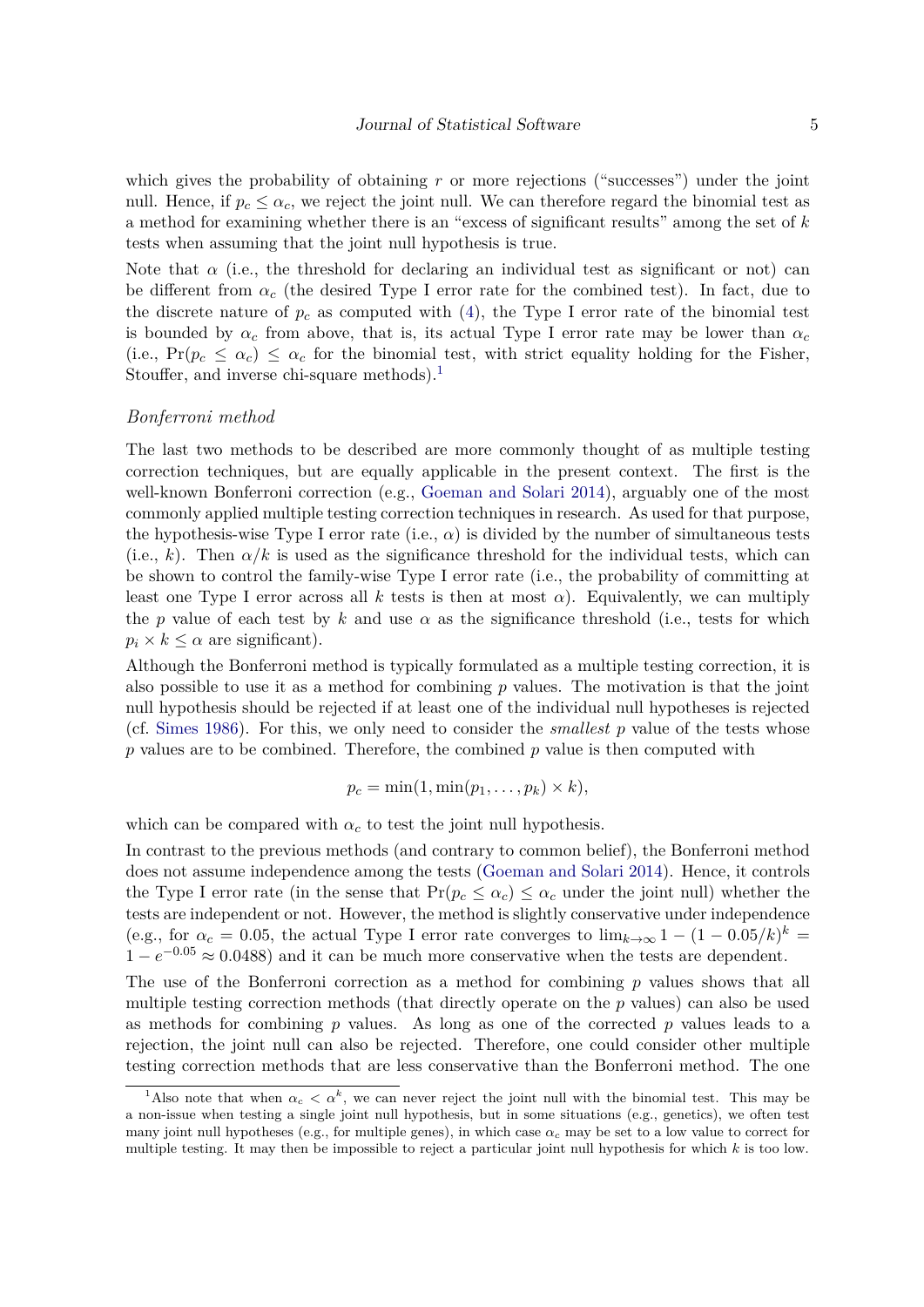that immediately comes to mind is Holm's method [\(Holm](#page-38-5) [1979\)](#page-38-5), which is also valid under any type of dependence structure among the tests and is less conservative than the Bonferroni correction [\(Goeman and Solari](#page-38-4) [2014\)](#page-38-4).

Holm's procedure is a sequential "step-down" variant of the Bonferroni correction. It starts by multiplying the smallest *p* value with the number of simultaneous tests. If this corrected *p* value is larger than  $\alpha$ , then none of the null hypotheses are rejected, whereas testing continues with the second smallest *p* value if the first step does lead to a rejection (and so on). As a method for combining *p* values (i.e., for testing the joint null hypothesis), Holm's procedure is therefore identical to the Bonferroni method, since only the smallest *p* value (multiplied by *k*) needs to be considered.

Other multiple testing correction methods such as those described by [Simes](#page-40-7) [\(1986\)](#page-40-7), [Hochberg](#page-38-6) [\(1988\)](#page-38-6), [Hommel](#page-38-7) [\(1988\)](#page-38-7), [Benjamini and Hochberg](#page-36-4) [\(1995\)](#page-36-4), and [Benjamini and Yekutieli](#page-36-5) [\(2001\)](#page-36-5) can also be used as methods for combining *p* values in the same manner and, compared to the Bonferroni/Holm method, can potentially lead to different conclusions when testing a joint null hypothesis. However, the methods by [Benjamini and Hochberg](#page-36-4) [\(1995\)](#page-36-4) and [Benjamini](#page-36-5) [and Yekutieli](#page-36-5) [\(2001\)](#page-36-5) are not meant to control the family-wise Type I error rate, but the false discovery rate, and the other methods will only control the family-wise Type I error rate under independence or, in some cases, under the assumption of "positive dependence through stochastic ordering" (PDS, [Goeman and Solari](#page-38-4) [2014\)](#page-38-4).

#### *Tippett's method*

Tippett's method (also known as the Dunn-Šidák correction, based on [Dunn](#page-37-7) [1958](#page-37-7) and [Šidák](#page-40-8) [1967\)](#page-40-8) is another multiple testing correction [\(Tippett](#page-40-5) [1931\)](#page-40-5). As used for this purpose, the hypothesis-wise error rate is set to  $1 - (1 - \alpha)^{1/k}$ , which controls the family-wise Type I error rate at  $\alpha$  (i.e., it does not exhibit the slightly conservative behavior of the Bonferroni method), but is only guaranteed to do so under independence. The joint null hypothesis would therefore be rejected if  $\min(p_i) \leq 1 - (1 - \alpha)^{1/k}$ . Correspondingly, the combined *p* value based on Tippett's method is given by

$$
p_c = 1 - (1 - \min(p_1, \ldots, p_k))^k,
$$

which should be compared with  $\alpha_c$  to test the significance of the joint null hypothesis.

#### <span id="page-5-0"></span>**2.2. Adjustments**

In the previous section, we described six base methods for combining *p* values that are available in the poolr package. Five of these methods are only guaranteed to control the Type I error rate when the *p* values to be combined are independent. The Bonferroni correction is the only exception to this, but its Type I error rate can be quite conservative when the tests are dependent. Therefore, for all methods, we can apply certain adjustments that may help to bring their Type I error rates closer to the nominal level even when the tests are dependent.

For these adjustments, we assume that the *p* values to be combined are derived from *k* hypothesis tests with test statistics  $t_1, \ldots, t_k$  that follow, under the joint null hypothesis, a multivariate normal distribution with means equal to zero, variances equal to unity, and correlation matrix  $R_t$ . For example, suppose we conduct *k* one-sample *z* tests of the null hypotheses  $H_{0i}$ :  $\mu_i = \mu_{0i}$  for  $i = 1, \ldots, k$  based on *n* observations of the random variables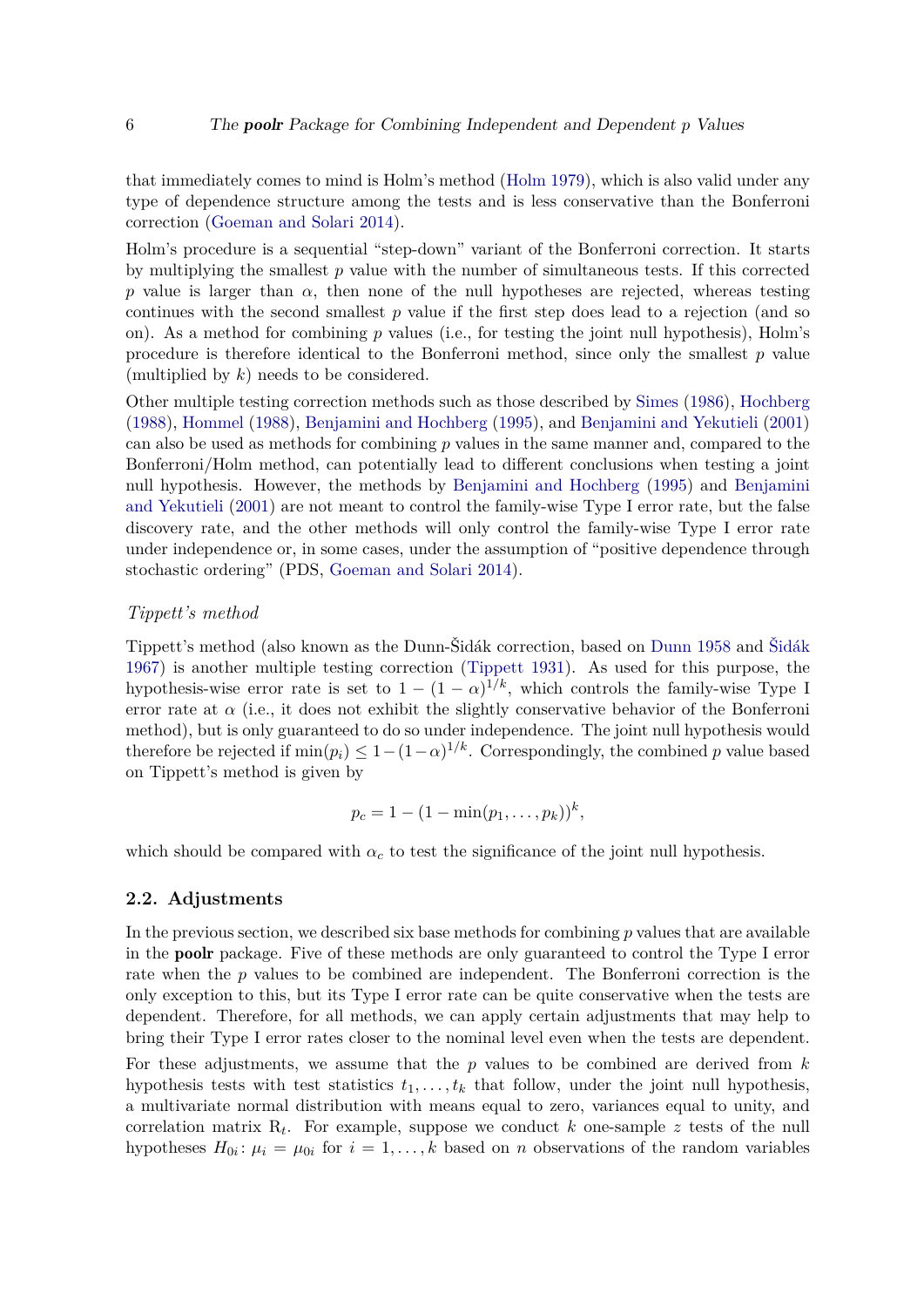The same scenario arises in other contexts, at least asymptotically. For example, when conducting one- or two-sample *t* tests with interchanging variables, the test statistics converge in distribution to multivariate normality. The same applies when fitting *k* regression models with interchanging variables (each testing the association between some predictor and one of *k* different response variables, or vice-versa, when testing the association between one of *k* different predictors and some response variable). In fact, under the regularity conditions of the multivariate central limit theorem (e.g., [Van der Vaart](#page-40-9) [1998\)](#page-40-9), the interchanging variables do not have to follow a multivariate normal distribution for the test statistics to converge to multivariate normality. Hence, the scenario covers not only linear but also other types of regression models (e.g., logistic, Poisson). Moreover, while R*<sup>t</sup>* is not exactly known in any of these examples, the correlations among the interchanging variables can be collected in a  $k \times k$  correlation matrix denoted by  $R_x$ , which is a consistent estimate of  $R_t$  (in which case the multidimensional central limit theorem still holds; [Härdle and Simar](#page-38-8) [2015\)](#page-38-8).

Hence, in what follows, we assume that the dependence among the tests and hence *p* values arises through the correlations among a set of interchanging elements across the analyses, as reflected by the correlation matrix R*x*. The latter can be computed from the data at hand or from reference databases in some fields (Liu *[et al.](#page-39-2)* [2010\)](#page-39-2).

# *Effective number of tests*

When conducting *k* tests that are dependent in the manner described above, we can think of this as a scenario where we are effectively conducting a smaller number of independent tests. For example, suppose three SNPs are tested for their association with some phenotype of interest. If the SNPs are in perfect linkage equilibrium (and hence there is no correlation among the genotypes at the three locations), we are conducting three independent tests. On the other hand, if the SNPs are in perfect LD, then we are actually conducting the same test three times, leading to three identical *p* values, and hence the effective number of tests is one. Depending on the degree of LD among the SNPs, the effective number of tests will therefore lie somewhere between these two extremes. A variety of methods have been proposed based on this concept to quantify the degree of dependence among multiple tests.

All of these methods start by applying PCA to R*x*, the matrix with the correlations among the interchanging elements [\(Cheverud](#page-36-3) [2001;](#page-36-3) [Galwey](#page-37-3) [2009;](#page-37-3) Gao *[et al.](#page-37-2)* [2008;](#page-37-2) [Li and Ji](#page-38-1) [2005;](#page-38-1) [Nyholt](#page-39-1) [2004\)](#page-39-1). Let  $\lambda_i$  denote the *i*-th eigenvalue thereof such that  $\lambda_1 \geq \lambda_2 \geq \ldots \geq \lambda_k$ . Then [Cheverud](#page-36-3) [\(2001\)](#page-36-3) and [Nyholt](#page-39-1) [\(2004\)](#page-39-1) propose to estimate the effective number of tests with

<span id="page-6-0"></span>
$$
m_{CN} = 1 + (k - 1) \left( 1 - \frac{\text{Var}(\lambda)}{k} \right),\tag{5}
$$

where  $\text{Var}(\lambda)$  is the observed sample variance among the *k* eigenvalues. Alternatively, [Li and](#page-38-1) [Ji](#page-38-1) [\(2005\)](#page-38-1) suggest to calculate the effective number of tests with

<span id="page-6-1"></span>
$$
m_{LJ} = \sum_{i=1}^{k} h(|\lambda_i|),\tag{6}
$$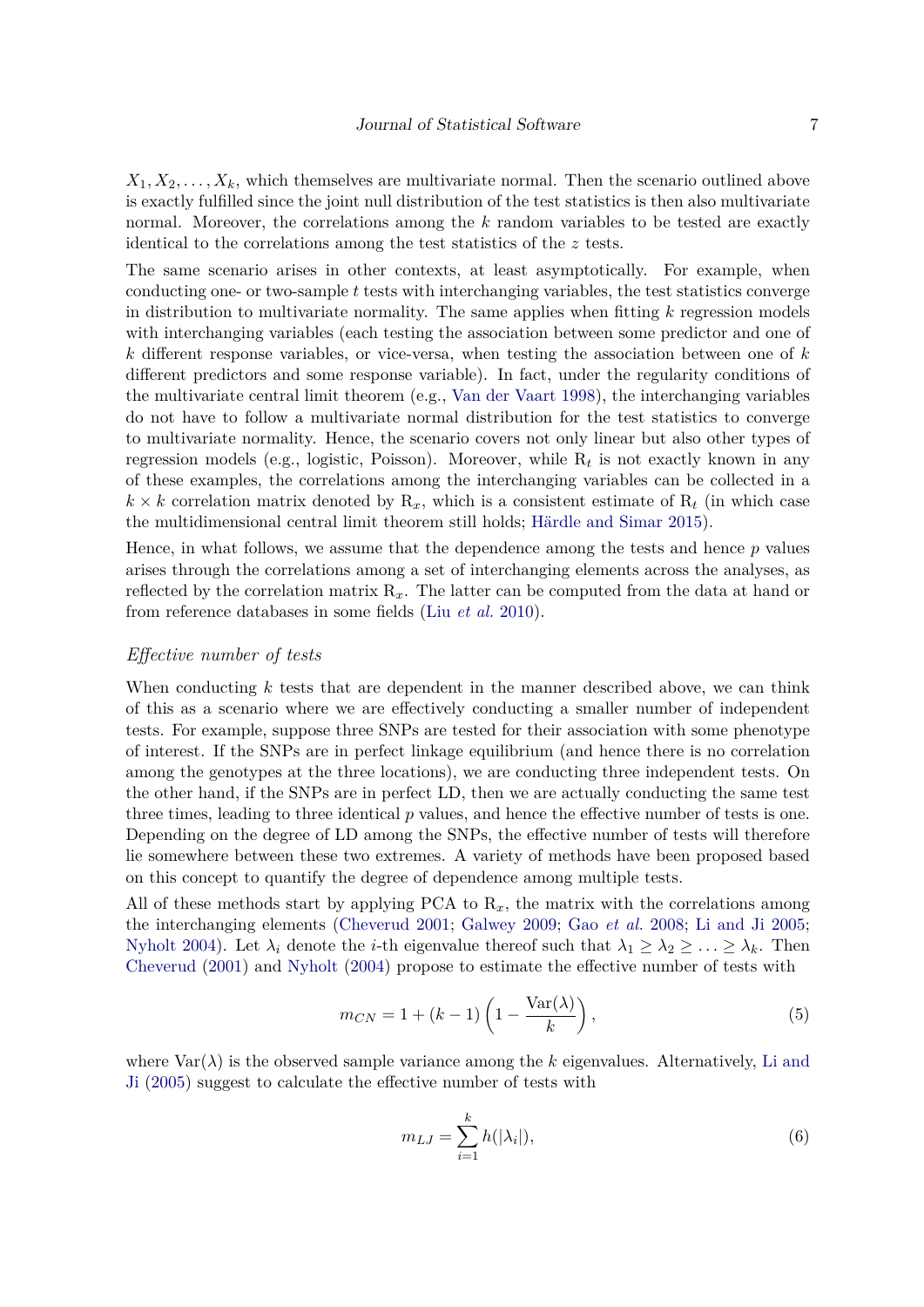where  $h(x) = I(x \ge 1) + (x - |x|)$  and  $| \cdot |$  is the floor function. Another approach, described by Gao *[et al.](#page-37-2)* [\(2008\)](#page-37-2), estimates the effective number of tests with

<span id="page-7-1"></span>
$$
m_{GAO} = \underset{x \in \{1,\dots,k\}}{\operatorname{argmin}} \left( \frac{\sum_{i=1}^{x} \lambda_i}{\sum_{i=1}^{k} \lambda_i} > C \right),\tag{7}
$$

where *C* is a user-defined parameter which is usually set to 0.995 (i.e.,  $m_{GAO}$  is the number of principal components needed such that  $C \times 100\%$  of the total variance is accounted for). Finally, according to [Galwey](#page-37-3) [\(2009\)](#page-37-3), the effective number of tests should be computed with

<span id="page-7-2"></span>
$$
m_{GAL} = \frac{\left(\sum_{i=1}^{k} \sqrt{\lambda_i'}\right)^2}{\sum_{i=1}^{k} \lambda_i'},\tag{8}
$$

where  $\lambda'_i = \max[0, \lambda_i]$ .

Although on first sight the calculations appear to be rather different, the methods have some common properties. When  $R_x$  is an identity matrix, then  $\lambda_i = 1$  for  $i = 1, \ldots, k$  and hence  $m = k$  (where *m* denotes one of the estimates of the effective number of tests described above). The only exception to this is *mGAO*, as it may yield an estimate less than *k*, depending on *C* and *k* (e.g., when  $C = 0.995$  and  $k > 200$ , then  $m_{GAO} < k$ ). On the other hand, when all correlations in  $R_x$  are equal to 1, then  $\lambda_1 = k$  and  $\lambda_i = 0$  for  $i = 2, \ldots, k$  and hence  $m = 1$ for all methods. However, differences in the value of *m* can arise for intermediate cases, as we will illustrate later on.

Once *m* is calculated with one of the methods described above, the methods that were described in Section [2.1](#page-2-1) can be adjusted based on this quantity. In particular, the test statistic for Fisher's method is then computed with

<span id="page-7-0"></span>
$$
\tilde{X}^2 = \frac{m}{k} \times X^2,\tag{9}
$$

where  $X^2$  is given by [\(1\)](#page-3-1). Then  $\tilde{X}^2$  is assumed to follow a chi-square distribution with df = 2*m* and hence the combined *p* value is now calculated with  $p_c = 1 - F(\tilde{X}^2, 2m)$ . Similarly, for the inverse chi-square method, we also use  $(9)$ , except that  $X^2$  is then given by  $(3)$  and the combined *p* value is calculated with  $p_c = 1 - F(\tilde{X}^2, m)$ . The test statistic for Stouffer's method is adjusted with

$$
\tilde{z} = \sqrt{\frac{m}{k}} \times z,
$$

where *z* is given by [\(2\)](#page-3-3). The combined *p* value is then calculated with  $p_c = 1 - \Phi(\tilde{z})$ . For the binomial method, we first compute  $\tilde{r} = \frac{r \times m}{k}$  $\left(\frac{\times m}{k}\right)$  and then obtain the combined *p* value with

$$
p_c = \sum_{x=\tilde{r}}^{m} \binom{m}{x} \alpha^x (1-\alpha)^{m-x}.
$$

Instead of using the floor function, one could also compute  $\tilde{r}$  using rounding, but we prefer the former for its conservativeness. Finally, for the Bonferroni and Tippett methods, we simply replace *k* with *m* and hence the combined *p* values are calculated with

$$
p_c = \min(1, \min(p_1, \ldots, p_k) \times m)
$$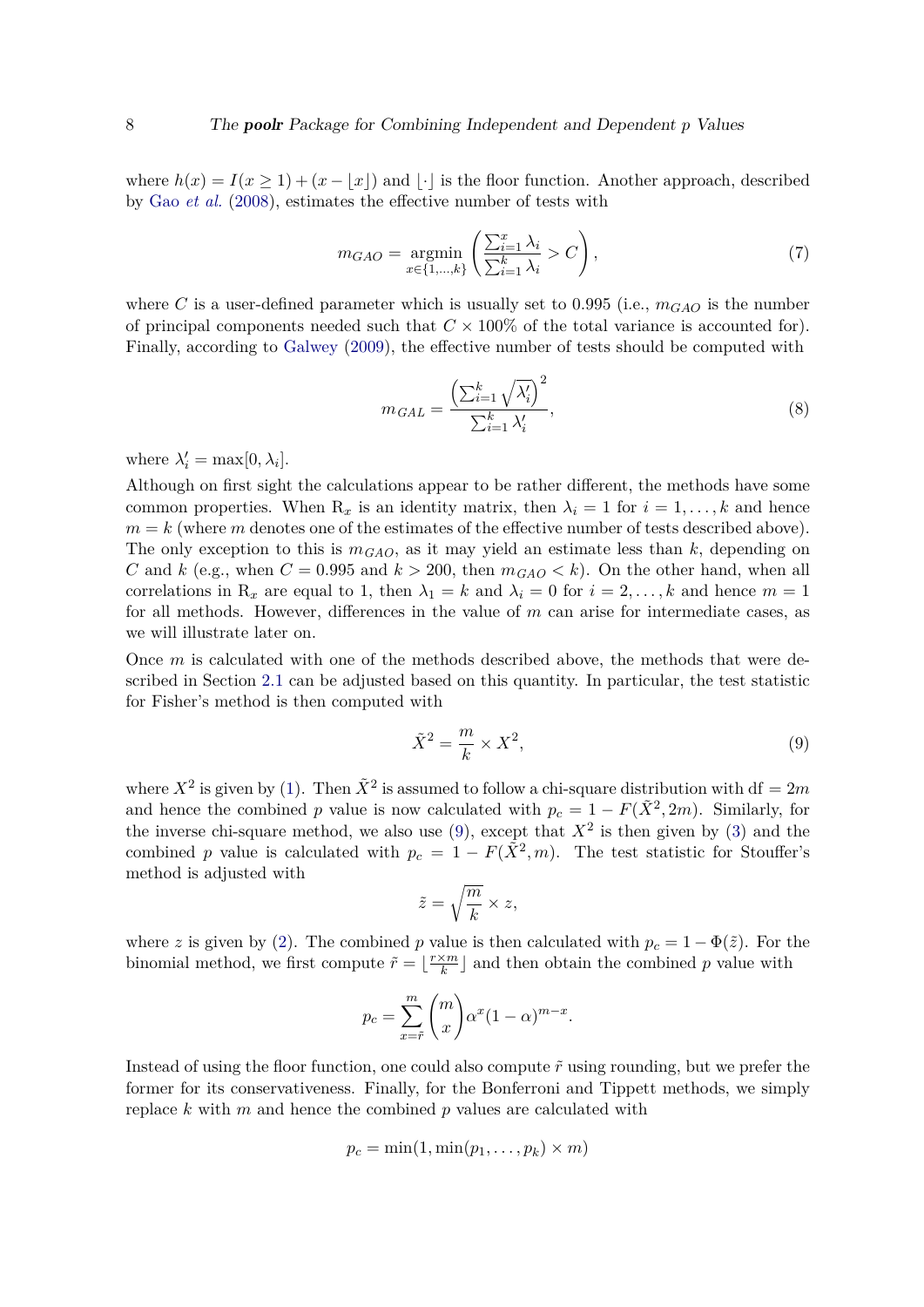and

$$
p_c = 1 - (1 - \min(p_1, \ldots, p_k))^m,
$$

respectively.

The adjustments are made in such a way so that they simplify to the base methods when  $m = k$ . Moreover, when  $m = 1$ , the same test is effectively conducted k times, leading to k identical *p* values (i.e.,  $p \equiv p_1 = \ldots = p_k$ ). In this case, the "combined" *p* value based on the adjusted methods will be identical to *p*, except for the binomial method, which either yields a *p* value of 1 (when  $p > \alpha$ , so that  $\tilde{r} = 0$ ) or equal to  $\alpha$  (when  $p \leq \alpha$ , so that  $\tilde{r} = 1$ ).

However, it should be noted that these adjustments based on an estimate of the effective number of tests are ad hoc rather than principled techniques. In fact, one can construct examples under which the assumed distributions of the adjusted test statistics do not correspond to their analytically provable distributions. Moreover, even estimates of the effective number of tests may not coincide with our expectations. For example, suppose that  $R_x$  is block-diagonal with *b* blocks of sizes  $k_1, \ldots, k_b$  with perfect correlation within blocks, that is,

$$
R_x = \begin{bmatrix} 1_{k_1} & & & \\ & 1_{k_2} & & \\ & & \ddots & \\ & & & 1_{k_b} \end{bmatrix}
$$

where  $1_{k_j}$  is a  $k_j \times k_j$  matrix of all 1s. Then the eigenvalues of  $R_x$  are simply the block sizes sorted by decreasing magnitude followed by  $k - b$  zeros. In this case,  $m_{LJ} = b$  as we would expect (i.e., the effective number of tests is then equal to the number of blocks), but this is not guaranteed for the other estimators.<sup>[2](#page-8-0)</sup> Hence, adjustments based on an effective number of tests have received some criticism in the literature (e.g., [Dudbridge and Koeleman](#page-37-8) [2004;](#page-37-8) [Salyakina, Seaman, Browning, Dudbridge, and Muller-Myhsok](#page-39-6) [2005\)](#page-39-6) and should therefore be applied with caution.

#### *Correlation among dependent p values*

Although PCA is typically applied to  $R_x$ , one can also make the argument that this matrix does not directly reflect the degree of dependence among the *p* values. In addition, one also needs to consider the type and sidedness of the tests conducted. For example, suppose for *n* observations of the random variables  $X_1, X_2, \ldots, X_k$ , we conduct *k* one-sample *t* tests of the null hypotheses  $H_{0i}$ :  $\mu_i = \mu_{0i}$  for  $i = 1, \ldots, k$ . When conducting two-sided tests, then the correlations among the *p* values are roughly approximated by  $|R_x|^3$  under the joint null hypothesis, which we can see by means of a small simulation study:

```
R> set.seed(2468)
R > n < -20R > Rmat \leftarrow matrix(0.8, nrow = 2, ncol = 2)
R> diag(Rmat) <- 1
```
<span id="page-8-0"></span><sup>&</sup>lt;sup>2</sup>When the blocks are of equal size, then both  $m_{LJ}$  and  $m_{GAL}$  are guaranteed to be equal to *b*, but still not so for *mCN* and *mGAO*.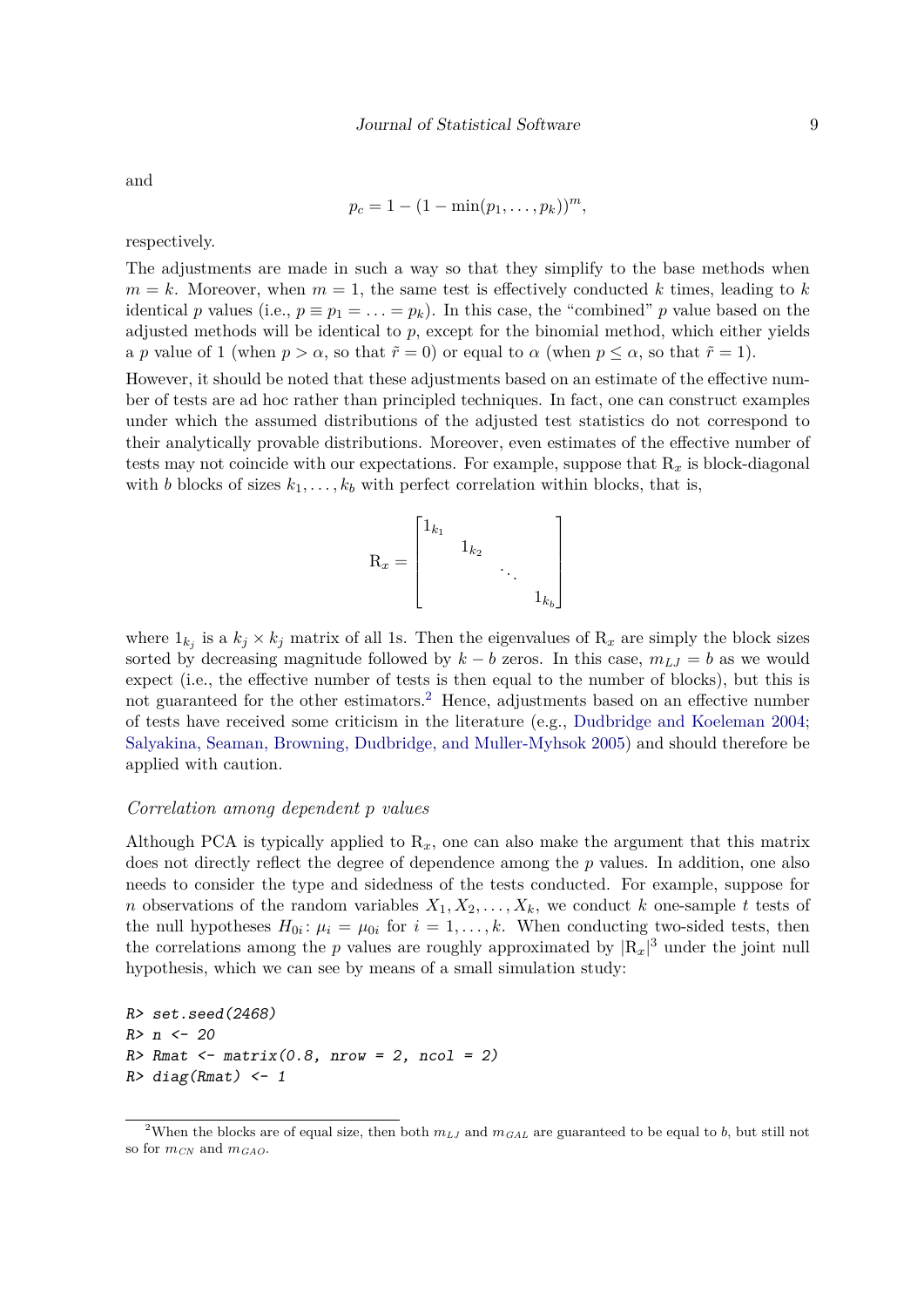

<span id="page-9-0"></span>Figure 1: Estimated correlation between (a) one- and (b) two-sided *p* values from one-sample *t* tests as a function of the true correlation  $(\rho)$  between the two variables tested (the gray lines are based on the approximations  $\rho$  and  $|\rho|^3$ , respectively).

```
R > P <- replicate(1000, {
+ X \leftarrow \text{mvtnorm}: : rmvnorm(n, \text{mean} = c(0, 0), \text{sigma} = \text{Rmat})+ p.two.sided.1 <- t.test(X[, 1], alternative = "two.sided")$p.value
+ p.two.sided.2 <- t.test(X[, 2], alternative = "two.sided")$p.value
     p.one.sided.1 <- t.test(X[, 1], alternative = "greater")$p.value
+ p.one.sided.2 <- t.test(X[, 2], alternative = "greater")$p.value
     c(p.two.sided.1, p.two.sided.2, p.one.sided.1, p.one.sided.2)\})R > Rmat[1, 2]<sup>-3</sup>
[1] 0.512
R > cor(P[1, 1, P[2, 1])
```

```
[1] 0.5174277
```
On the other hand, for one-sided tests, the correlations among the *p* values are approximately given by  $R_x$ , as we can see in this example:

 $R > Rmat[1, 2]$ [1] 0.8  $R > cor(P[3, 1, P[4, 1])$ [1] 0.7889211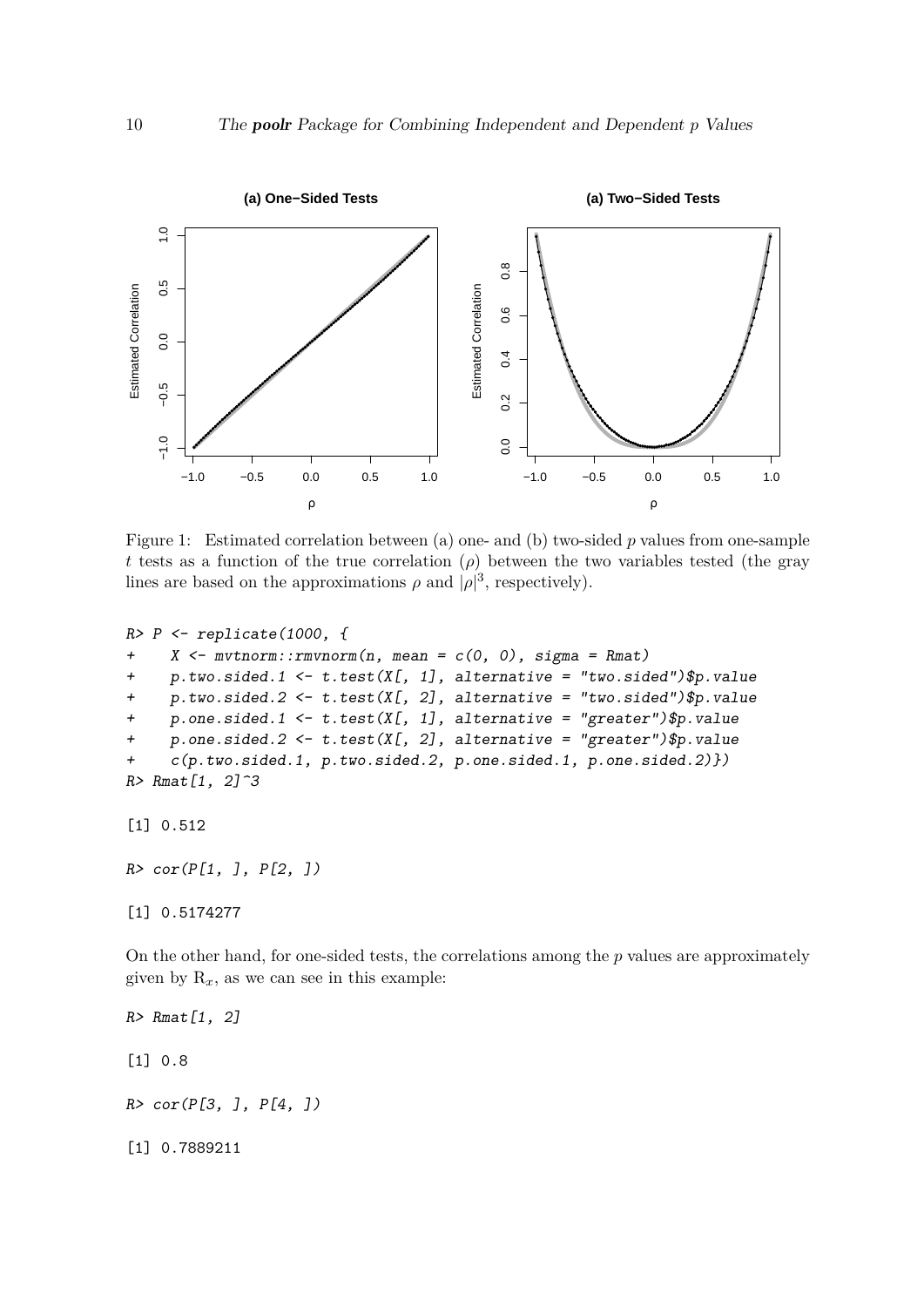Figure [1](#page-9-0) shows that these approximations roughly hold for values of  $\rho$  between  $-0.99$  and 0*.*99. The same approximations also apply when conducting two-sample *t* tests for a set of *k* variables and for regression models (either with a single response variable and *k* different predictors or vice-versa).

One could easily obtain even better approximations using more complex polynomials, but under the assumptions stated earlier, we can derive the correlations among the *p* values directly. In particular, assume  $[t_i, t_j]^\top \sim \text{MVN} \left( [0, 0]^\top, \begin{bmatrix} 1 & \rho_{ij} \\ \rho_{ij} & 1 \end{bmatrix} \right)$  $\begin{bmatrix} 1 & \rho_{ij} \\ \rho_{ij} & 1 \end{bmatrix}$ , where  $\rho_{ij}$  is the element in the *i*-th row and *j*-th column of  $R_t$ . Making use of the "law of the unconscious statistician" [\(DeGroot and Schervish](#page-37-9) [2011\)](#page-37-9), the correlation among the one-sided *p* values,  $p_i = 1 - \Phi(t_i)$ and  $p_j = 1 - \Phi(t_j)$ , is then given by

<span id="page-10-0"></span>
$$
Cor(p_i, p_j) = 12 \iint_{-\infty}^{+\infty} (1 - \Phi(t_i)) \times (1 - \Phi(t_j)) f(t_i, t_j) dt_i dt_j - 3,
$$
\n(10)

 $\text{since } \mathbb{E}[p_i] = \mathbb{E}[p_j] = 1/2 \text{ and } \text{Var}[p_i] = \text{Var}[p_j] = 1/12. \text{ For two-sided } p \text{ values, } p_i = 1/2$  $2(1 - \Phi(|t_i|))$  and  $p_j = 2(1 - \Phi(|t_j|))$ , the correlation is given by

<span id="page-10-1"></span>
$$
Cor(p_i, p_j) = 12 \iint_{-\infty}^{+\infty} 2(1 - \Phi(|t_i|)) \times 2(1 - \Phi(|t_j|)) f(t_i, t_j) dt_i dt_j - 3.
$$
 (11)

For example, if  $\rho_{ij} \in (0, 0.3, 0.6, 0.9, 0.95)$ , then  $Cor(p_i, p_j)$  is equal to  $(0.000, 0.288, 0.582, 0.582)$ 0.892, 0.946) for one-sided and (0.000, 0.056, 0.250, 0.701, 0.831) for two-sided tests.

Hence, it may be advantageous to construct a matrix based on the correlations among the p values using these "exact" computations before computing the effective number of tests as described above. For this purpose, poolr provides appropriate lookup tables for [\(10\)](#page-10-0) and [\(11\)](#page-10-1) that obviate the need for the numerical integration described above (which can be time consuming when *k* is large, since  $k(k-1)/2$  correlations need to be computed).

#### *Empirically-derived null distributions using pseudo replicates*

Another approach to account for the dependence among the *p* values is to make use of resampling methods such as permutation tests (e.g., [Good](#page-38-9) [2013;](#page-38-9) [Westfall and Young](#page-40-10) [1993\)](#page-40-10). In fact, in certain research areas (e.g., genomics), permutation tests are often regarded as a gold-standard technique [\(Johnson](#page-38-10) *et al.* [2010;](#page-38-10) [Moskvina](#page-39-3) *et al.* [2011\)](#page-39-3).

The basic idea behind a permutation test is to reshuffle the data in such a way that relevant features of the data structure are preserved (e.g., the correlation among multiple predictors or response variables) except for the association to be tested. Based on the reshuffled data, we then compute the test statistic of interest. By repeating this process a large number of times, an empirical distribution of the test statistic under the null hypothesis is generated. The proportion of values in this empirical distribution that are at least as extreme as the observed test statistic (i.e., the one obtained with the original data) then yields the *p* value of the permutation test.

As a simple example of how permutation tests can be used to combine *p* values, suppose we test the association between the case-control status of a group of subjects with each of *k* SNPs in a gene using the Cochran-Armitage trend test (e.g., [Laird and Lange](#page-38-11) [2011;](#page-38-11) [Ziegler and König](#page-41-3)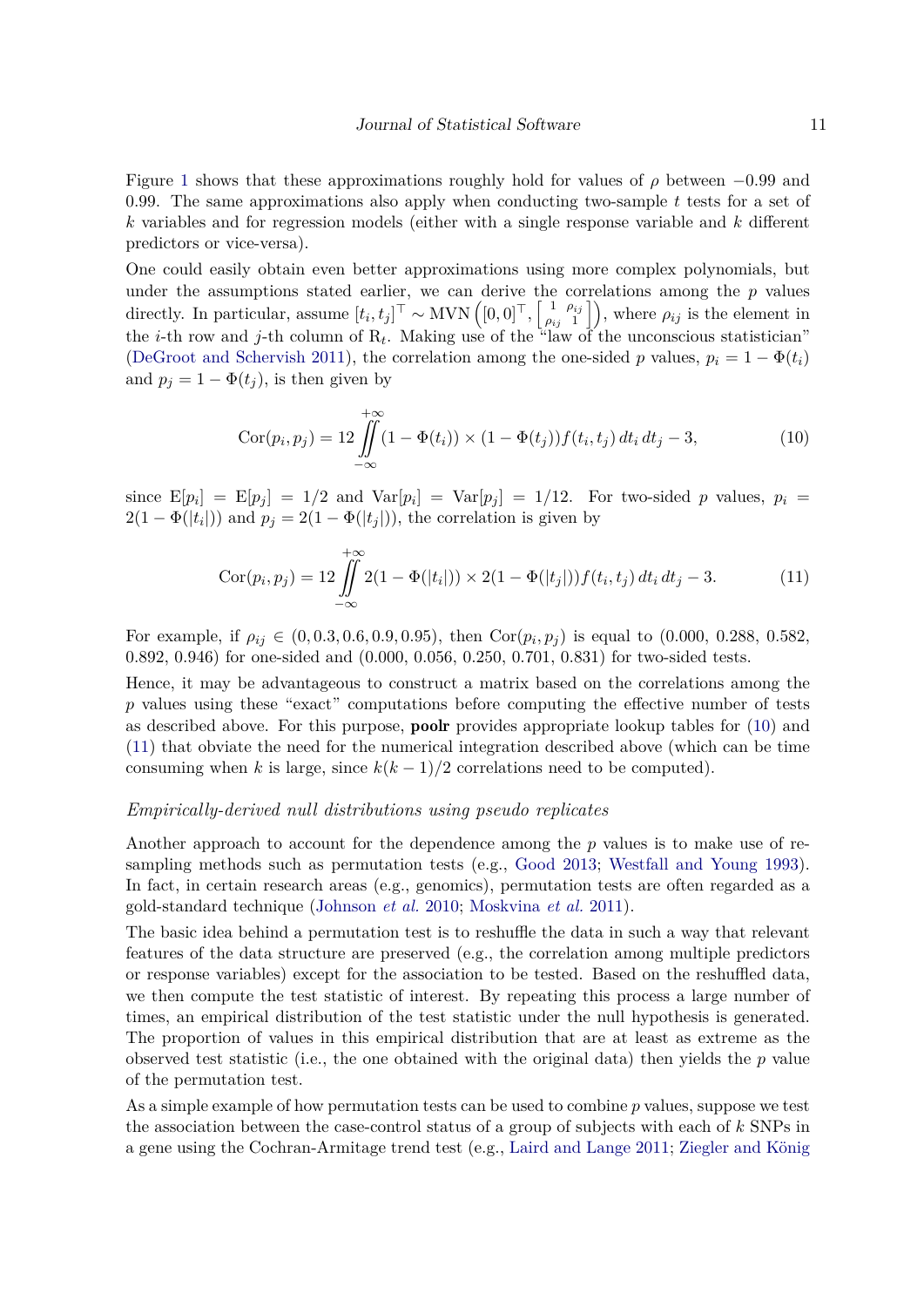[2010\)](#page-41-3) with the goal of testing the significance of the gene as a whole. The smallest *p* value among the *k* SNPs could then serve as the test statistic of interest. For the permutation test, we randomly reshuffle the case-control status of the subjects (preserving the degree of LD among the SNPs), computing the smallest *p* value of the trend tests for each rearrangement. The permutation-based combined *p* value of the *k* tests is then given by the proportion of times that the smallest *p* value under the permutation distribution is equal to or smaller than the smallest observed *p* value (i.e., closer to 0 is more "extreme" for this test statistic).

Using the smallest *p* value as the test statistic of interest is a common approach in permutation testing (e.g., [Laird and Lange](#page-38-11) [2011;](#page-38-11) [Ziegler and König](#page-41-3) [2010\)](#page-41-3). It is easy to see that this is equivalent to using either the Bonferroni or Tippett's method as the test statistic of interest (for the permutation test, the two methods yield an identical combined *p* value, since they are both monotonic functions of  $\min(p_1, \ldots, p_k)$ . However, since no single method for combining *p* values is optimal (i.e., none of the methods is a uniformly most powerful test; [Birnbaum](#page-36-6) [1954\)](#page-36-6), one could also consider using the combined *p* value from one of the other base methods as the test statistic of interest (e.g., for GWAS, [Moskvina](#page-39-3) *et al.* [2011](#page-39-3) actually recommend to base the permutation procedure on Fisher's method).

Permutation-based methods are attractive, as they can be regarded as non-parametric, valid under broad assumptions, and in some sense "exact" [\(Ernst](#page-37-10) [2004\)](#page-37-10). If implemented correctly, the test also automatically reflects relevant properties of the data such as the correlations among the predictors or response variables [\(Conneely and Boehnke](#page-37-11) [2007\)](#page-37-11). An important drawback is the computational burden of the method. An exact permutation test requires computing the test statistic of interest under every possible rearrangement of the data. However, the number of rearrangement is often so large as to make this computationally infeasible. Instead, a large number of random rearrangements are typically used. Regardless, to obtain a stable approximation of the *p* value that would have been obtained with an exact permutation test, we need to generate the test statistic under a large number of random rearrangements, which can still be a substantial computational burden [\(Moskvina](#page-39-3) *et al.* [2011\)](#page-39-3), especially when permutation tests need to be repeatedly conducted. For example, in GWAS, one might easily test 20*,*000 or more genes in this manner. Unless heavily parallelized, these computations can take days or even weeks to complete. Moreover, since the *p* values for the genes would usually be corrected for multiple testing, it is necessary to estimate tail-area p values accurately, possibly requiring  $10^6 - 10^7$  iterations per gene (e.g., using a Bonferroni correction for multiple testing in 20,000 genes, the difference between  $.00001 \times 20,000 = 0.2$ and  $.000001 \times 20,000 = 0.02$  is highly relevant).

We can greatly speed up this process by using an empirically-derived null distribution that is not based on the original data, but by using pseudo replicates (e.g., [Lin](#page-38-2) [2005;](#page-38-2) Liu *[et al.](#page-39-2)* [2010\)](#page-39-2). The general logic of this procedure is as follows. As described earlier, we assume that the joint null distribution of the test statistics of the *k* tests that were conducted can be approximated by a multivariate normal distribution with a mean vector of zeros and that  $R_x$ (the matrix with the correlations among the interchanging elements across the tests) serves as an estimate of the variance-covariance matrix of these test statistics. Hence, let Z denote an  $(s \times k)$  matrix of *s* replicates of random data generated from such a *k*-dimensional multivariate normal distribution and either  $P = 1 - \Phi(Z)$  or  $P = 2 \times (1 - \Phi(|Z|))$  – depending on whether one- or two-sided tests were originally conducted – the matrix with the corresponding *p* values, with  $\Phi(\cdot)$  applied element-wise. An empirically-derived null distribution can then be obtained by applying a particular base method to the values in each row of P, yielding  $p_c^1, \ldots, p_c^s$ . The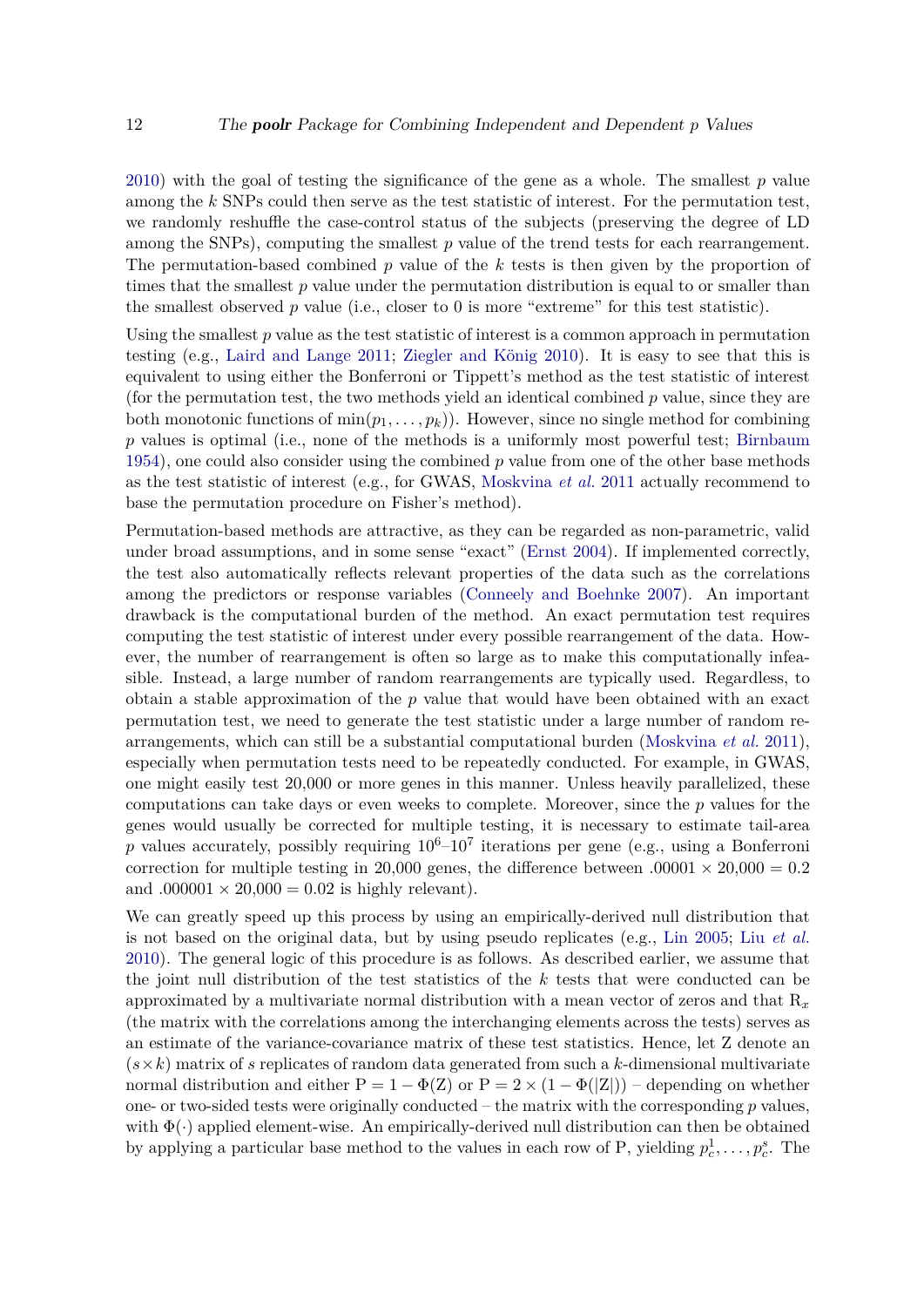combined *p* value is then given by

<span id="page-12-2"></span>
$$
p_c = \frac{\sum_{l=1}^{s} \mathcal{I}(p_c^l \le p_c^{\text{obs}}) + 1}{s + 1},\tag{12}
$$

where  $p_c^{\text{obs}}$  is the combined *p* value obtained from the observed *p* values and I(·) is the indicator function. We add 1 in the numerator and denominator to avoid the possibility of obtaining a combined *p* value equal to zero and to yield a test with the correct size [\(Phipson and Smyth](#page-39-7) [2010\)](#page-39-7).

In comparison to a "proper" permutation test, this approach requires only a fraction of the computation time. A further advantage of this method is that it does not require access to the raw data, only the  $p$  values of the individual tests and the correlation matrix  $R_x$  (and in some situations, the latter can be approximated based on reference data sets or other external information).

#### *Generalized methods derived under dependence*

Finally, it is also possible to modify the Fisher, Stouffer, and inverse chi-square methods so that the dependence structure is directly considered in the construction of the respective test statistic and the calculation of the combined *p* value. The first method is based on [Brown](#page-36-2) [\(1975\)](#page-36-2), who described a modification of Fisher's method for pooling the results of *k* one-sided one-sample *z* tests of the null hypotheses  $H_{0i}$ :  $\mu_i \leq \mu_{0i}$  for the random variables  $X_1, X_2, \ldots, X_k$  that are assumed to have a joint multivariate normal distribution. This is in fact an example of the scenario outlined earlier, since the joint null distribution of the test statistics is then also multivariate normal and the correlations among the *k* random variables to be tested are exactly identical to the correlations among the test statistics of the *z* tests  $(i.e., R_x = R_t).$ 

Under the joint null hypothesis, the  $X<sup>2</sup>$  value of Fisher's method then has expected value  $E(X^2) = 2k$  and variance  $Var(X^2) = 4k + 2\sum_{i=1}^{k-1}\sum_{j>i}^{k}Cov(-2\ln(p_i), -2\ln(p_j))$ , where the covariance term is given by

<span id="page-12-0"></span>
$$
Cov(-2\ln(p_i), -2\ln(p_j)) = 4 \iint\limits_{-\infty}^{+\infty} \ln(1 - \Phi(t_i)) \times \ln(1 - \Phi(t_j)) f(t_i, t_j) dt_i dt_j - 4,
$$
 (13)

which can be computed using numerical integration under the stated assumptions. [Brown](#page-36-2) [\(1975\)](#page-36-2) then proposed to use a Satterthwaite approximation to the distribution of  $X^2$  based on a scaled chi-square distribution, that is, assume that  $X^2 \sim c \chi_f^2$  (or equivalently,  $X^2/c \sim \chi_f^2$ ), where  $\chi^2_f$  is a chi-square random variable with df = f. In that case,  $X^2$  has expected value  $cf$  and variance  $2fc^2$  and we can equate these quantities to  $E(X^2)$  and  $Var(X^2)$ , respectively. Solving these equations for *c* and *f* yields  $f = 2(E(X^2))^2 / Var(X^2)$  and  $c =$  $Var(X^2)/(2E(X^2))$ . Following this, the combined *p* value can then be calculated with  $p_c =$  $1 - F(X^2/c, f)$ .

As noted by [Yang, Li, Williams, and Buu](#page-40-11) [\(2016\)](#page-40-11), for two-sided *p* values, the only change required is that we compute the covariance with

<span id="page-12-1"></span>
$$
Cov(-2\ln(p_i), -2\ln(p_j)) = 4 \iint_{-\infty}^{+\infty} \ln(2(1-\Phi(|t_i|))) \times \ln(2(1-\Phi(|t_j|))) f(t_i, t_j) dt_i dt_j - 4. \tag{14}
$$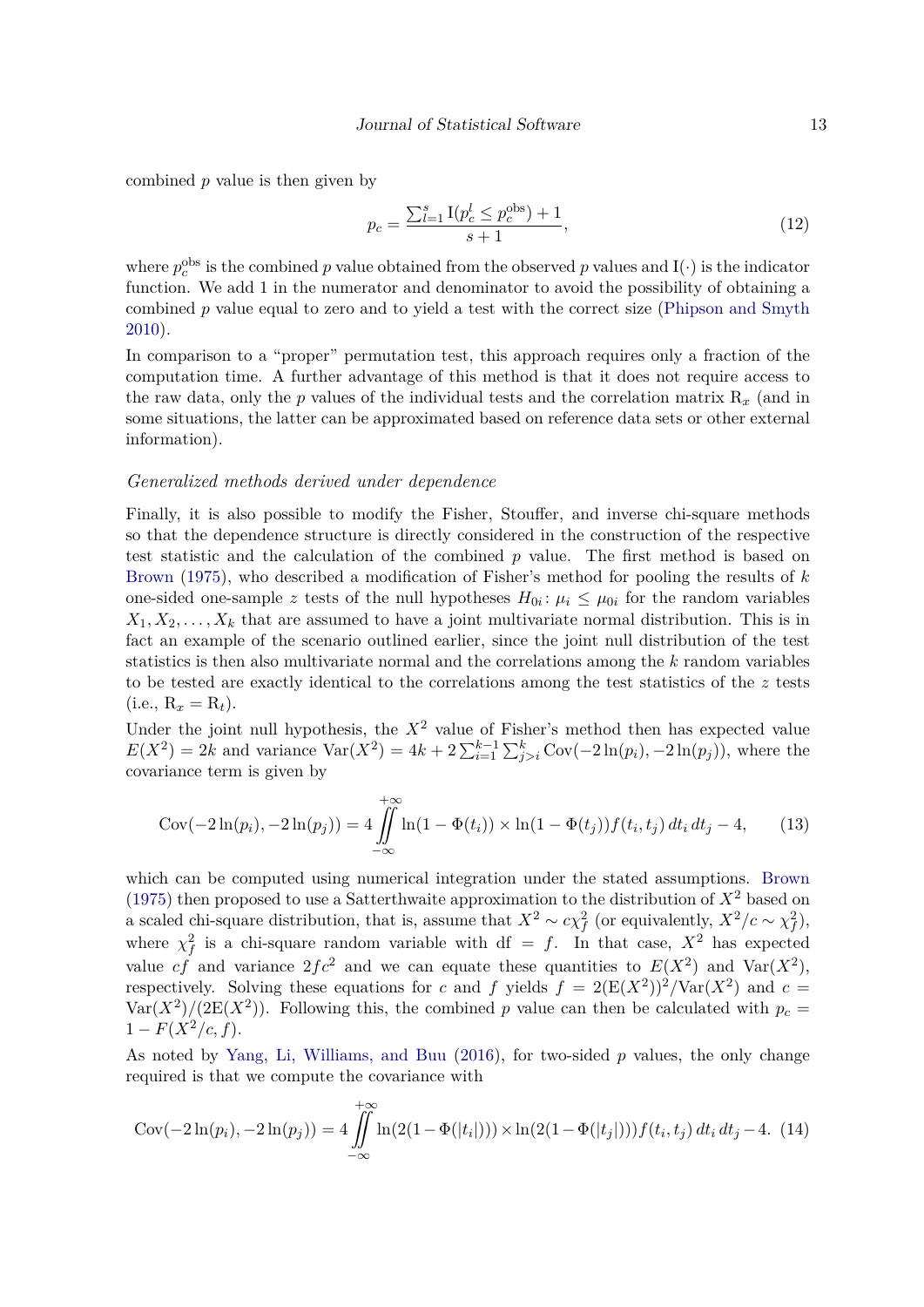The rest of the procedure remains unchanged. While [Brown](#page-36-2) [\(1975\)](#page-36-2), [Kost and McDermott](#page-38-12) [\(2002\)](#page-38-12), and [Yang](#page-40-11) *et al.* [\(2016\)](#page-40-11) have provided closed-form approximations to [\(13\)](#page-12-0) and [\(14\)](#page-12-1) to avoid the numerical integration step, the poolr package makes use of lookup tables for [\(13\)](#page-12-0) and [\(14\)](#page-12-1) that were precomputed using Gaussian quadrature to high precision (see below for details). In this way, we provide an "exact"' implementation of Brown's method that is computationally efficient.

The next base method whose test statistic can be directly calculated under dependence is Stouffer's method, which was generalized to dependent tests by [Strube](#page-40-3) [\(1985\)](#page-40-3). For this, we compute the combined test statistic with

<span id="page-13-3"></span><span id="page-13-2"></span><span id="page-13-0"></span>
$$
z = \frac{\sum_{i=1}^{k} z_i}{\sqrt{\text{Var}(\sum_{i=1}^{k} z_i)}}\tag{15}
$$

and  $p_c = 1 - \Phi(z)$  as before. The difficulty then lies in computing the denominator, since  $Var(\sum_{i=1}^{k} z_i) = k + 2\sum_{i=1}^{k-1} \sum_{j>i}^{k} Cov(\Phi^{-1}(1-p_i), \Phi^{-1}(1-p_j)).$  For one-sided tests, [Strube](#page-40-3) [\(1985\)](#page-40-3) suggested to approximate  $\text{Cov}(\Phi^{-1}(1-p_i), \Phi^{-1}(1-p_j))$  by  $\rho_{ij}$ , which follows directly from the scenario outlined earlier, since

$$
\text{Cov}(\Phi^{-1}(1-p_i), \Phi^{-1}(1-p_j)) =
$$
  
\n
$$
\iint_{-\infty}^{+\infty} \Phi^{-1}(1-(1-\Phi(t_i))) \times \Phi^{-1}(1-(1-\Phi(t_j)))f(t_i, t_j) dt_i dt_j = \rho_{ij}.
$$
 (16)

For two-sided tests, the covariance is then given by

$$
\begin{aligned} \text{Cov}(\Phi^{-1}(1-p_i), \Phi^{-1}(1-p_j)) &= \\ \iint\limits_{-\infty}^{+\infty} \Phi^{-1}(1-2(1-\Phi(|t_i|))) \times \Phi^{-1}(1-2(1-\Phi(|t_j|))) f(t_i, t_j) \, dt_i \, dt_j, \end{aligned} \tag{17}
$$

which can be evaluated using numerical integration.

However, two aspects of Strube's method when applied to two-sided tests require further attention. First,  $(17)$  is an improper integral with an infinite discontinuity when either  $t_i$  or  $t_i$  is equal to 0, which raises the concern that  $(17)$  is divergent. Although we cannot prove this analytically, we can however demonstrate via simulation methods that [\(17\)](#page-13-0) converges to a finite and fixed value and hence [\(17\)](#page-13-0) must be convergent.[3](#page-13-1) Second, Strube's method makes the implicit assumption that the  $z_i$  values are multivariate normal, so that the numerator in [\(15\)](#page-13-2) is also normal. For one-sided tests, this is unobjectionable, at least for the assumed scenario where the test statistics are multivariate normal (in which case the transformation of the one-sided *p* values to the *z<sup>i</sup>* values simply yields back the original test statistics). However, for two-sided tests, the *z<sup>i</sup>* values are not multivariate normal (although each *z<sup>i</sup>* is marginally normal), even when the test statistics were so to begin with. As a result, the numerator of [\(15\)](#page-13-2) and hence  $z$  is not normal. Asymptotically (i.e., for sufficient large  $k$ ), normality of  $z$  may

<span id="page-13-1"></span><sup>&</sup>lt;sup>3</sup>For this, we generate a large number of random  $(t_i, t_j)$  pairs from a bivariate normal distribution with known correlation, transform these values into  $z_i$  and  $z_j$ , and then compute their covariance. For an increasing number of samples, the covariance between  $z_i$  and  $z_j$  converges to a finite and fixed value that is identical to the covariance derived via numerical integration of [\(17\)](#page-13-0).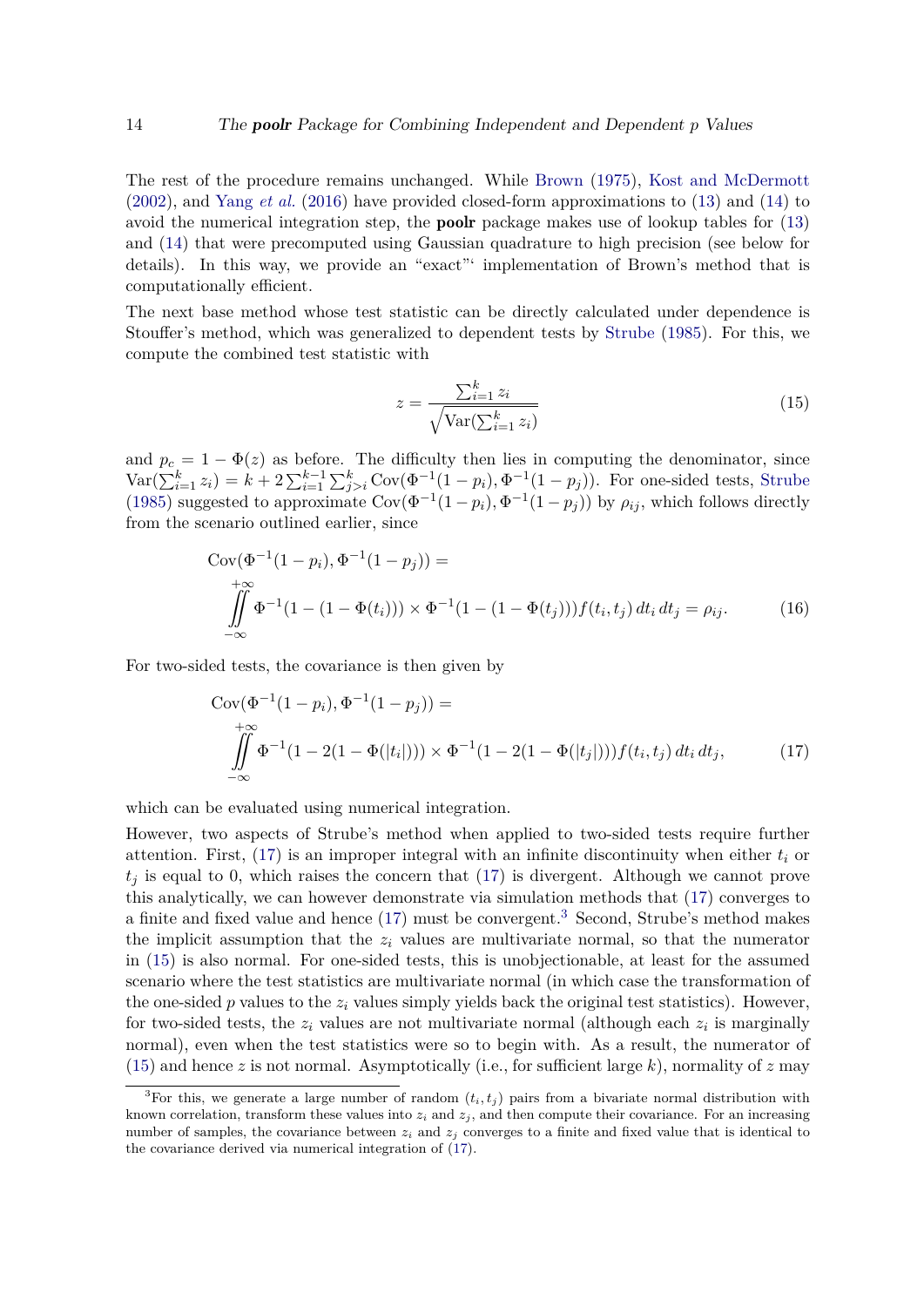still hold, but demonstrating this for particular cases requires further assumptions underlying versions of the central limit theorem for dependent random variables (e.g., [Billingsley](#page-36-7) [1995;](#page-36-7) [Resnick](#page-39-8) [2014\)](#page-39-8). For example, for tests based on data with a spatial or temporal configuration, this would require that the degree of dependence decays with the distance between the data points at a sufficiently fast rate. However, characterizing the specific conditions under which the asymptotic normality of *z* can be safely assumed would require further work. For these reasons, we would caution against the use of Strube's method for combining the results of two-sided tests at the moment.

As an alternative, one can generalize the inverse chi-square method in an analogous manner as was done by Brown for Fisher's method. In particular, for the test statistic [\(3\)](#page-3-2), it generally holds that  $E(X^2) = k$  and  $Var(X^2) = 2k + 2\sum_{i=1}^{k-1}\sum_{j>i}^{k} Cov(F^{-1}(1-p_i, 1), F^{-1}(1-p_j, 1))$ under the joint null hypothesis. For one- and two-sided tests, the covariance is given by

$$
\text{Cov}(F^{-1}(1-p_i, 1), F^{-1}(1-p_j, 1)) =
$$
  
\n
$$
\iint_{-\infty}^{+\infty} F^{-1}(1 - (1 - \Phi(t_i)), 1) \times F^{-1}(1 - (1 - \Phi(t_j)), 1) f(t_i, t_j) dt_i dt_j - 1
$$
\n(18)

and

$$
\text{Cov}(F^{-1}(1-p_i, 1), F^{-1}(1-p_j, 1)) =
$$
  
\n
$$
\iint_{-\infty}^{+\infty} F^{-1}(1 - 2(1 - \Phi(|t_i|)), 1) \times F^{-1}(1 - 2(1 - \Phi(|t_j|)), 1) f(t_i, t_j) dt_i dt_j - 1,
$$
\n(19)

respectively, which we can again evaluate numerically under the assumption of multivariate normality of the original test statistics. As in Brown's method, we use a Satterthwaite approximation with  $f = 2(E(X^2))^2 / Var(X^2)$  and  $c = Var(X^2) / (2E(X^2))$  and then compute the combined *p* value with  $p_c = 1 - F(X^2/c, f)$ .

## <span id="page-14-3"></span><span id="page-14-2"></span>**3. Implementation**

<span id="page-14-0"></span>This section describes the functions in the **poolr** package [\(Cinar and Viechtbauer](#page-37-12) [2022\)](#page-37-12) which can be used to apply the methods presented in the previous section. The package is available from the Comprehensive R Archive Network (CRAN) at [https://CRAN.R-project.org/](https://CRAN.R-project.org/package=poolr) [package=poolr](https://CRAN.R-project.org/package=poolr) and can be installed and loaded in the usual manner:[4](#page-14-1)

```
R> install.packages("poolr")
R> library("poolr")
```
The poolr package is primarily used via six functions that implement the "base methods" described in Section [2.1,](#page-2-1) namely:

- fisher(): for Fisher's method,
- stouffer(): for Stouffer's method,

<span id="page-14-1"></span><sup>&</sup>lt;sup>4</sup>The development version of the package is hosted on GitHub (<https://github.com/ozancinar/poolr>).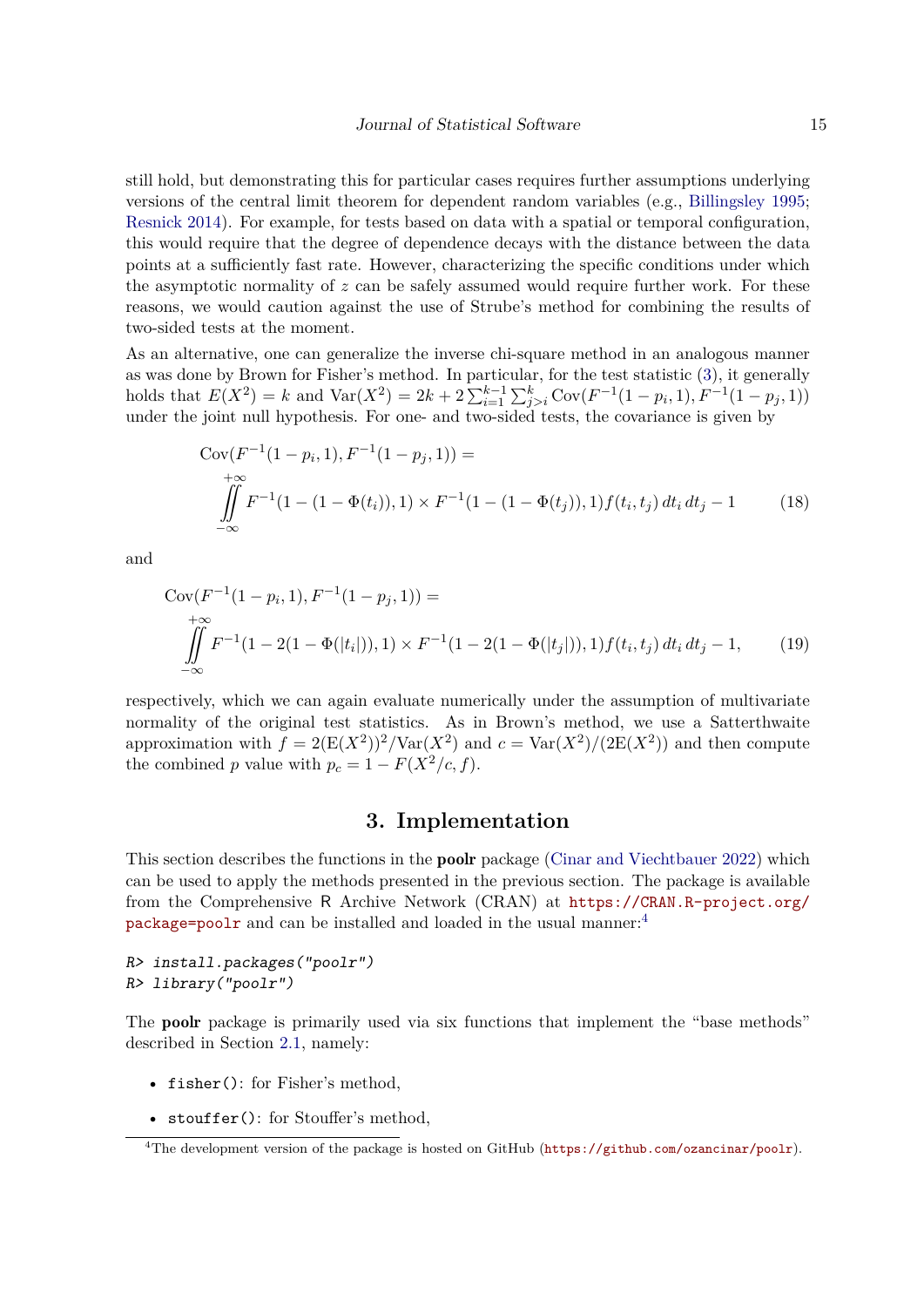- invchisq(): for the inverse chi-square method,
- binomtest(): for the binomial test,
- bonferroni(): for the Bonferroni method,
- tippett(): for Tippett's method.

The functions feature a consistent syntax. The following are the arguments of the fisher() function as an illustration.

```
R> args(fisher)
```

```
function (p, adjust = "none", R, m, size = 10000, threshold,
    side = 2, batchsize, nearpd = TRUE, \ldots)
NULL
```
We will explain the purpose of the various arguments in the following sections.

# **3.1. Combining independent** *p* **values**

Independent *p* values can be combined by supplying a vector of *p* values to the p argument of the base functions. For example:

```
R> pvals <- c(0.02, 0.03, 0.08, 0.20)
R> (res <- fisher(pvals))
combined p-values with: Fisher's method
number of p-values combined: 4
test statistic: 23.107 \sim \text{chi-square}(df = 8)adjustment: none
combined p-value: 0.003228942
```
The results are stored as a list in an object of class 'poolr' that is printed with the S3 method print.poolr(). The output displays the combined *p* value along with additional information about the methods used. The information shown in the third line varies with respect to the base function. The fisher(), stouffer(), and invchisq() functions display the respective test statistic and its assumed distribution under the joint null from which the combined *p* value is derived, whereas the output of the binomtest() function shows the number of significant individual  $p$  values.<sup>[5](#page-15-0)</sup> The remaining functions, bonferroni() and tippett(), simply indicate the minimum individual *p* value. If only the combined *p* value is of interest, it is stored as list element p. Hence, for these toy data, the combined *p* value for all six methods can be obtained with:

```
R> fun <- c("fisher", "stouffer", "invchisq", "binomtest", "bonferroni",
+ "tippett")
R> round(sapply(fun, function(f) do.call(f, list(p = pvals))$p), digits = 5)
```
<span id="page-15-0"></span><sup>&</sup>lt;sup>5</sup>For binomtest(), the default value of  $\alpha$  (i.e., the significance level of the individual tests) is 0.05. A different value of  $\alpha$  can be passed to the function via the ... argument (e.g., binomtest(p, alpha = 0.01)).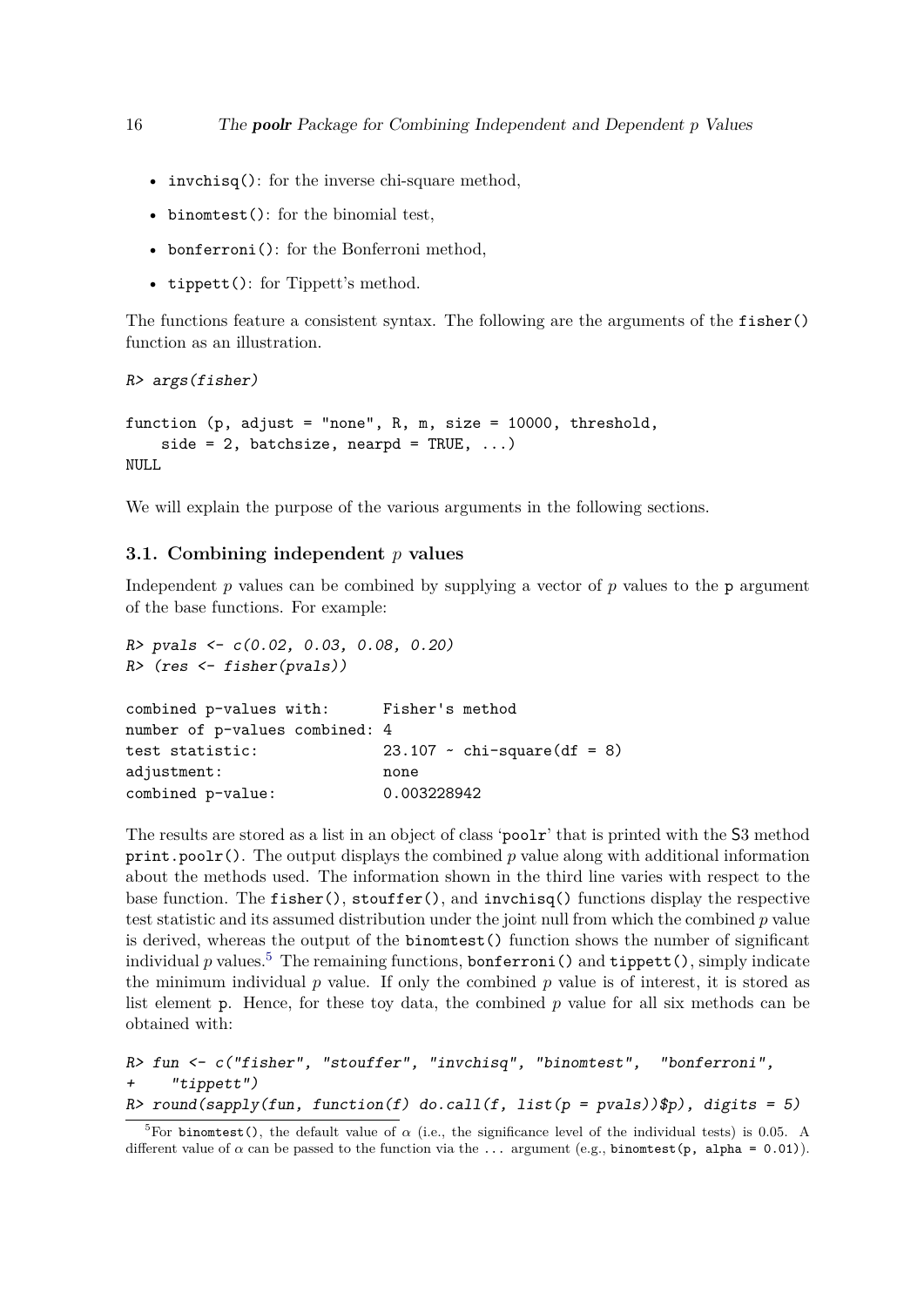|         |         |         |         | fisher stouffer invchisq binomtest bonferroni | tippett |
|---------|---------|---------|---------|-----------------------------------------------|---------|
| 0.00323 | 0.00100 | 0.00507 | 0.01402 | 0.08000                                       | 0.07763 |

As the example shows, conclusions can differ (e.g., for  $\alpha_c = 0.05$ ) depending on the method used for combining the *p* values.

Note that one should not conclude based on this example that the Bonferroni and Tippett methods are always less powerful than the other methods. Among other things, the power of the methods depends on whether the "signal" is concentrated in one or a few tests or distributed across all or many of them. In the former case, the Bonferroni and Tippett methods will tend to be more powerful, which we can illustrate with a simple simulation where we repeatedly generate normally distributed test statistics with mean 0 for all but one of *k* tests, turn these test statistics into (two-sided) *p* values, apply each method, and obtain its empirical rejection rate:

```
R > k < -10R> iters <- 10000
R> set.seed(8780)
R> Z \leftarrow \text{replicate}(iters, \text{norm}(k, \text{mean} = c(3, \text{rep}(0, k - 1)), \text{sd} = 1))R > P \leftarrow 2 * pnorm(abs(Z), lower.tail = FALSE)R> sapply(fun, function(f) mean(apply(P, 2,
+ function(pvals) do.call(f, list(p = pvals))$p) \leq 0.05))
    fisher stouffer invchisq binomtest bonferroni tippett
    0.4341 0.2183 0.4858 0.0605 0.5926 0.5966
```
On the other hand, when the null hypothesis is false for all of the tests, then Fisher's, Stouffer's, and the inverse chi-square method will tend to have higher power:

```
R > Z \leftarrow \text{replicate}(iters, \text{norm}(k, \text{mean} = \text{rep}(1, k), \text{sd} = 1))R > P \leftarrow 2 * pnorm(abs(Z), lower.tail = FALSE)R> sapply(fun, function(f) mean(apply(P, 2,
+ function(pvals) do.call(f, list(p = pvals))\phi) <= 0.05))
    fisher stouffer invchisq binomtest bonferroni tippett
```
0.5549 0.5114 0.5467 0.2393 0.3006 0.3053

#### **3.2. Combining dependent** *p* **values**

Under dependence, the base functions can be modified using the adjustment techniques described in Section [2.2.](#page-5-0) In the following sections, we will demonstrate the use of these techniques on a set of correlated *p* values generated below. We will assume that there are  $k = 5$ correlated tests and the test statistics derived from these tests follow a multivariate normal distribution with zero means and unit variances (i.e., the joint null hypothesis is true) and that the test statistics have a constant correlation of 0.7.

```
R Rmat \leq matrix(0.7, nrow = 5, ncol = 5)
R > diag(Rmat) <- 1
R> Rmat
```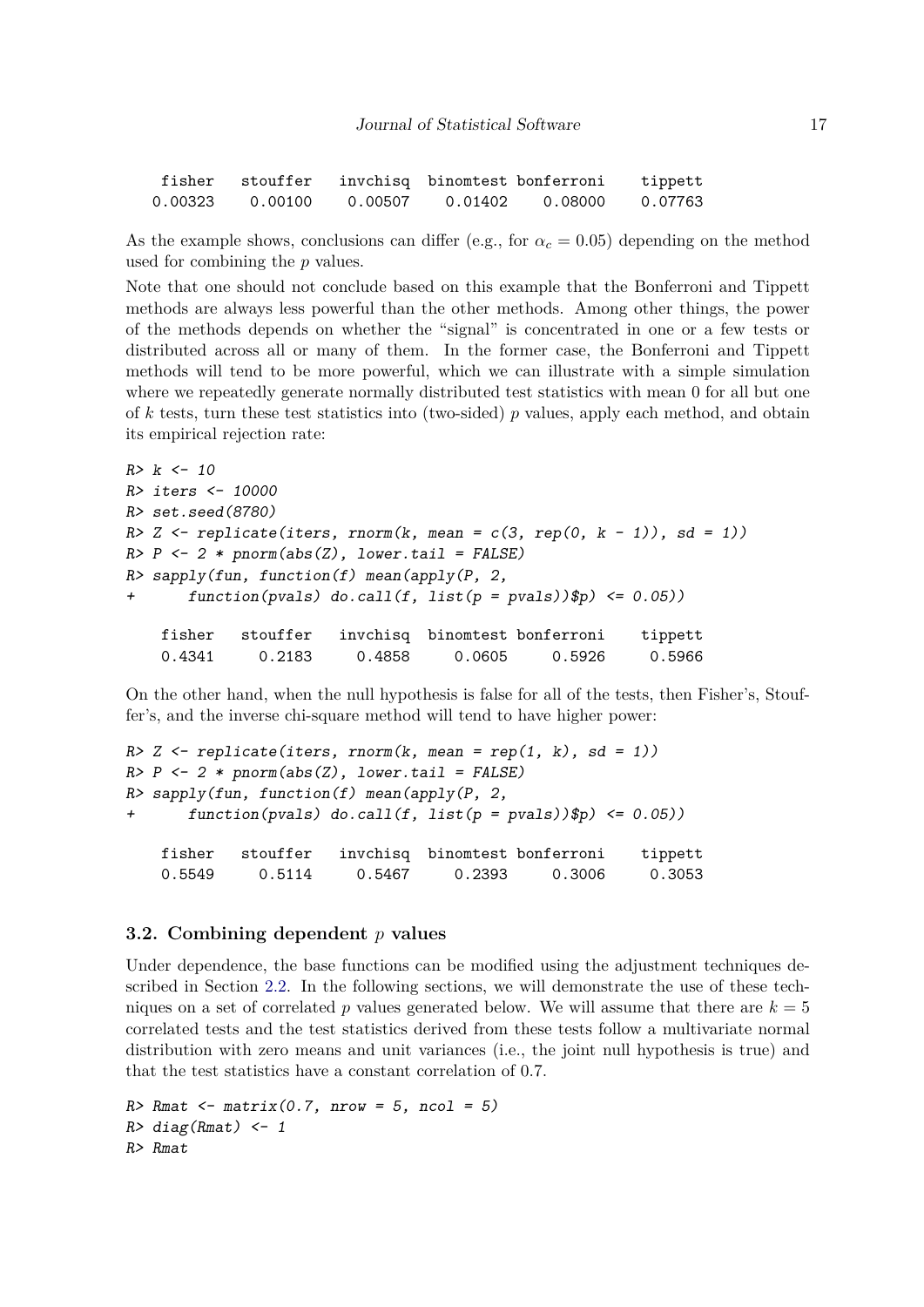|                            | $\left[1, 1\right]$ $\left[1, 2\right]$ $\left[1, 3\right]$ $\left[1, 4\right]$ $\left[1, 5\right]$ |  |  |
|----------------------------|-----------------------------------------------------------------------------------------------------|--|--|
| $[1,]$ 1.0 0.7 0.7 0.7 0.7 |                                                                                                     |  |  |
| $[2,]$ 0.7 1.0 0.7 0.7 0.7 |                                                                                                     |  |  |
| $[3,]$ 0.7 0.7 1.0 0.7 0.7 |                                                                                                     |  |  |
| $[4,]$ 0.7 0.7 0.7 1.0 0.7 |                                                                                                     |  |  |
| $[5,]$ 0.7 0.7 0.7 0.7 1.0 |                                                                                                     |  |  |

We can then simulate the test statistics and corresponding (two-sided) *p* values with:

```
R> ti <- c(mvtnorm::rmvnorm(1, mean = rep(0, 5), sigma = Rmat))
R> round(ti, digits = 5)
[1] 1.11566 1.02047 0.59187 2.04723 2.08762
```

```
R> pvals <- 2 * pnorm(abs(ti), lower.tail = FALSE)
R> round(pvals, digits = 5)
```
[1] 0.26457 0.30750 0.55394 0.04064 0.03683

Coincidentally, when (incorrectly) assuming independence, all methods except the ones by Bonferroni and Tippett yield a significant combined *p* value for these data:

 $R$ > round(sapply(fun, function(f) do.call(f, list(p = pvals)) $\hat{p}$ p), digits = 5)

|         |         |         |         | fisher stouffer invchisq binomtest bonferroni | tippett |
|---------|---------|---------|---------|-----------------------------------------------|---------|
| 0.03770 | 0.02142 | 0.04782 | 0.02259 | 0.18416                                       | 0.17109 |

#### *Adjusting based on the effective number of tests*

As a first type of adjustment, we can estimate the effective number of tests (*m*) and incorporate this information into the methods for combining the *p* values. For this, we set argument adjust to "nyholt", "liji", "gao", or "galwey" corresponding to  $(5)$ ,  $(6)$ ,  $(7)$ , and  $(8)$ , respectively.[6](#page-17-0) Argument R is then used to specify the correlation matrix of the test statistics. The estimate of *m* is provided in the output along with a reference to the article where the method was first described. Below is an example where we adjust Fisher's method using an estimate of the effective number of tests based on [Li and Ji](#page-38-1) [\(2005\)](#page-38-1):

```
R> fisher(pvals, adjust = "liji", R = Rmat)
```

| combined p-values with: Fisher's method |                                                    |
|-----------------------------------------|----------------------------------------------------|
| number of p-values combined: 5          |                                                    |
| test statistic:                         | 11.525 $\sim$ chi-square(df = 6)                   |
| adjustment:                             | effective number of tests $(m = 3; Li & Ji, 2005)$ |
| combined p-value:                       | 0.0734                                             |

<span id="page-17-0"></span><sup>&</sup>lt;sup>6</sup>When using the Gao adjustment,  $C = 0.995$  by default, but a different value of  $C$  can be passed to the function via the ... argument (e.g., fisher(pvals, adjust = "gao",  $R = Rmat$ ,  $C = 0.95$ )).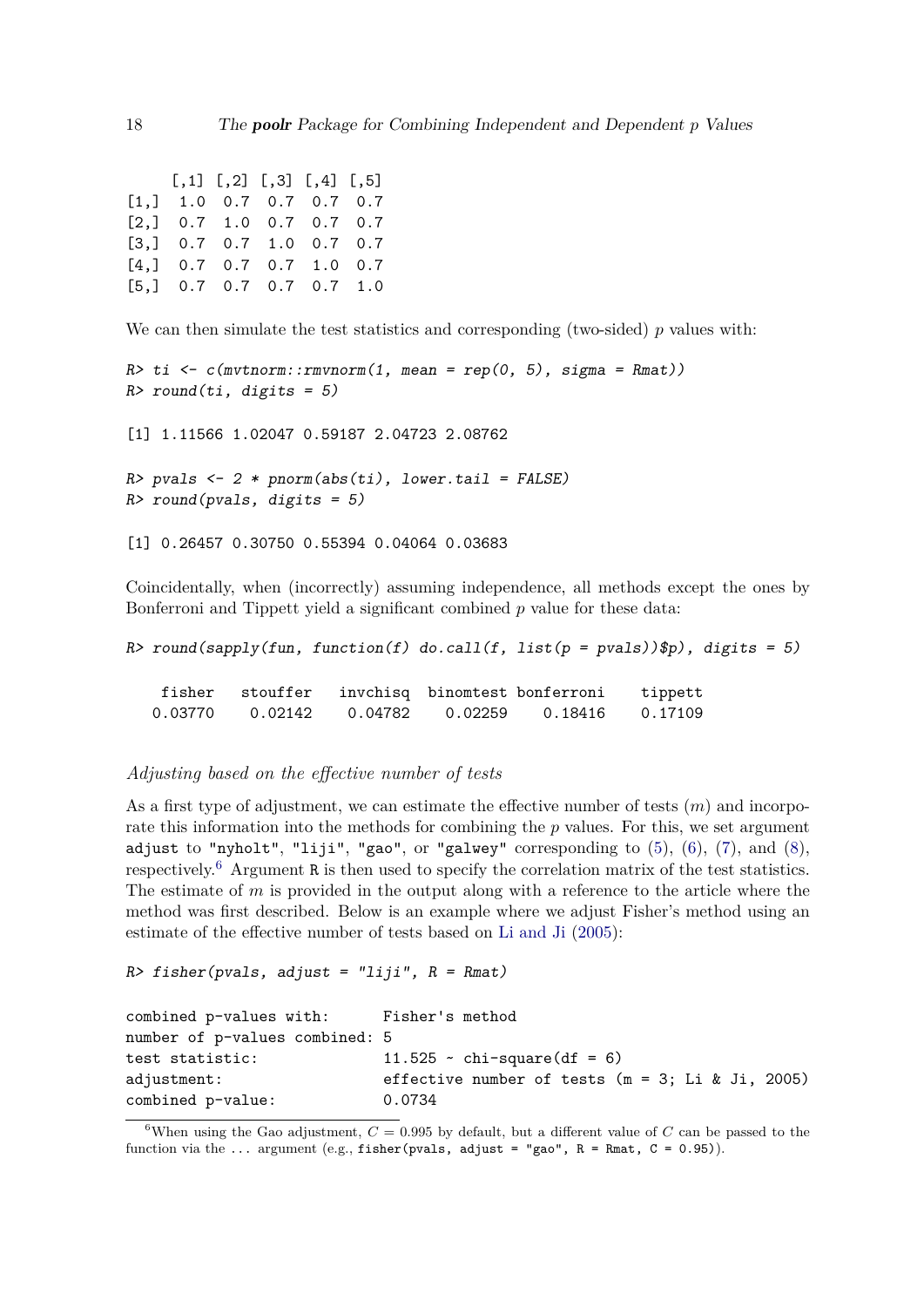The base functions employ the meff() function of the **poolr** package to estimate the effective number of tests during this process. This function can also be called directly if only the estimate of *m* is of interest. For example, we can quickly compare the estimates of *m* across the different estimation methods with:

 $R$  > methods  $\leq c$  ("nyholt", "liji", "gao", "galwey")  $R$ > sapply(methods, function(method) meff(Rmat, method = method))

```
nyholt liji gao galwey
   3 3 5 3
```
All estimates agree here except for the method by Gao *[et al.](#page-37-2)* [\(2008\)](#page-37-2), which gives the somewhat surprising estimate of  $m = k$ .

For clarity, we should note that Rmat is treated here synonymously as the correlation matrix among the test statistics,  $R_t$ , and as the correlation matrix of the interchanging elements across the five tests,  $R_x$  (e.g., when running five regression models, each testing the association between some predictor of interest and one of five different response variables). Assuming that the size of the sample (based on which the test statistics were obtained) was sufficiently large, the distinction between these two correlation matrices is negligible. However, this will not always be true and we will consider in more detail the relationship between these two types of correlation matrices in the discussion section.

Furthermore, in the example above, we used the correlation matrix among the test statistics  $(R<sub>t</sub>)$  for estimating *m*. Earlier, we discussed the possibility of using the correlations among the  $p$  values instead. For the multivariate normal case, the  $m$  normal () function can be used to obtain these correlations (based on Equations [10](#page-10-0) and [11\)](#page-10-1).

The function has the following syntax:  $m$ vnconv $(R, side = 2, target, cov2cor = FALSE)$ . The correlation matrix of the test statistics is passed to the function via the R argument, while argument side specifies the sidedness of the tests (i.e., 1 or 2 for one- or two-sided tests, respectively). The target argument is a character string to specify for which target statistic the covariance matrix should be obtained, and logical argument cov2cor can be set to TRUE if the covariance matrix should be converted into the corresponding correlation matrix. For the present purposes, we would like to convert Rmat into the correlation matrix of the two-sided *p* values (based on Equation [11\)](#page-10-1), so we set target = "p" and cov2cor = TRUE:

```
R (Rpmat \leq mvnconv(Rmat, target = "p", cov2cor = TRUE))
         [0,1] [0,2] [0,3] [0,4] [0,5][1,] 1.0000000 0.3589436 0.3589436 0.3589436 0.3589436
[2,] 0.3589436 1.0000000 0.3589436 0.3589436 0.3589436
[3,] 0.3589436 0.3589436 1.0000000 0.3589436 0.3589436
[4,] 0.3589436 0.3589436 0.3589436 1.0000000 0.3589436
```
[5,] 0.3589436 0.3589436 0.3589436 0.3589436 1.0000000

The resulting correlation matrix can then be used in combination with any of the base functions and methods for estimating the effective number of tests. For example:

```
R> fisher(pvals, adjust = "liji", R = Rpmat)
```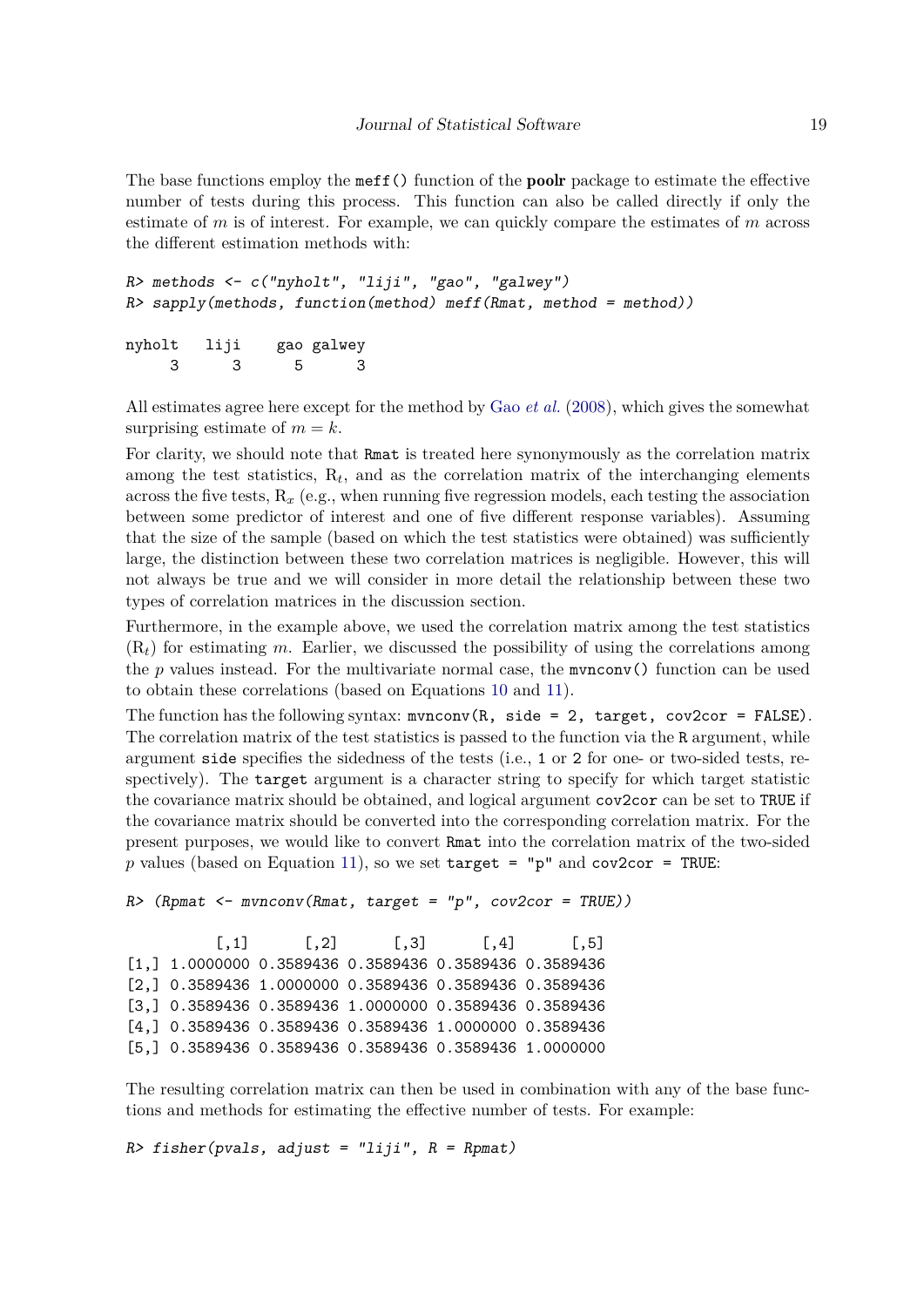```
combined p-values with: Fisher's method
number of p-values combined: 5
test statistic: 15.367 \sim \text{chi-square}(df = 8)adjustment: effective number of tests (m = 4; Li & Ji, 2005)
combined p-value: 0.0524
```
Finally, to provide additional flexibility, the base functions also have an argument called m which allows the user to specify an estimate of the effective number of tests (e.g., as obtained with some other method not implemented in the **poolr** package). Returning to the earlier example where we used Rmat directly as input, these two approaches are therefore synonymous (output omitted):

```
R> fisher(pvals, adjust = "liji", R = Rmat)
R> fisher(pvals, m = meff(Rmat, method = "liji"))
```
#### *Adjusting based on empirically-derived null distributions*

When setting  $\alpha$  just = "empirical", the combined p value is obtained via empiricallyderived null distributions as described earlier. Argument R is then used to specify the correlation matrix of the test statistics, while argument size specifies the size of the null distribution that should be generated  $(s = 10,000$  by default). The latter is done by the empirical() function, which uses (a slightly simplified version of) mvtnorm::rmvnorm() to generate the  $s \times k$  matrix of pseudo replicates of the test statistics, converts them to one- or two-sided *p* values (depending on the side argument, which is set to 2 by default), and then applies the respective base method to each row. For example, we can apply this approach to Fisher's method with:

```
R> fisher(pvals, adjust = "empirical", R = Rmat)
```

| Fisher's method                       |
|---------------------------------------|
|                                       |
| 19.208 $\sim$ chi-square(df = 10)     |
| empirical distribution (size = 10000) |
| $0.106$ (95% CI: 0.0996, 0.112)       |
|                                       |

Under the assumption that the combined p value represents an estimate of the "true" combined *p* value that would have been obtained under an infinite number of replications, the function also provides a confidence interval for the combined *p* value based on the [Clopper](#page-37-13) [and Pearson](#page-37-13) [\(1934\)](#page-37-13) method (using stats::binom.test() for the computations).

Although generating the null distribution using pseudo replicates is much faster than performing a "proper" permutation test using the raw data, it is still computationally more demanding than the other adjustment techniques. The main factor that affects the computation time is the size of the empirical distribution generated. To reduce the computational burden, [Liu](#page-39-2) *[et al.](#page-39-2)* [\(2010\)](#page-39-2) proposed a stepwise algorithm that starts with a relatively small null distribution and only proceeds to generate a larger distribution when the combined *p* value is small. The poolr package also provides the possibility to use such a stepwise algorithm via the size and threshold arguments of the base functions. In particular, for  $j = 1, \ldots, \text{length}(size)$ ,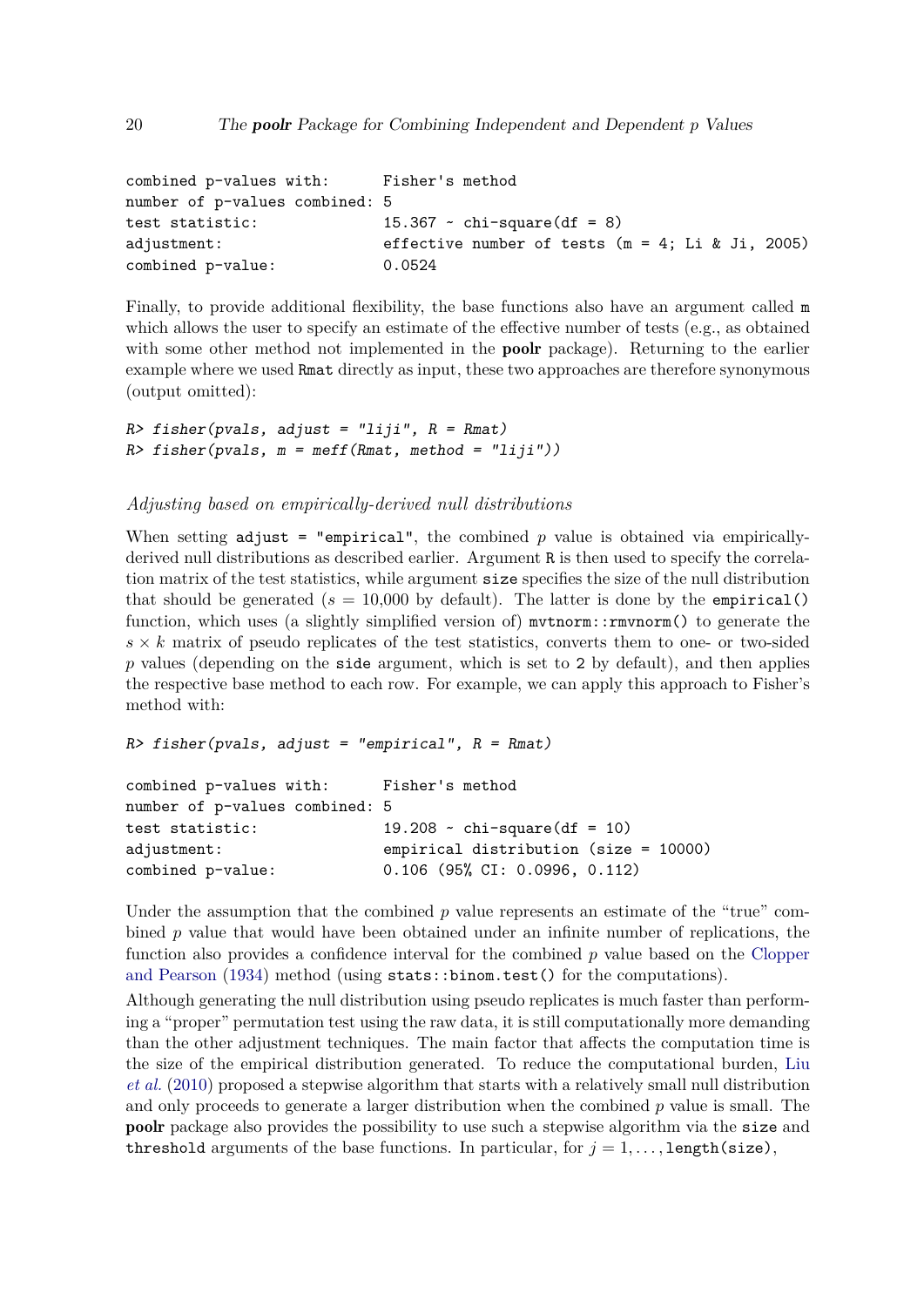- 1. estimate the combined  $p$  value based on  $size[j]$ ,
- 2. if the combined *p* value is  $\geq$  than threshold [j], stop (and report the combined *p* value), otherwise go back to 1.

By setting size to a vector with increasing values (e.g., size =  $c(1000, 100000, 10000000)$ ) and threshold to decreasing values (e.g., threshold =  $c(0.10, 0.01, 0)$ ), one can quickly obtain a fairly accurate estimate of the combined p value if it is far from significant (e.g.,  $> 0.10$ ), but hone in on a more accurate estimate that is closer to 0. Note that the last value of threshold should be 0 (and is forced to be inside of the functions), so that the algorithm is guaranteed to terminate (hence, one can also leave out the last value of threshold, so threshold =  $c(0.10, 0.01)$  would also work in the example above). For example:

```
R> fisher(pvals, adjust = "empirical", R = Rmat,
    size = c(1000, 10000, 100000), threshold = c(0.10, 0.01))
combined p-values with: Fisher's method
number of p-values combined: 5
test statistic: 19.208 \sim \text{chi-square}(df = 10)adjustment: empirical distribution (size = 1000)
combined p-value: 0.116 (95% CI: 0.0967, 0.137)
```
Since the combined *p* value is just a bit larger than 0*.*10 (the first threshold) in this example, we have decreased the computational burden, since only 1000 values of the null distribution needed to be generated. While the difference may be hardly noticeable in the present case, when applying such methods repeatedly under circumstances where many combined *p* values are likely to be insignificant (e.g., for a large number of genes in the GWAS setting), this approach can help to reduce the total computation time considerably. For example:[7](#page-20-0)

```
R> Z \leq mvtnorm::rmvnorm(1000, mean = rep(0, 5), sigma = Rmat)R> P \leq 2 * pnorm(abs(Z), lower.tail = FALSE)R> system.time(p \leq - apply(P, 1, function(pvals)
+ fisher(pvals, adjust = "empirical", R = Rmat)$p))
   user system elapsed
53.780 0.004 53.784
R> system.time(p <- apply(P, 1, function(pvals)
+ fisher(pvals, adjust = "empirical", R = Rmat,
       size = c(1000, 10000, 100000), threshold = c(0.10, 0.01))$p))
  user system elapsed
 17.198 0.051 17.251
```
Generating the null distribution requires simulating a  $size \times k$  matrix of pseudo test statistics. By default, this is done in a single step, so this entire matrix needs to be held in memory

<span id="page-20-0"></span><sup>7</sup>All timings reported in this paper were obtained by running the code on an Intel Xeon E5-2630v4 processor.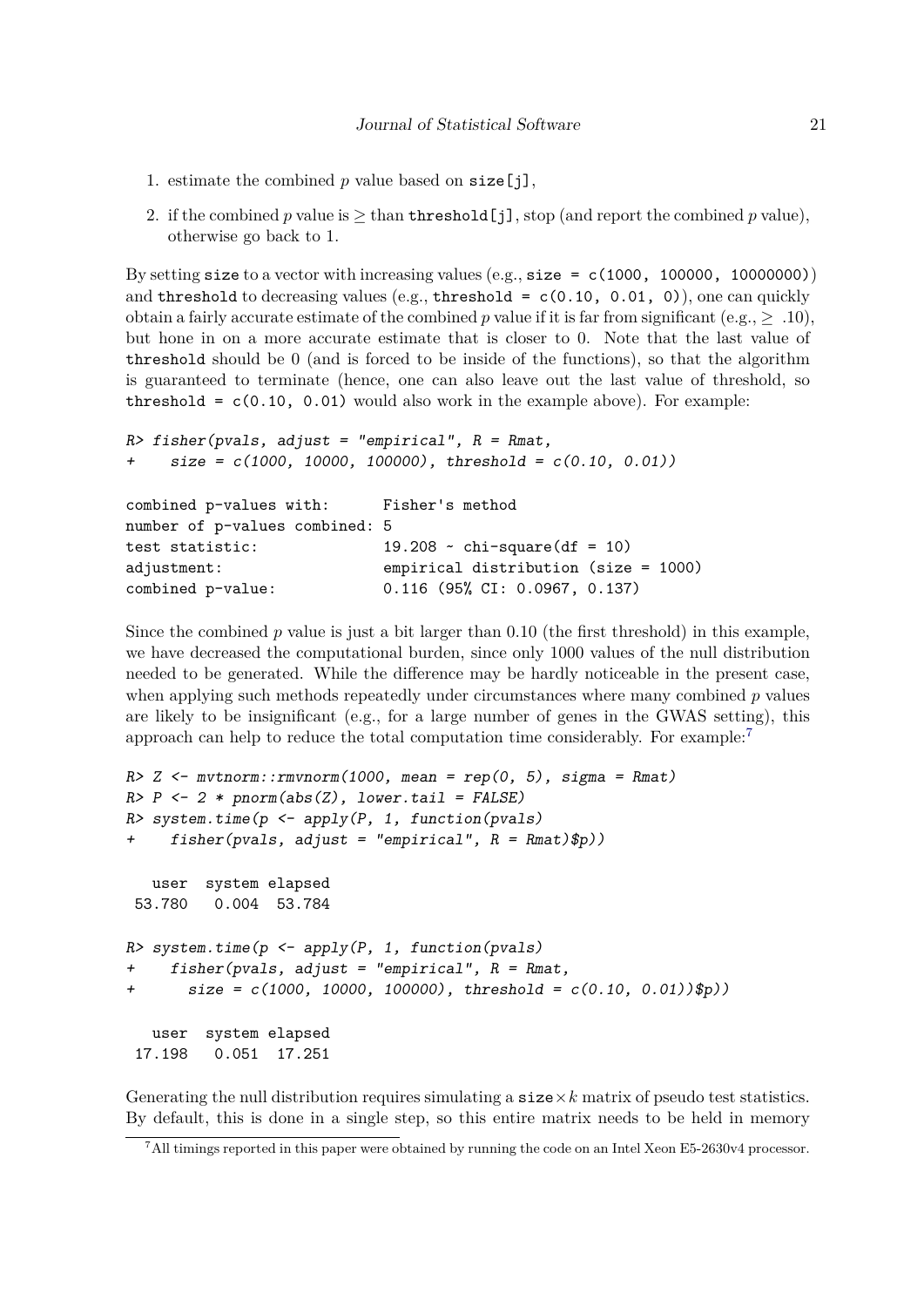temporarily. When size and *k* are very large, doing so can lead to memory allocation problems. In cases where this problem occurs, it can be avoided by dividing the process that generates the null distribution into multiple batches with smaller sizes, which can be done by setting the batchsize argument to some value smaller than size. Doing so reduces memory usage, but leads to an increase in the computation time:

```
R> system.time(p \leq - apply(P, 1, function(pvals)
     fisher(pvals, adjust = "empirical", R = Rmat, batchsize = 100)$p))
```
user system elapsed 63.160 0.016 63.177

Note that size does not need to be an even multiple of batchsize (the size of the last batch will be adjusted appropriately such that the null distribution will always be of the requested size).

#### *Adjusting based on generalized methods*

As discussed earlier, the Fisher, Stouffer, and inverse chi-square methods can also be directly generalized to account for dependence. To make use of these methods, we set adjust = "generalized" in the respective base functions. Moreover, R*<sup>t</sup>* needs to be converted into a matrix that contains the covariances among the appropriate transformation of the test statistics before it can be passed to the functions via the R argument. In principle, this step requires repeatedly solving double integrals numerically, which is computationally very demanding. This problem can be easily sidestepped via a well-known memoization technique, namely the use of a lookup table that contains pre-computed values of these covariances for the various "target" statistics. The dataset mvnlookup in the poolr package contains such a table:

R> head(mvnlookup)

|  |                                    |  | rhos m2lp_1 m2lp_2 $z_1$ $z_2$ chisq1_1 chisq1_2 $p_1$ $p_2$ |                      |                      |  |
|--|------------------------------------|--|--------------------------------------------------------------|----------------------|----------------------|--|
|  | 1 1.000 4.0000 4.0000 1.000 1.0000 |  | 2.0000                                                       | 2.0000 0.0833 0.0833 |                      |  |
|  | 2 0.999 3.9949 3.9908 0.999 0.9811 |  | 1.9971                                                       | 1.9956 0.0832 0.0830 |                      |  |
|  | 3 0.998 3.9901 3.9823 0.998 0.9735 |  | 1.9944                                                       | 1.9915 0.0831 0.0826 |                      |  |
|  | 4 0.997 3.9854 3.9738 0.997 0.9669 |  | 1.9917                                                       | 1.9875 0.0831 0.0823 |                      |  |
|  | 5 0.996 3.9806 3.9653 0.996 0.9610 |  | 1.9891                                                       |                      | 1.9836 0.0830 0.0819 |  |
|  | 6 0.995 3.9758 3.9568 0.995 0.9555 |  | 1.9864                                                       | 1.9796 0.0829 0.0816 |                      |  |

Columns  $m2lp_1$  and  $m2lp_2$  correspond to [\(13\)](#page-12-0) and [\(14\)](#page-12-1), columns  $z_1$  and  $z_2$  to [\(16\)](#page-13-3) and [\(17\)](#page-13-0), and columns chisq\_1 and chisq\_2 to [\(18\)](#page-14-2) and [\(19\)](#page-14-3), respectively. The last two columns are the covariances among one- and two-sided *p* values, which we already made use of earlier (or rather, the correlations).

The values in the lookup table were computed using Gauss-Legendre quadrature with the help of the pracma package [\(Borchers](#page-36-8) [2021\)](#page-36-8). For this, we used a very fine grid with dimensions 1000×1000 on the interval [−5*,* 5] for both test statistics. Total construction time of the lookup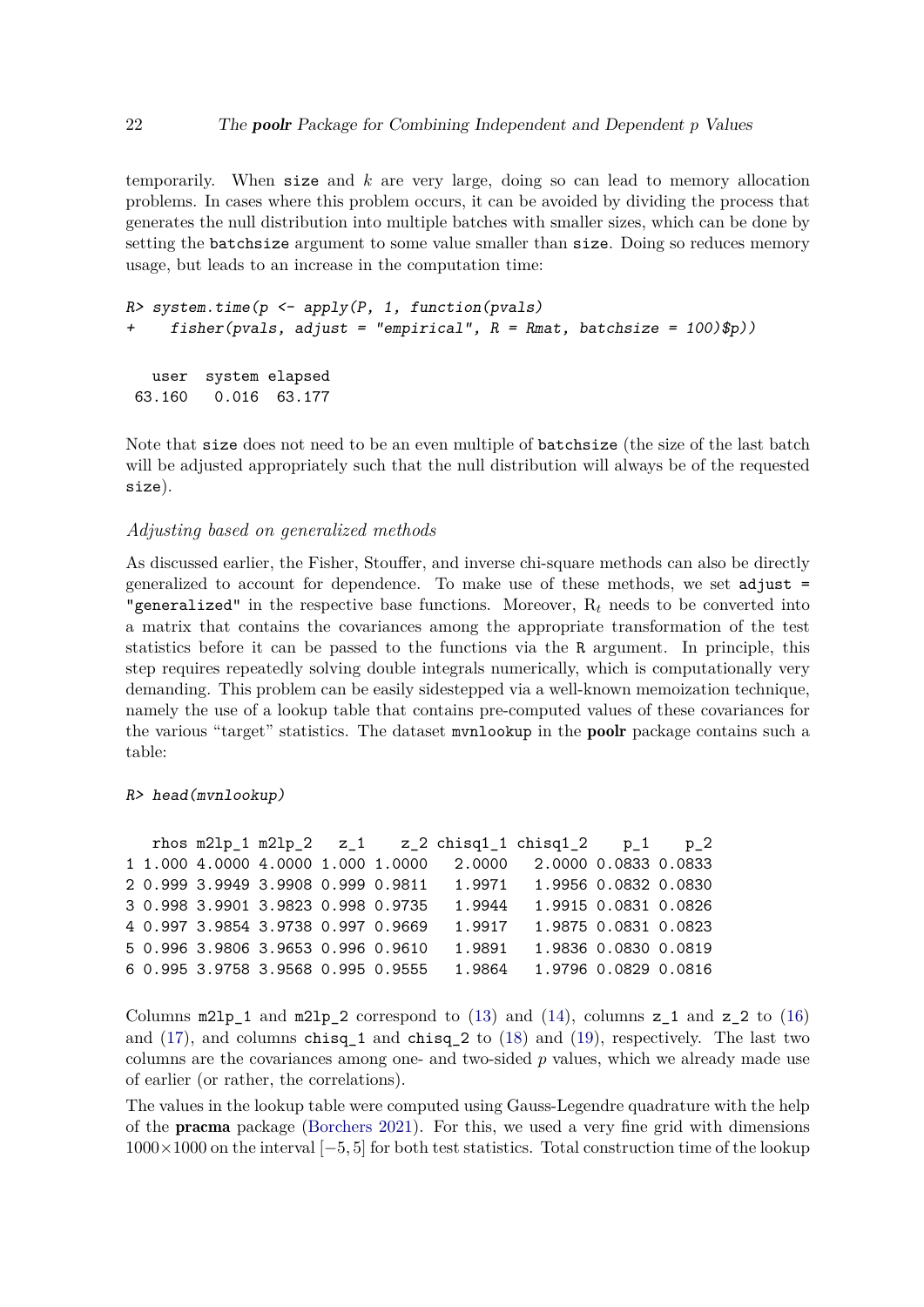table was about 45 hours using 18 cores in parallel on a workstation with two Intel Xeon E5- 2630v4 processors. Values were cross-checked using adaptIntegrate() from the cubature package [\(Narasimhan, Johnson, Hahn, Bouvier, and Kiêu](#page-39-9) [2021\)](#page-39-9) and via simulations.

Instead of using the table directly, mvnconv() conveniently allows the transformation of an entire  $R_t$  matrix into the required covariance matrix. The  $R_t$  matrix is passed to the function via the R argument, target should be set to either "m2lp", "z", or "chisq1" for functions fisher(), stouffer(), and invchisq(), respectively, and argument side to 1 or 2 depending on the sidedness of the tests (with 2 being the default). For example:

```
R mvnconv(Rmat, target = "m2lp")
```
 $[0,1]$   $[0,2]$   $[0,3]$   $[0,4]$   $[0,5]$ [1,] 4.0000 1.9286 1.9286 1.9286 1.9286 [2,] 1.9286 4.0000 1.9286 1.9286 1.9286 [3,] 1.9286 1.9286 4.0000 1.9286 1.9286 [4,] 1.9286 1.9286 1.9286 4.0000 1.9286 [5,] 1.9286 1.9286 1.9286 1.9286 4.0000

For convenience (and to reduce potential usage errors), when mvnconv() is used within a call to a base function with adjust = "generalized", the target argument is automatically set to the appropriate option. Hence, the following code will run the appropriate "generalized" version of each test:

```
R> fisher(pvals, adjust = "generalized", R = mvnconv(Rmat))
combined p-values with: Fisher's method
number of p-values combined: 5
test statistic: 6.559 - chi-square(df = 3.415)adjustment: Brown's method
combined p-value: 0.115
R> stouffer(pvals, adjust = "generalized", R = mvnconv(Rmat))
combined p-values with: Stouffer's method
number of p-values combined: 5
test statistic: 1.283 \sim N(0,1)adjustment: Strube's method
combined p-value: 0.0998
R> invchisq(pvals, adjust = "generalized", R = mvnconv(Rmat))
combined p-values with: inverse chi-square method
number of p-values combined: 5
test statistic: 3.78 \sim \text{chi-square}(df = 1.69)adjustment: Satterthwaite approximation
combined p-value: 0.116
```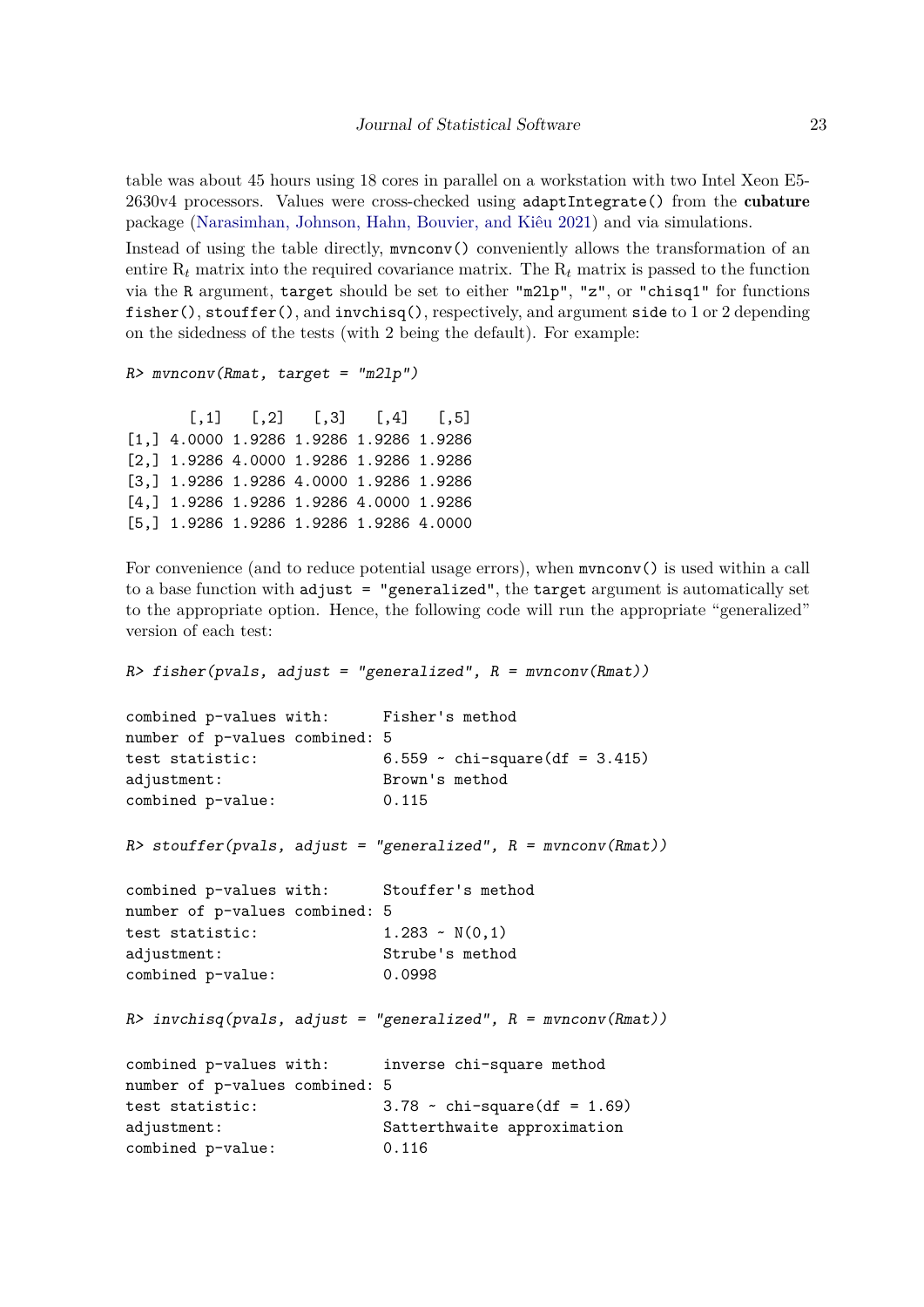Although the results from Strube's method appear sensible here, we reiterate our caution about the use of this method for two-sided tests.

Note that all of the methods implemented in the **poolr** package are equally applicable to one-sided tests. For example, suppose that the test statistics simulated earlier were used to test one-sided hypotheses such that only positive values could lead to rejection. Then the one-sided *p* values would be:

```
R> pvals <- pnorm(ti, lowertail = <math>FALSE)R> round(pvals, digits = 5)
```

```
[1] 0.13228 0.15375 0.27697 0.02032 0.01842
```
Only two minor changes are now required to the code above. First, whenever mvnconv() is called, we need to set argument  $side = 1$ , so that the appropriate column from the lookup table is used for converting the correlations to the covariances. For example:

```
R> fisher(pvals, adjust = "generalized", R = mvnconv(Rmat, side = 1))
```

```
combined p-values with: Fisher's method
number of p-values combined: 5
test statistic: 7.18 \sim \text{chi-square}(df = 2.747)adjustment: Brown's method
combined p-value: 0.0546
```
Moreover, when using adjust = "empirical" in any of the base functions, the side argument needs to be set in the same manner, so that the pseudo replicates of the test statistics are also appropriately converted into one-sided *p* values. For example:

 $R$ > fisher(pvals, adjust = "empirical",  $R$  = Rmat, side = 1)

| combined p-values with:        | Fisher's method                                |
|--------------------------------|------------------------------------------------|
| number of p-values combined: 5 |                                                |
| test statistic:                | $26.14 \sim \text{chi-square}(\text{df} = 10)$ |
| adjustment:                    | empirical distribution (size = 10000)          |
| combined p-value:              | $0.0539$ (95% CI: 0.0495, 0.0585)              |
|                                |                                                |

# **4. Example**

<span id="page-23-0"></span>The example above was based on simulated data. In this section, we illustrate the use of the poolr package using real data from a candidate-gene study by [Van Assche](#page-40-12) *et al.* [\(2017\)](#page-40-12) who examined the association between 4947 SNPs and depressive symptoms, as measured with the Center of Epidemiologic Studies Depression Scale (CES-D Scale), in a sample of 982 adolescents. Here, we focus on the 23 SNPs that are part of the glutamate-related *GRID2IP* gene and the 886 adolescents with complete data on these 23 SNPs.

Object grid2ip.geno is a data frame with the genotypes of the subjects for these 23 SNPs. For example, the genotypes of the first six subjects for the first five SNPs are: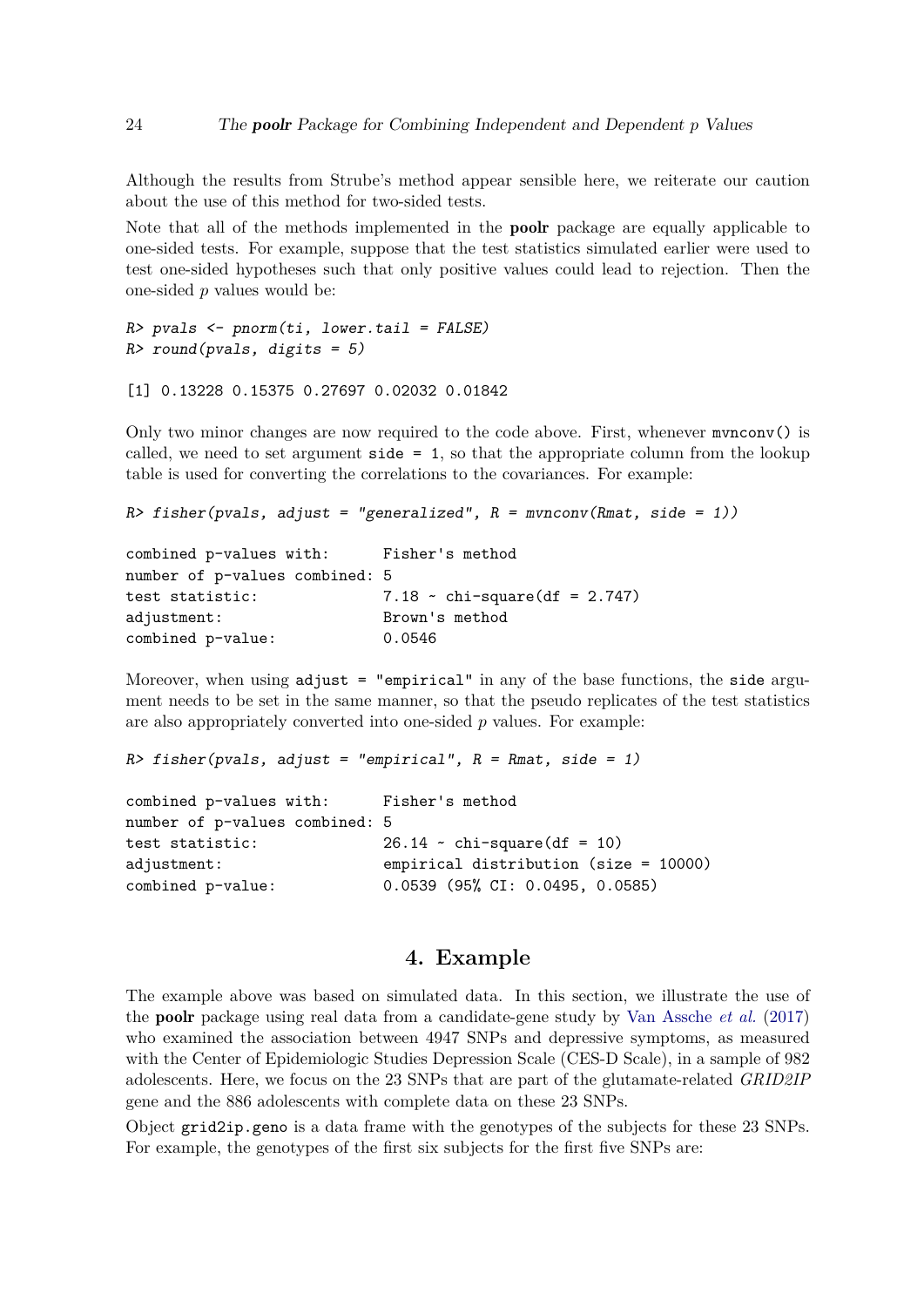```
rs10267908 rs112305062 rs117541653 rs11761490 rs11773436
1 T/T G/G G/G G/G G/G
2 A/T G/G G/G G/G G/G
3 A/A A/G G/G G/G A/G
4 A/T G/G G/G G/G G/G
5 A/T G/G G/G G/G G/G
7 A/T G/G G/G G/G A/G
```
The corresponding (log-transformed) CES-D values of these subjects are contained in the vector grid2ip.pheno. For the first six subjects, the values are:

R> head(grid2ip.pheno)

R> grid2ip.geno[1:6, 1:5]

[1] 2.3025851 2.1972246 0.6931472 1.9459101 1.0986123 3.0910425

Using the genetics package [\(Warnes](#page-40-13) [2021\)](#page-40-13), we can transform the genotypes into the number of minor alleles in each SNP with:

```
R> G <- as.data.frame(lapply(grid2ip.geno, function(snp)
+ genetics::genotype(snp)))
R > X \leftarrow as.data-frame(lapply(G, function(snp))+ genetics::allele.count(snp)[, 2]))
R> X[1:6, 1:5]
  rs10267908 rs112305062 rs117541653 rs11761490 rs11773436
```

| $\mathbf{1}$   | 2 |   | $\mathbf 0$         |
|----------------|---|---|---------------------|
| $\overline{2}$ |   |   | $\mathsf{O}\xspace$ |
| 3              |   |   | $\mathbf{1}$        |
| 4              |   | ∩ | 0                   |
| 5              |   |   | 0                   |
| 6              |   |   | $\mathbf{1}$        |

Finally, using the number of minor alleles as predictors, we can fit an additive model [\(Laird](#page-38-11) [and Lange](#page-38-11) [2011\)](#page-38-11) to each SNP, with the (log-transformed) CES-D values as response variable:

R> pvals  $\leftarrow$  sapply(X, function(x) coef(summary(lm(grid2ip.pheno  $\sim$  x)))[2, 4])

The *p* values of the first five SNPs are:

 $R$ > pvals[1:5]

rs10267908 rs112305062 rs117541653 rs11761490 rs11773436 0.011366143 0.506359643 0.123029250 0.099923843 0.001687646

Based on the genotypes, the corresponding  $23 \times 23$  LD correlation matrix can be constructed with: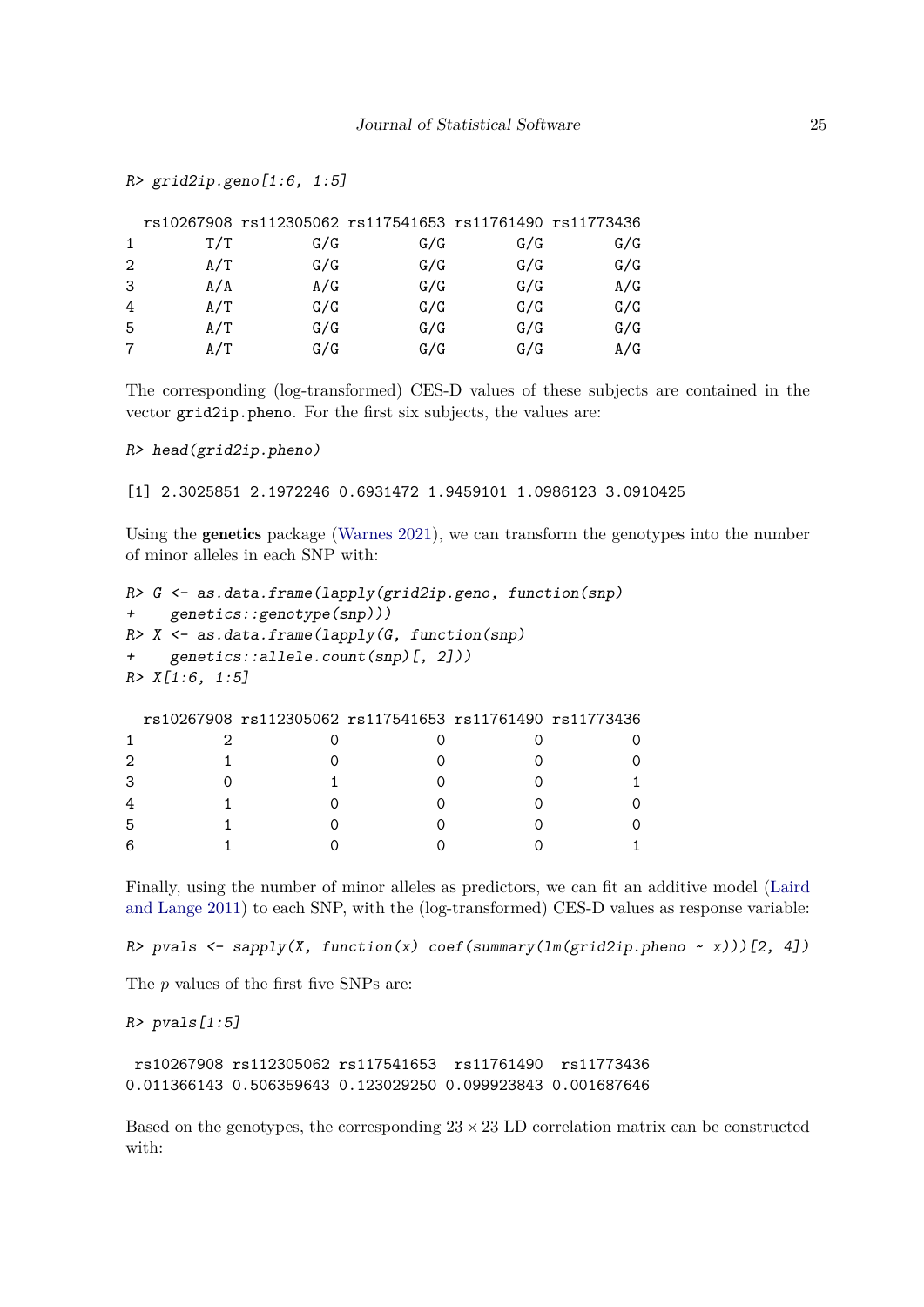

<span id="page-25-0"></span>Figure 2: LD correlation matrix of 23 SNPs belonging to the *GRID2IP* gene.

```
R > LD \leftarrow genetics::LD(G)$r
R> LD[lower.tri(LD)] \leftarrow t(LD)[lower.tri(LD)]
R > diag(LD) < -1R> LD[1:5, 1:5]
            rs10267908 rs112305062 rs117541653 rs11761490 rs11773436
rs10267908 1.0000000 0.186527151 -0.19163219 -0.130103725 -0.38913793
rs112305062 0.1865272 1.000000000 0.14506274 -0.009624355 -0.26038439
rs117541653 -0.1916322 0.145062740 1.00000000 -0.096507476 0.09946650
rs11761490 -0.1301037 -0.009624355 -0.09650748 1.000000000 -0.01903163
rs11773436 -0.3891379 -0.260384395 0.09946650 -0.019031629 1.00000000
```
For convenience, the poolr package contains objects grid2ip.p and grid2ip.ld with the *p* values and the LD correlation matrix, respectively, so that the steps above could in principle be skipped. We can double-check that these objects are identical to the ones we generated above with:

```
R> c(all.equal(pvals, grid2ip.p), all.equal(LD, grid2ip.ld))
```
#### [1] TRUE TRUE

Figure [2](#page-25-0) shows a heatmap of (the upper triangular part of) the LD correlation matrix.

Below we show how the combined *p* value for this gene can be obtained by using Fisher's method along with all possible adjustments (only one effective number of tests adjustment is shown for brevity; the estimate of *m* was 15 in this case). Note that the string passed to the adjust argument can also be abbreviated. Also, we use matrix LD (based on the interchanging elements) as an approximation to the correlations among the test statistics.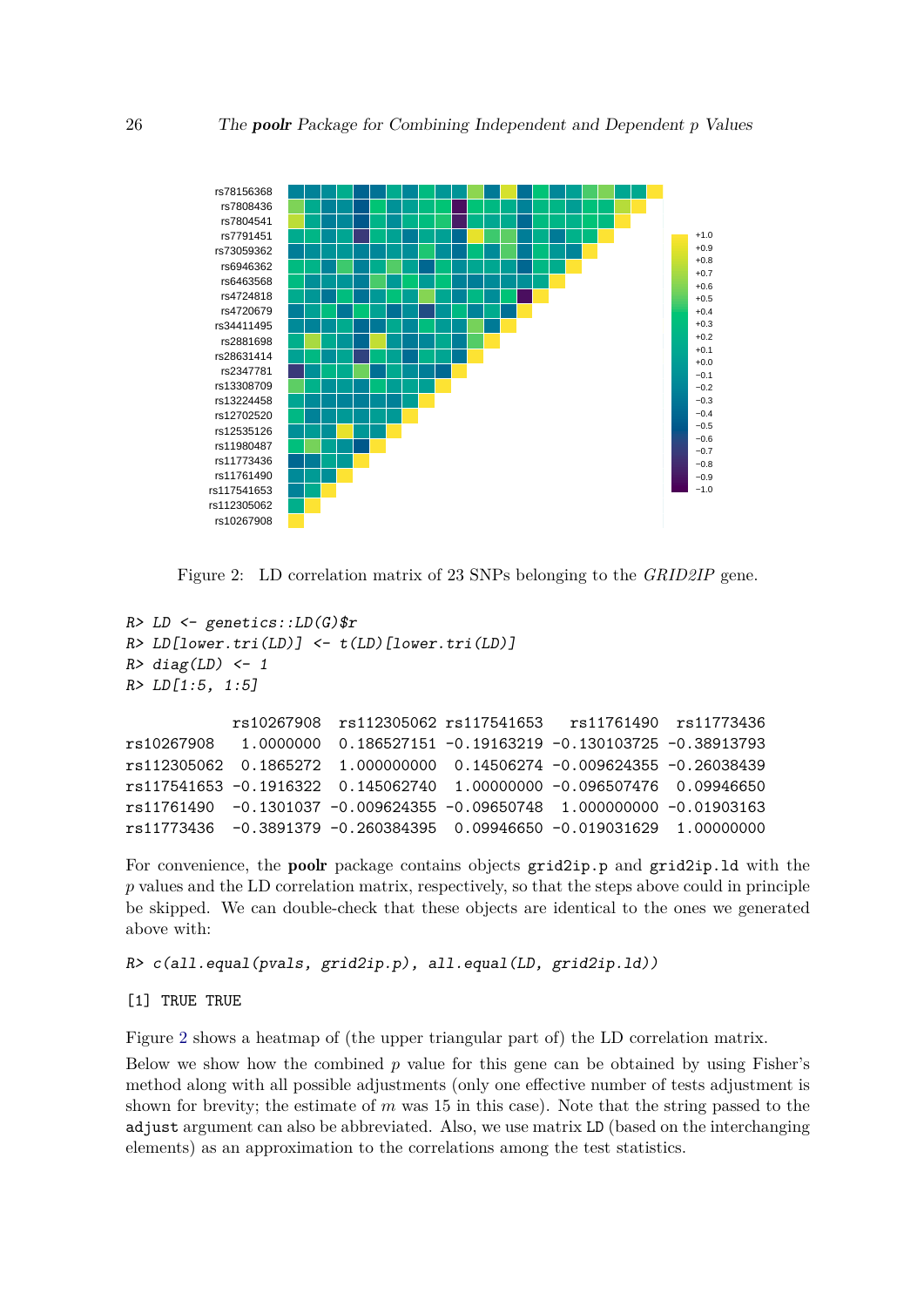| method               | base  | nyholt | liji  | gao   | galwey | empirical | generalized | permutation |
|----------------------|-------|--------|-------|-------|--------|-----------|-------------|-------------|
| "fisher"             | 8.857 | 7.849  | 6.160 | 7.175 | 5.479  | 3.012     | 3.581       | 3.062       |
| "stouffer"           | 8.781 | 7.761  | 6.051 | 7.079 | 5.362  | 3.146     | 3.951       | 3.176       |
| "invchisq"           | 8.352 | 7.415  | 5.845 | 6.789 | 5.213  | 2.942     | 3.420       | 2.981       |
| "binomtest" $8.424$  |       | 7.945  | 5.454 | 7.202 | 4.704  | 3.377     |             | 3.381       |
| "bonferroni" $1.411$ |       | 1.472  | 1.597 | 1.517 | 1.659  | 1.519     |             | 1.518       |
| "tippett"            | 1.419 | 1.479  | 1.602 | 1.524 | 1.663  | 1.519     |             | 1.518       |

<span id="page-26-1"></span>Table 1: Results  $(-\log_{10}(p_c)$ -transformed values) when applying all base methods and adjustments to the 23 SNPs in the *GRID2IP* gene.

```
R> c(fisher = fisher(pvals)$p,
+ liji = fisher(pvals, adjust = "liji", R = LD)$p,
+ emp = fisher(pvals, adjust = "emp", R = LD)$p,
+ brown = fisher(pvals, adjust = "gen", R = mvnconv(LD))$p)
     fisher liji emp brown
1.389547e-09 6.918130e-07 7.999200e-04 2.622587e-04
```
All of the combined *p* values above agree that the gene is significantly associated with the phenotype of interest. For illustration purposes, we applied all base methods and their ad-justments to these data, yielding the results shown in Table [1](#page-26-1) (results are given as  $-\log_{10}(p_c)$ transformed values for easier comparison of very small values). Regardless of the base and adjustment method used, all combined *p* values reached significance at  $\alpha_c = 0.05$  (note:  $-\log_{10}(0.05) \approx 1.301$ ). However, we see considerable differences in the level of significance depending on the method used.

In the last column of the table, we also provide the combined *p* values derived from conventional permutation tests using the raw data. For this, we tested the associations between the SNPs and the randomly reshuffled phenotype and then combined the resulting *p* values with each of the base methods. After repeating this process  $s = 10^6$  times, we then computed the combined *p* value for each base method with [\(12\)](#page-12-2). In this example, the approach using pseudo replicates (also using size = 1e+06) yielded almost identical results as the "proper" permutation tests. However, while the latter took approximately 7 hours to complete, the former took less than 10 seconds per base method.<sup>[8](#page-26-2)</sup>

# **5. Comparison with other packages**

<span id="page-26-0"></span>Several R packages and functions are already currently available to combine (dependent) p values. In this section, we discuss their functionality and compare them to the **poolr** package based on the example data discussed in the previous section.

A first option is the p.adjust() function from the base package stats. This function provides a variety of methods for adjusting a set of *p* values for multiple testing. As described earlier,

<span id="page-26-2"></span><sup>&</sup>lt;sup>8</sup>In the permutation test, we used coef(summary( $lm(...)$ ) to extract p values based on the permuted data in each iteration (similar to how we computed the observed *p* values for the 23 SNPs earlier). The code underlying these functions carries out various pre- and post-processing steps that are not relevant for the present purposes. We can reduce the computation time considerably by using RcppEigen::fastLmPure() [\(Bates and Eddelbuettel](#page-36-9) [2013\)](#page-36-9). Doing so reduces the computation time to about 20 minutes.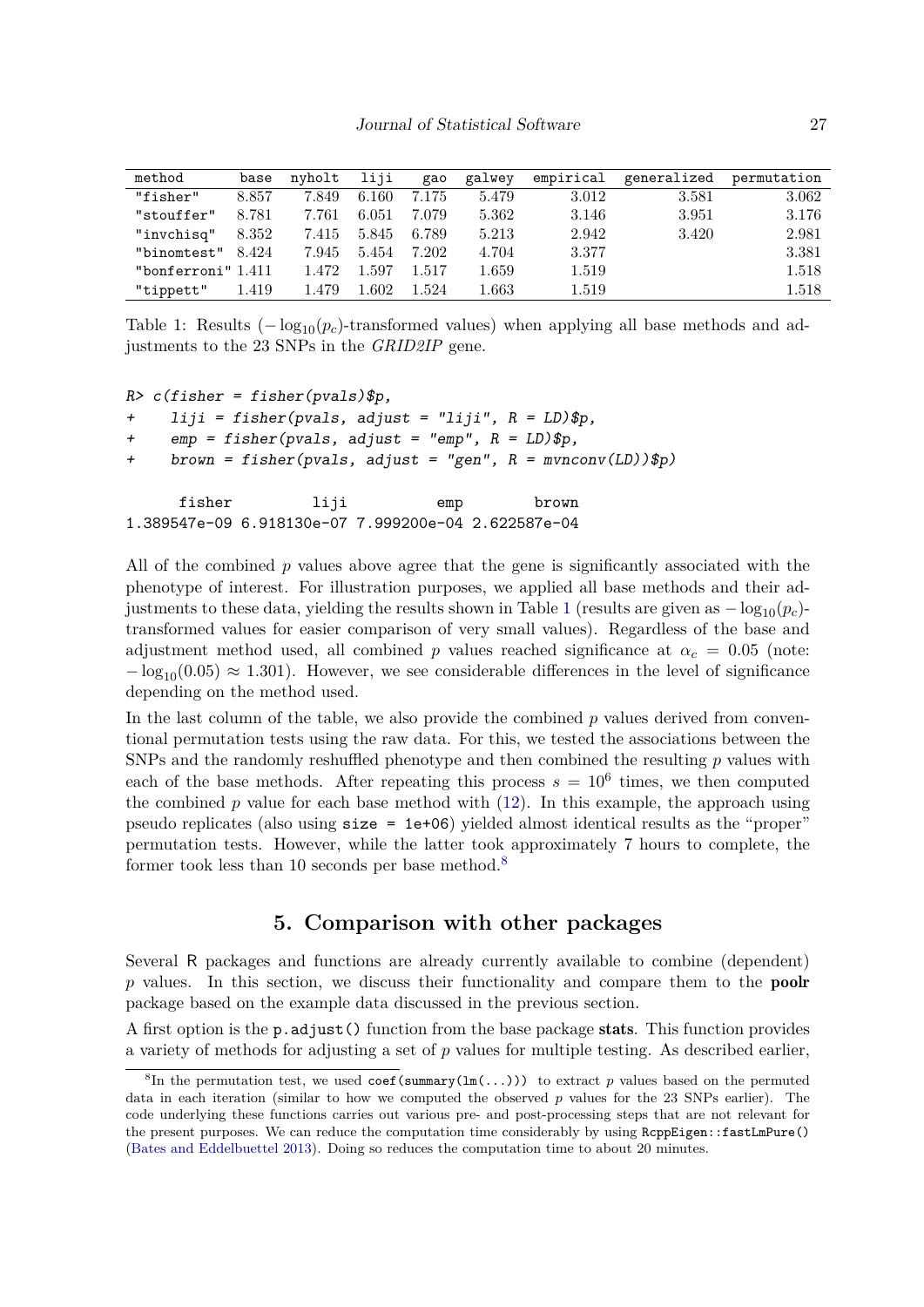| Package     | Fisher   | Stouffer | Invehisq | Tippett  | Logit    |
|-------------|----------|----------|----------|----------|----------|
| metap       | 8.857127 | 8.781088 | 8.351928 | 1.419033 | 8.724881 |
| survcomp    | 8.857127 | 8.781088 |          |          | 8.724881 |
| aggregation | 8.857127 |          | 8.351928 | 1.419033 |          |
| gap         | 8.857127 | 8.781088 |          |          |          |
| poolr       | 8.857127 | 8.781088 | 8.351928 | 1.419033 |          |

<span id="page-27-1"></span>Table 2: Results  $(-\log_{10}(p_c)$ -transformed values) when applying various implementations of methods to the 23 SNPs in the *GRID2IP* gene that assume independence between the SNPs.

this function can therefore also be used for combining *p* values, although the Bonferroni correction and Holm's method are most relevant here, as they are the two methods available via this function that control the family-wise error rate under arbitrary assumptions. Using the example data, we can illustrate the equivalence of the Bonferroni and Holm methods and the implementation in the poolr package with:

```
R> c(p.adjust bonferroni = min(p.adjust(pvals, method = "bonferroni")),
    p.addjust_holm = min(p.addjust(pvals, method = "holm")),
```

```
+ poolr_bonferroni = bonferroni(pvals)$p)
```

| p.adjust_bonferroni | p.adjust_holm | poolr_bonferroni |
|---------------------|---------------|------------------|
| 0.03881585          | 0.03881585    | 0.03881585       |

For researchers that want to use methods that were specifically developed for combining *p* values, several packages are available (via CRAN and Bioconductor). The metap package [\(Dewey](#page-37-4) [2021\)](#page-37-4) is the most comprehensive one, providing a wide variety of methods for combining independent *p* values, including the ones part of the poolr package except for the Bonferroni method. Furthermore, the combine.test() function from the survcomp package [\(Schroeder](#page-40-4) *et al.* [2011\)](#page-40-4) provides implementations of the Fisher and Stouffer methods and the logit-transformation method by [George](#page-37-5) [\(1977\)](#page-37-5), whereas the aggregation package [\(Yi and](#page-41-0) [Pachter](#page-41-0) [2018\)](#page-41-0) provides functions for the Fisher, Tippett, and inverse chi-square methods (the latter being a special case of the method by [Lancaster](#page-38-3) [1961\)](#page-38-3). Finally, the gap package [\(Zhao](#page-41-1) [2007\)](#page-41-1) provides functions for Fisher's and Stouffer's methods. Below, we show how to apply these methods to the example data.<sup>[9](#page-27-0)</sup> The  $-\log_{10}(p_c)$ -transformed values provided in Table [2](#page-27-1) demonstrate that results coincide across packages.

```
R> k <- length(pvals)
```

```
R> invisible(capture.output(pkgs ind \leq matrix(c(
```

```
+ metap::sumlog(pvals)$p,
```

```
metap::sumz(pvals)$p,
```

```
metap::invchisq(pvals, 1)$p,
```
+ metap::minimump(pvals)\$p,

<span id="page-27-0"></span><sup>&</sup>lt;sup>9</sup>Since gap::metap() always generates output via cat(), we use invisible(capture.output(...)) to suppress it. Also, for Stouffer's method, the function incorrectly divides the provided *p* values by 2, so we must double them first to obtain the correct result (it also incorrectly takes the absolute value of [\(2\)](#page-3-3) before computing  $p_c$ , which does not affect results in the present case since  $z$  is positive to begin with, but would have the effect of turning a set of really insignificant *p* values into a significant combined *p* value).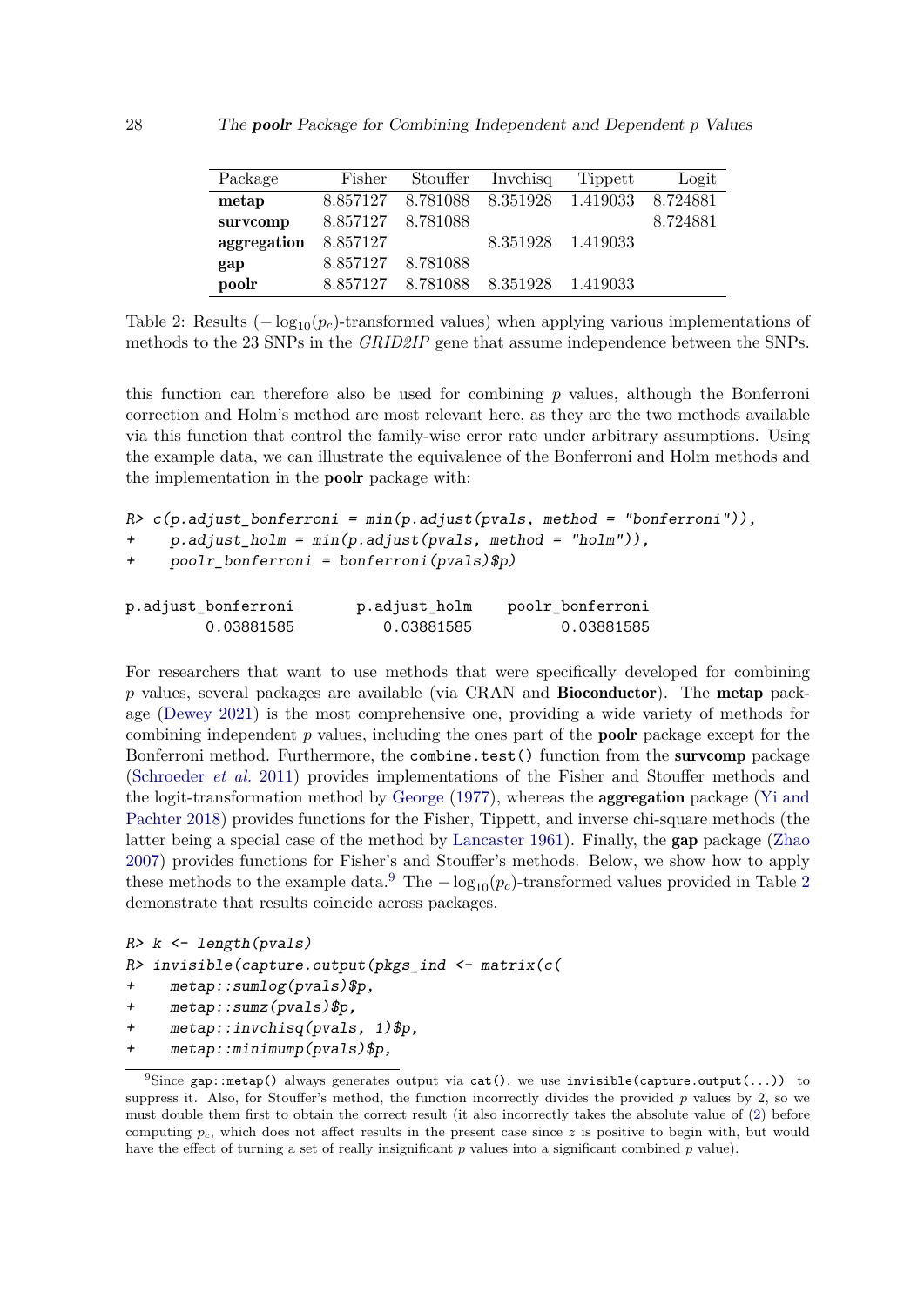```
+ metap::logitp(pvals)$p,
+ survcomp::combine.test(pvals, method = "fisher"),
+ survcomp::combine.test(pvals, method = "z.transform"), NA, NA,
     survcomp::combine.test(pvals, method = "logit").+ aggregation::fisher(pvals), NA,
+ aggregation::lancaster(pvals, rep(1, k)),
+ aggregation::sidak(pvals), NA,
     gap::method(data frame(p = rbind(numname(pvals)),n = \text{rbind}(\text{rep}(1, k))), N = k, prefixp = "p.", prefixn = "n.")$p,
+ gap::metap(data.frame(p = rbind(2 * unname(pvals)),
       n = \text{rbind}(\text{rep}(1, k))), N = k, \text{prefix} = "p.", \text{prefix} = "n.")$p1,
+ NA, NA, NA,
+ poolr::fisher(pvals)$p,
+ poolr::stouffer(pvals)$p,
     poolr::invchisq(pvals)$p,
     poolr::tippett(pvals)$p, NA), nrow = 5, byrow = TRUE,
+ dimnames = list(c("metap", "survcomp", "aggregation", "gap", "poolr"),
+ c("Fisher", "Stouffer", "Invchisq", "Tippett", "Logit")))))
R> -log10(pkgs\_ind)
```
These results ignore the fact that the 23 *p* values to be combined are dependent. For combining dependent *p* values, several other R packages are available. The CombinePValue package [\(Dai](#page-37-6) *[et al.](#page-37-6)* [2014\)](#page-37-6) provides an approach that is analogous to Brown's method, but (in addition to the actual *p* values to be combined) requires the user to provide a matrix of *p* values based on which the variance-covariance matrix of the  $-2 \ln(p_i)$  will be estimated. In other words, instead of using analytic methods such as [\(13\)](#page-12-0) and [\(14\)](#page-12-1) to construct this variance-covariance matrix, it is estimated empirically. As described in the documentation, the matrix of *p* values used for this step can be generated based on the raw data using resampling methods. Below, we construct such a matrix by repeatedly permuting the phenotype. Using the same variancecovariance matrix (after the  $-2 \ln()$  transformation) as input for fisher() yields identical results.[10](#page-28-0)

```
R> P <- replicate(200, {
+ yperm <- sample(grid2ip.pheno)
     sapply(X, function(x) coeff(summary(lm(yperm - x)))[2, 4])})R> CombinePValue::selfcontained.test(pvals, p_permu = P)[[1]]
[1] 6.693278e-05
R> fisher(pvals, adjust = "gen", R = cov(t(-2 * log(P))))$p
[1] 6.693278e-05
```
Ideally, one would want to increase the number of replicates, but doing so would be time intensive (e.g., for 10*,*000 replicates, the code above takes a bit over 4 minutes to complete,

<span id="page-28-0"></span><sup>10</sup>Very minor discrepancies can occur in some cases because CombinePValue constrains *p* values to fall in the interval  $[10^{-6}, 1 - 10^{-6}]$ , while no such restriction is applied in **poolr**.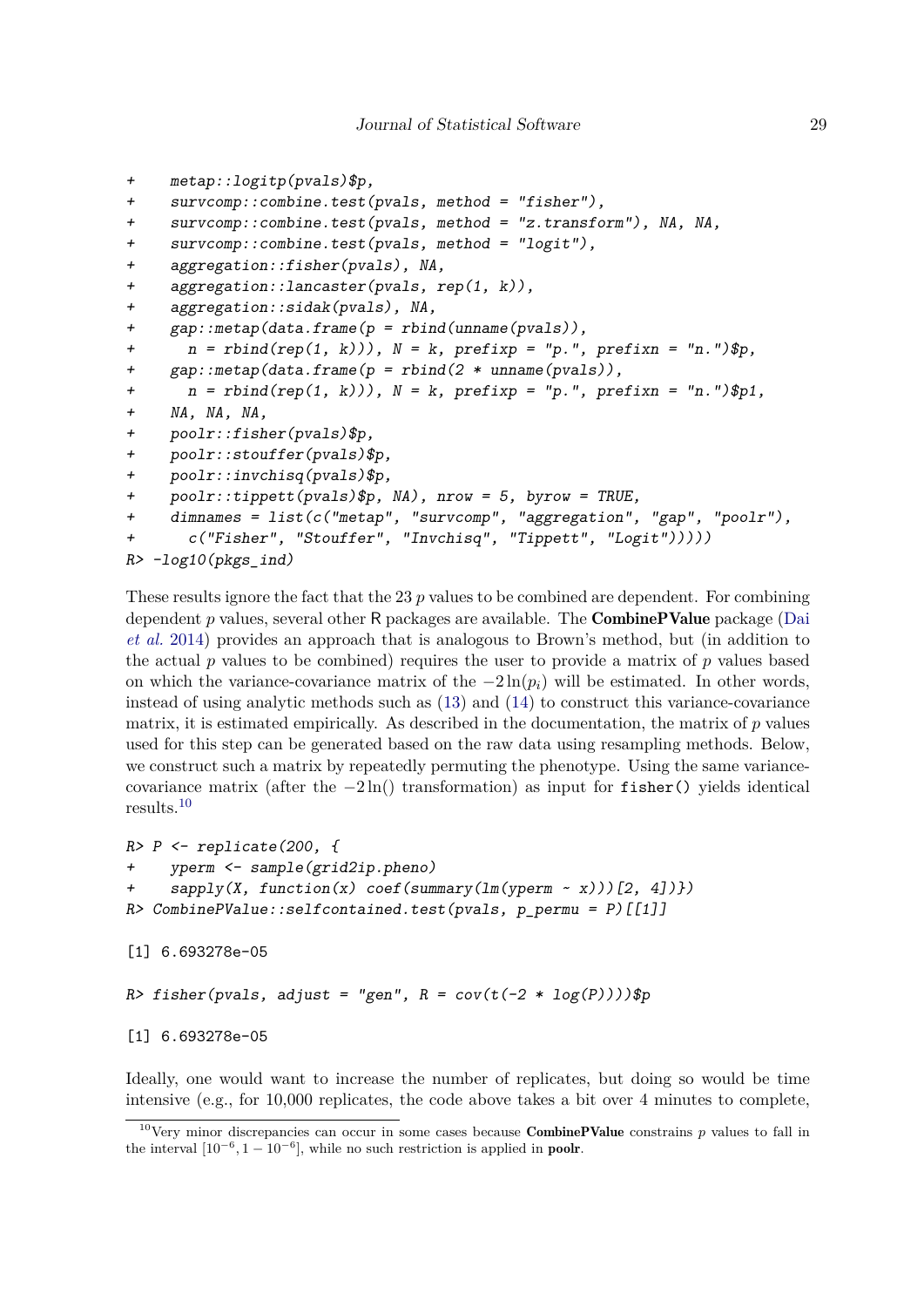while fisher(pvals, adjust = "generalized",  $R = m$ vnconv(LD)) takes a fraction of a second). Moreover, if one generates the *p* value matrix by resampling the raw data, one could just as well apply a proper permutation test directly as part of this process (instead of using this step only for generating the matrix that serves as input for the p\_permu argument).

As another alternative, the **EmpiricalBrownsMethod** package [\(Poole](#page-39-5) [2021\)](#page-39-5) also implements a version of Brown's method and just like the CombinePValue package sidesteps the numerical integration but does so in a slightly different manner by requiring the user to input the raw data matrix that contains the interchanging elements. Each variable in this matrix is then transformed into percentiles using its empirical cumulative distribution function (as estimated via stats::ecdf()) which in turn are  $-2 \ln($ )-transformed. These transformed values are then used to estimate the variance-covariance matrix of the  $-2\ln(p_i)$  values. Using the example data, one would therefore use this package as follows:

#### $R$ > EmpiricalBrownsMethod::empiricalBrownsMethod( $t(X)$ , p\_values = pvals)

[1] 3.288796e-09

If we manually apply the step that estimates the variance-covariance matrix, replace the diagonal values by 4 (which we know to be true and is also done by CombinePValue), and then use this matrix as input to fisher(), we obtain the same result:

```
R> V <- EmpiricalBrownsMethod:::calculateCovariances(t(X))
R > diag(V) <- 4
R> fisher(pvals, adjust = "gen", R = V)$p
```
[1] 3.288796e-09

However, this result seems "too significant" compared to the combined *p* value we obtained above when using the CombinePValue approach or Brown's method proper (recall that fisher(pvals, adjust = "gen",  $R =$  mvnconv(LD))\$p yields  $0.000262$ ). There are two reasons for this discrepancy. First, in the present context, the variables in X (i.e., the number of minor alleles in each SNP) can only take on three unique values and so will the  $-2 \ln($ )transformed percentiles based on which the covariances are estimated. Hence, each covariance is estimated based on a  $3 \times 3$  contingency table where the marginal distributions of the two variables are also often quite unbalanced. As a result, the covariances in V are much smaller than what they should be, at least when compared to  $cov(t(-2 * log(P)))$  from above or when using the "exact" covariances from mvnconv(LD, target = "m2lp"). This leads to an undercorrection for dependence in Brown's method and hence to a combined *p* value that is anticonservative. A way around this problem might be to simulate a data matrix from a multivariate normal distribution based on the same variance-covariance matrix as the original data and use this as input for the method: $11$ 

```
R > S <- mvtnorm::rmvnorm(886, mean = rep(0, k), sigma = LD)
R> EmpiricalBrownsMethod::empiricalBrownsMethod(t(S), p_values = pvals)
```
<span id="page-29-0"></span><sup>&</sup>lt;sup>11</sup>Note, however, that this approach is stochastic and will lead to (slightly) different results on repeated runs.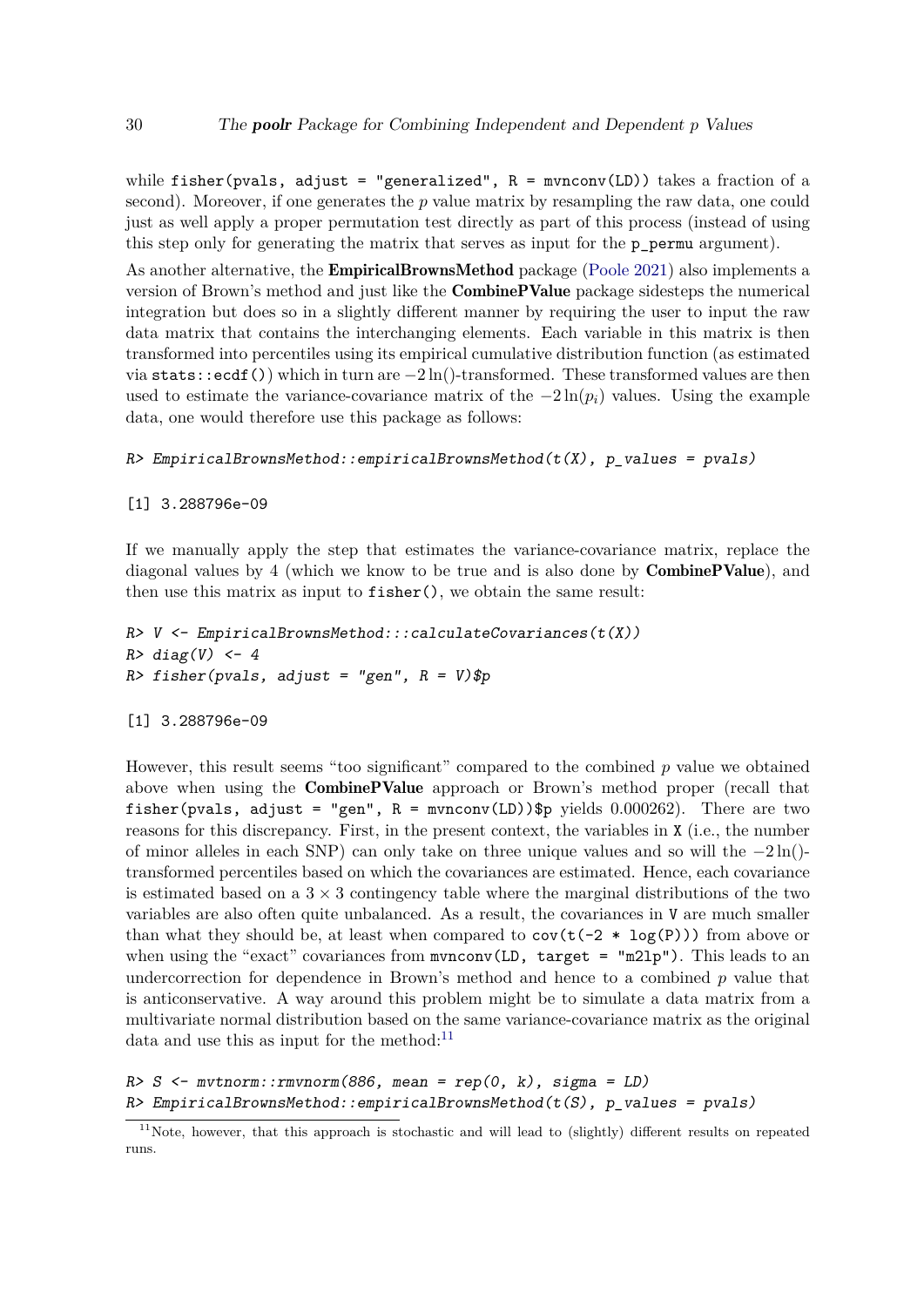```
[1] 1.082403e-05
```

```
R> V <- EmpiricalBrownsMethod:::calculateCovariances(t(S))
R > diag(V) <- 4
R> fisher(pvals, adjust = "gen", R = V)$p
```
[1] 1.082403e-05

Although improved, this result still seems anticonservative. The reason for this is that the approach taken by empiricalBrownsMethod() implicitly assumes that the *p* values to be combined are one-sided. We can demonstrate this by comparing the variance-covariance matrix obtained above with the one we obtain using  $m$  **n** $m$ **conv()** when setting  $side = 1$ :

```
R > round(unname(V), digits = 4)[1:4, 1:8]
```
 $[0,1]$   $[0,2]$   $[0,3]$   $[0,4]$   $[0,5]$   $[0,6]$   $[0,7]$   $[0,8]$ [1,] 4.0000 0.5769 -0.6079 -0.1057 -1.2269 1.1555 -0.0490 0.7288 [2,] 0.5769 4.0000 0.4935 0.0387 -0.9727 2.2010 0.0343 -0.6188 [3,] -0.6079 0.4935 4.0000 -0.2153 0.3087 0.2160 -0.2581 -0.3923 [4,] -0.1057 0.0387 -0.2153 4.0000 -0.1508 -0.2183 3.4120 0.0971

 $R$  > mvnconv(LD, target = "m21p", side = 1)[1:4, 1:8]

 $[0,1]$   $[0,2]$   $[0,3]$   $[0,4]$   $[0,5]$   $[0,6]$   $[0,7]$   $[0,8]$ [1,] 4.0000 0.6351 -0.6006 -0.4123 -1.1635 1.1999 -0.3036 0.8749 [2,] 0.6351 4.0000 0.4881 -0.0326 -0.8009 2.0748 -0.0098 -0.6245 [3,] -0.6006 0.4881 4.0000 -0.3099 0.3300 0.2184 -0.3380 -0.3752  $[4,]$  -0.4123 -0.0326 -0.3099 4.0000 -0.0618 -0.3005 3.5402 -0.0876

Clearly, the former is an approximation to the latter, while for two-sided *p* values one should really use:

 $R > m$ vnconv(LD, target = "m2lp")[1:4, 1:8]

 $[0,1]$   $[0,2]$   $[0,3]$   $[0,4]$   $[0,5]$   $[0,6]$   $[0,7]$   $[0,8]$ [1,] 4.0000 0.1366 0.1440 0.0660 0.5922 0.4575 0.0352 0.2522 [2,] 0.1366 4.0000 0.0821 0.0004 0.2642 1.2526 0.0000 0.1563 [3,] 0.1440 0.0821 4.0000 0.0367 0.0383 0.0170 0.0439 0.0544 [4,] 0.0660 0.0004 0.0367 4.0000 0.0014 0.0345 3.2279 0.0028

or more directly:

 $R > fisher(pvals, adjust = "gen", R = mvnconv(LD))$ 

[1] 0.0002622587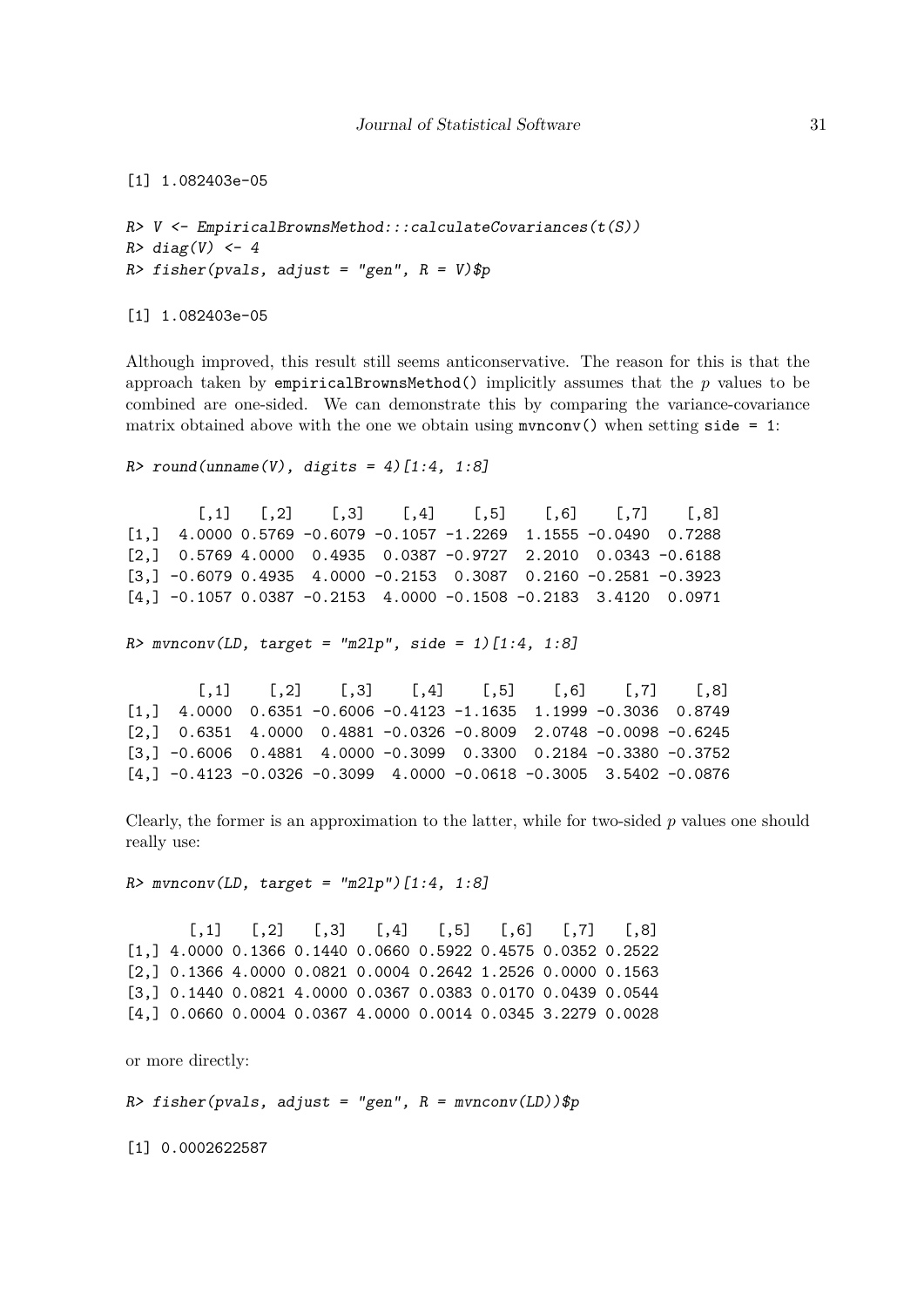

<span id="page-31-0"></span>Figure 3: Difference between [\(14\)](#page-12-1) and the covariances as approximated by the TFisher package as a function of *ρ*.

Hence, the **EmpiricalBrownsMethod** package, at least in its present form, should only be used for combining one-sided *p* values and care must be taken when the interchanging variables have rather discrete distributions (e.g., as when using genotype data in GWAS).

In contrast to the previous two options, the TFisher package [\(Zhang](#page-41-2) *et al.* [2020\)](#page-41-2) provides an approximation to Brown's method that does not require access to the raw data. Although the manuscript does not explain how the covariances among the  $-2 \log(p_i)$  values are approximated, the source code indicates that the package simply computes  $4 \times R^2$  (with the squaring done element-wise). Using the same approximation as input for the fisher() function yields the same combined *p* value:

 $R> 1$  - TFisher::p.tpm(sum(-2 \* log(pvals)),  $n = k$ , tau1 = 1,  $M = LD$ )

[1] 0.0002822384

 $R$ > fisher(pvals, adjust = "gen",  $R = 4 * LD^2$ )\$p

[1] 0.0002822384

This result is quite close to the combined *p* value obtained above with the "exact" version of Brown's method. The explanation for this is provided by Figure [3,](#page-31-0) which shows that the simple approximation for the covariances used by TFisher is surprisingly accurate, deviating at most by −0*.*033 from the covariances computed based on [\(14\)](#page-12-1). However, here we now have the opposite problem compared to **EmpiricalBrownsMethod**: Since it is not possible to change how the covariances are approximated, **TFisher** should only be used when combining two-sided *p* values.

Finally, a rather different approach to combining p values is implemented in the **harmon**icmeanp package [\(Wilson](#page-40-6) [2019\)](#page-40-6). In essence, the method uses the harmonic mean of the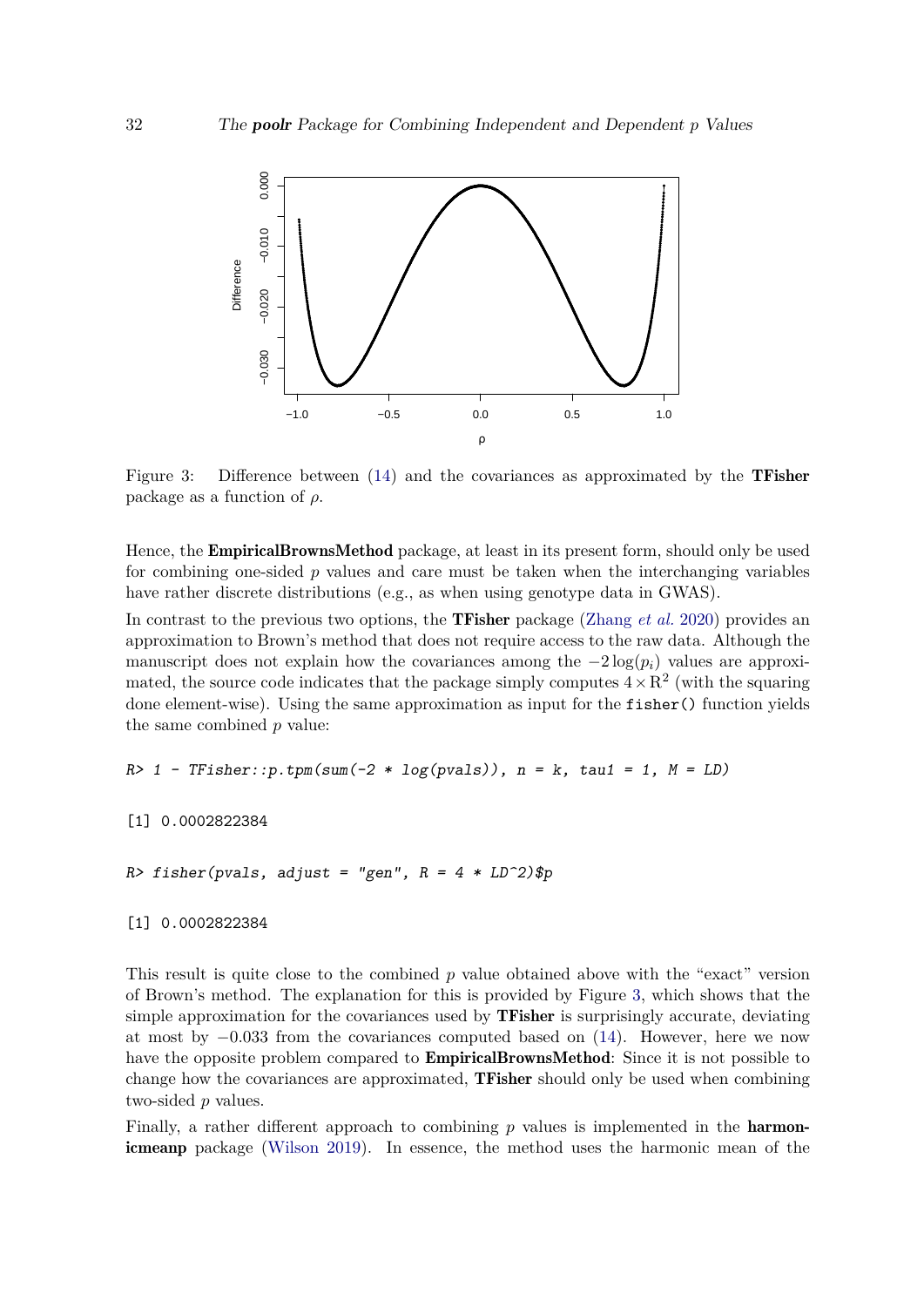$p$  values,  $12$ 

$$
\bar{p} = \frac{k}{\sum_{i=1}^k 1/p_i},
$$

based on which an asymptotically exact combined *p* value is computed using the Landau distribution (for details, see [Wilson](#page-40-6) [2019\)](#page-40-6). The method is robust to positive dependence among the *p* values and does not require any further input other than the *p* values to be combined:

```
R> harmonicmeanp::p.hmp(pvals, L = k)
```
p.hmp 0.01302627

Although significant, this result is more conservative than the one we obtained with Brown's method. Further work is necessary to compare the methods implemented in **poolr** with the approach implemented in the harmonicmeanp package.

## **6. Discussion**

<span id="page-32-0"></span>The poolr package provides a collection of methods for combining *p* values that may be correlated due to non-independence among the tests from which they were derived. The package contains functions for a variety of "base methods" for combining independent *p* values along with several adjustments to these methods to account for dependence. Furthermore, the package provides logical extensions of various adjustments that have been described only incompletely in the literature and hence offers a more complete set of procedures.

For example, the base methods can be adjusted based on an estimate of the effective number of tests. However, only a subset of these adjustments have been described in the literature (e.g., [Galwey](#page-37-3) [2009\)](#page-37-3). In particular, the combination of this adjustment approach with the inverse chi-square method, the binomial method, and Stouffer's method is to our knowledge novel. Moreover, while the pseudo replication approach has been proposed in combination with the inverse chi-square method and the Bonferroni correction [\(Lin](#page-38-2) [2005;](#page-38-2) Liu *[et al.](#page-39-2)* [2010\)](#page-39-2), it can also be used in combination with any of the other methods. Finally, the use of the Satterthwaite approximation in combination with the inverse chi-square method is to our knowledge novel.

In this article, we illustrated the use of the **poolr** package with a dataset that was originally collected for a candidate-gene study. The same methods would be equally applicable to GWAS and other types of genetic studies (e.g., microarrays, DNA methylation analyses), studies using imaging techniques (e.g., functional magnetic resonance imaging), and essentially any situation where interest is not focused on the significance of individual tests (e.g., for SNPs, voxel), but of larger functional or structural units (e.g., genes, pathways, brain regions).

In applications of these types, researchers often want to compute a combined *p* value for many such units. The total computation time can then become a major concern. Carrying out proper permutation tests for all units might in fact be computationally too demanding, at

<span id="page-32-1"></span><sup>&</sup>lt;sup>12</sup>We assume equal weights here; for the more general equation allowing different weights to be applied to the *p* values, see [Wilson](#page-40-6) [\(2019\)](#page-40-6).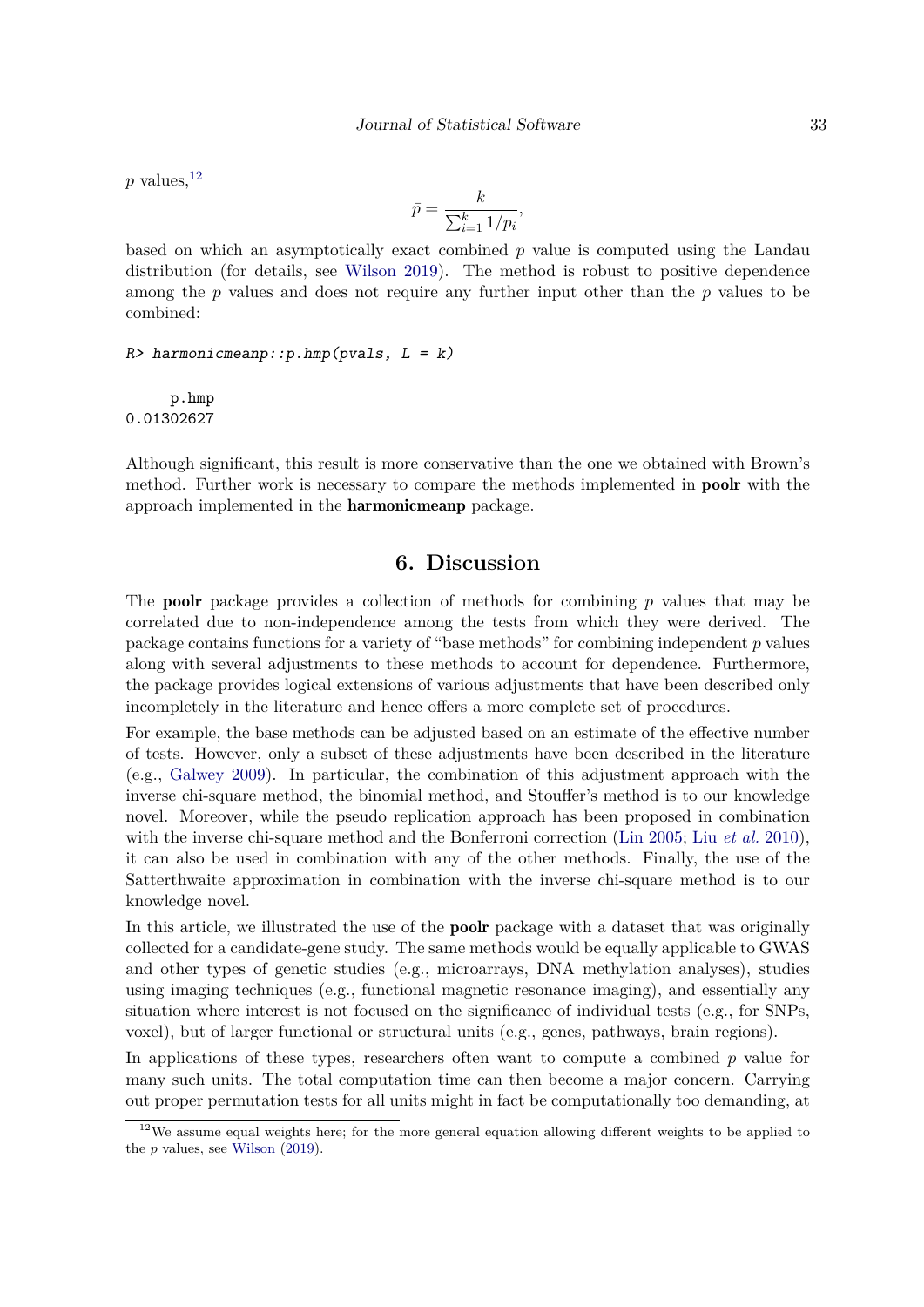least for those without access to powerful hardware to parallelize the procedures. An obvious alternative approach – with a negligible computational burden – is to apply the Bonferroni method to the  $p$  values within each unit, but this is often overly conservative. The methods implemented in the poolr package can be more powerful and at the same time are much less computationally demanding than permutation tests. Even the approach that mimics the latter can be carried out in seconds (as opposed to minutes or hours) through the use of pseudo replicates.

Moreover, an advantage of the methods implemented in **poolr** is that they do not require access to the raw data. The methods can be applied as long as the *p* values are available and a matrix that reflects the correlations among the test statistics. How to obtain the latter however requires some thought. As we mentioned earlier, the correlations among the interchanging elements across analyses is often a good proxy. We can illustrate this point with a simple example. Suppose we test whether some continuous response variable of interest is associated with a number of dichotomous predictors. Let the correlation (i.e., the phi coefficient) between two of the predictors be:

```
R > p11 <- 0.40
R > p10 \le -0.20R > p01 <- 0.10
R> p00 <- 0.30
R> (p11 * p00 - p10 * p01) /
+ sqrt((p11 + p10) * (p01 + p00) * (p11 + p01) * (p10 + p00))
```

```
[1] 0.4082483
```
Now we repeatedly simulate data for  $n = 100$  individuals under this scenario and extract the test statistics. Their correlation is very close to that of the two predictors themselves:

```
R > n < - 100R > Z \leftarrow \text{replicate}(10000, \ \{+ X <- rmultinom(n, 1, c(p11, p10, p01, p00))
     x1 \leftarrow X[1, J + X[2, J]x2 \leftarrow X[1, J + X[3, J]+ y \leftarrow \text{norm}(n)+ res1 <- RcppEigen::fastLmPure(cbind(1, x1), y)
     res2 \leq RcppEigen::fastLmPure(cbind(1, x2), y)
+ c(res1$coefficients[2] / res1$se[2],
        res2$coefficients[2] / res2$se[2])\})R > cor(Z[1, 1, Z[2, 1])
```

```
[1] 0.4112019
```
A further assumption underlying several of the methods is that the test statistics follow a multivariate normal distribution. In the example above, we know that the test statistics actually follow t-distributions with  $df = 98$ . However, from a practical point of view, this is hardly distinguishable from a normal distribution. To examine whether the assumption of *joint* multivariate normality is acceptable here, Figure [4](#page-34-0) provides a filled contour plot of the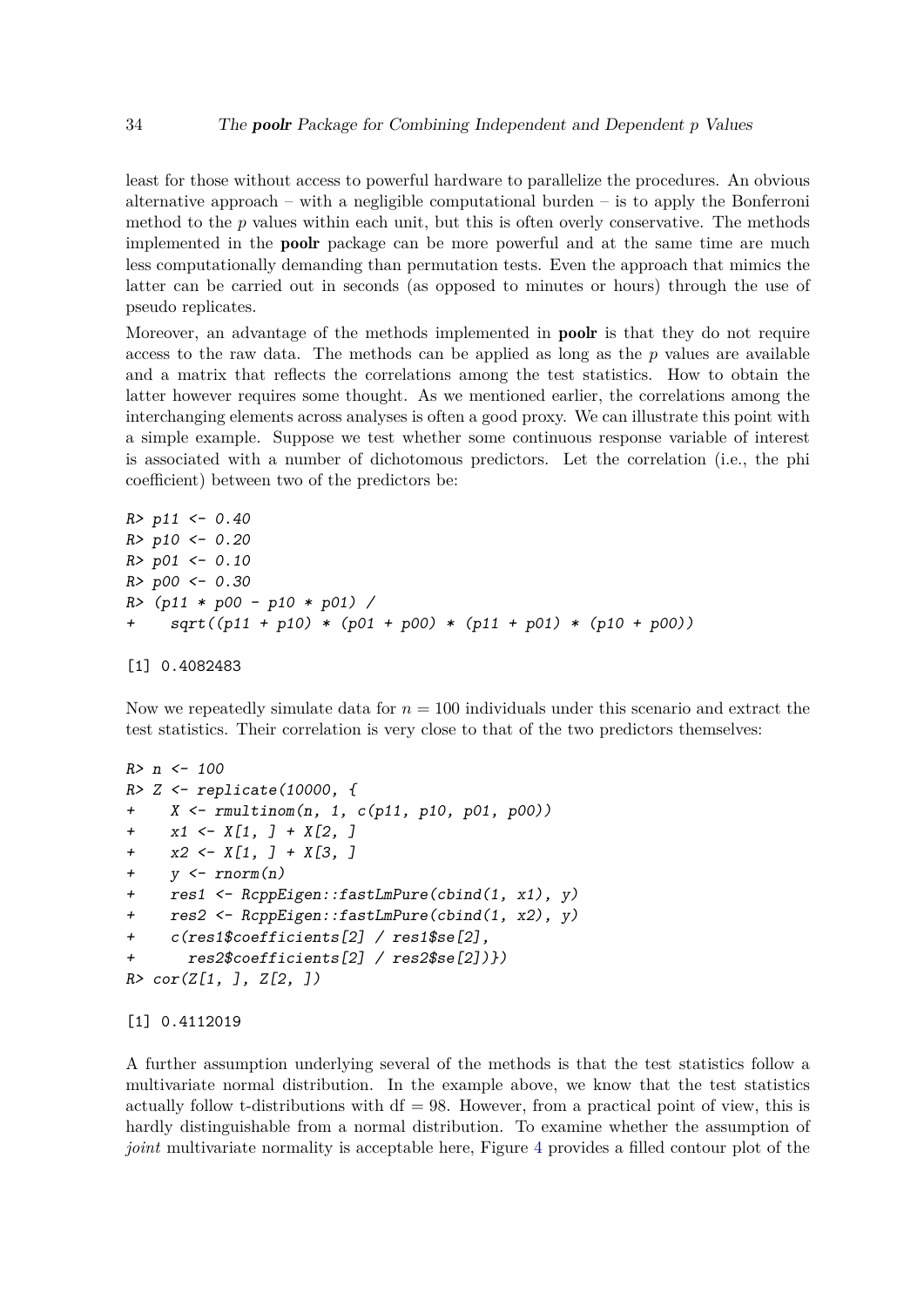

<span id="page-34-0"></span>Figure 4: Filled contour plot showing the joint distribution of the test statistics and a QQplot of the Mahalanobis distances of the test statistics against the theoretical quantiles of a chi-square distribution with  $df = 2$ .

joint distribution of the two test statistics (based on two-dimensional kernel density estimation obtained via  $MASS: :kde2d()$  and a QQ-plot of the Mahalanobis distances of the test statistics against the theoretical quantiles of a chi-square distribution with  $df = 2$  (which, under the assumption of joint multivariate normality, is the asymptotic distribution of the Mahalanobis distances; [Healy](#page-38-13) [1968\)](#page-38-13). Except for a few observations in the tail region, the assumption of multivariate normality appears to be an adequate approximation in this example.

Simulations for other types of scenarios and models (e.g., with continuous but skewed predictors, with interchanging response variables as opposed to interchanging predictors, or for logistic regression models) suggest that the findings above hold with some generality as long as the sample size is sufficiently large.[13](#page-34-1) However, further work is required to delineate the specific circumstances under which (and how) the correlations among the interchanging elements can be mapped to the correlations among the test statistics.

For smaller sample sizes, the methods for converting the correlations among the test statistics into the covariances among the various target statistics (e.g., the −2 ln()-transformed *p* values needed for Brown's method) may need to be adjusted (e.g., [Kost and McDermott](#page-38-12) [2002\)](#page-38-12). In future versions, we plan on expanding the package with additional lookup tables for other cases besides the multivariate normal one.

We may also consider expanding the package with additional base methods for combining *p* values (and appropriate adjustments thereof to account for dependence). The choice of methods currently implemented was based on various considerations, including the attention the various methods have received in the literature. The methods by Fisher and Stouffer are often discussed, especially as alternatives to "proper" meta-analytic methods for combining evidence when only limited information about the studies/estimates to be combined is available (e.g., [Laird and Mosteller](#page-38-14) [1990;](#page-38-14) [Schmid, Koch, and LaVange](#page-39-10) [1991;](#page-39-10) [National Re](#page-39-11)[search Council](#page-39-11) [1992;](#page-39-11) [Piegorsch and Bailer](#page-39-12) [2009\)](#page-39-12). Including the inverse chi-square method,

<span id="page-34-1"></span><sup>&</sup>lt;sup>13</sup>For example, using logistic regression models with  $x1$  and  $x2$  as the response variables and y as the predictor in the simulation above yields essentially identical results.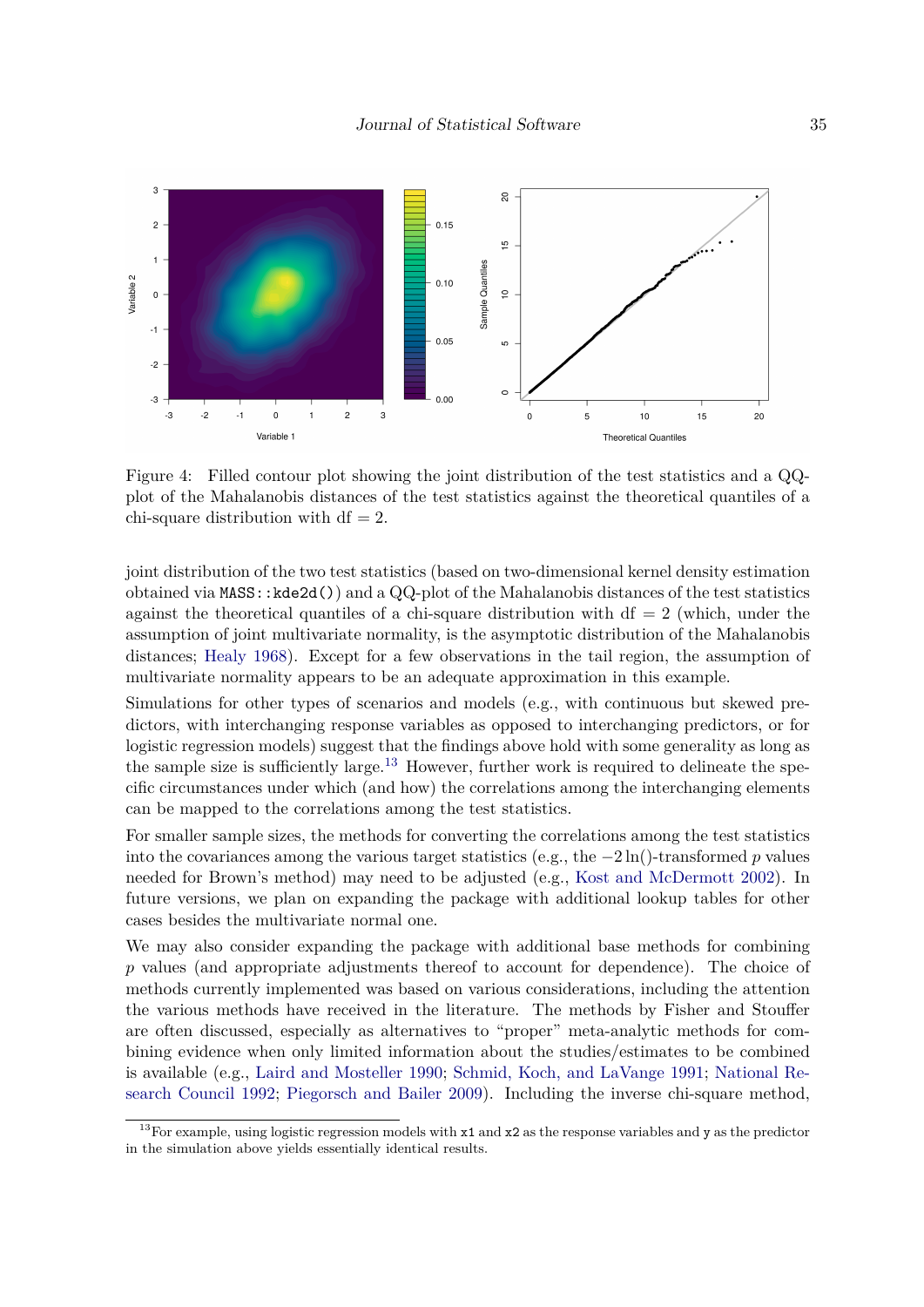these methods are also representative of the general class of methods that [Loughin](#page-39-13) [\(2004\)](#page-39-13) describes as "quantile combination methods", that is, they are all based on  $\sum_{i=1}^{k} F^{-1}(p_i)$ , where  $F^{-1}(\cdot,1)$  is the inverse of some cumulative distribution function (not necessarily for the chi-square distribution). In contrast, the Bonferroni and Tippett methods, and in a broad sense also the binomial test, belong to the class of "order-statistic combination methods" that make use of the fact that the ranked *p* values represent order statistics from a uniform distribution under the joint null hypothesis. The former two are particularly interesting due to their focus on the strongest "signal" (which may be of interest in certain circumstances) while the latter has the intuitive appeal of being a method that looks for "excess significance" in the set of *p* values.

Our choices were also influenced by methods that have received heightened attention in the genetics literature, given that the development of the poolr package was motivated, at least in part, by our work in this area. Aside from Fisher's, the Bonferroni, and Tippett's methods, this in particular led to the inclusion of the inverse chi-square method (e.g., see [Liu](#page-39-2) *[et al.](#page-39-2)* [2010,](#page-39-2) who discuss the use of this method in combination with the pseudo replication approach).<sup>[14](#page-35-0)</sup> Although there are several other methods for combining  $p$  values (e.g., those proposed by [Edgington](#page-37-14) [1972](#page-37-14) and [George](#page-37-5) [1977\)](#page-37-5), they have not received as much attention as the aforementioned ones. Moreover, these two methods are currently only appropriate for combining independent *p* values and are already available in the metap package.

One issue we have not yet touched on is the possibility that  $R_x$  may not be a positive semidefinite matrix. Although we have assumed that the test statistics follow a multivariate normal distribution, in which case R*<sup>t</sup>* must be non-negative definite by definition, we cannot observe the latter and instead use  $R_x$  to approximate  $R_t$ . Depending on how the elements in  $R_x$  are computed, this matrix may not be positive semi-definite. For example, suppose  $R_x$ contains the correlations among the interchanging elements across the analyses and some of the values of these variables are missing. If pairwise correlations are computed from different subsets of the data, then  $R_x$  is not guaranteed to be positive semi-definite. As a result, negative eigenvalues can arise, which has implications for the estimates of the effective number of tests described in Section [2.2.](#page-5-0) While the various estimators are defined in such a way that they can still be used in the presence of negative eigenvalues, it is currently unclear how negative eigenvalues should best be handled when using these adjustments. Therefore, whenever negative eigenvalues arise, the **poolr** package will issue a warning to make the user aware of this issue.

Moreover, such a correlation matrix would lead to an error when trying to generate multivariate normal random values for the empirically-derived null distributions. By default, poolr then uses a (slightly simplified) version of the Matrix::nearPD() function to find the nearest positive semi-definite matrix of R*<sup>x</sup>* [\(Higham](#page-38-15) [2002\)](#page-38-15) before proceeding with the computations (and issues a warning to inform the user that this algorithm was applied). In such a case, the same adjustment is also made when using the generalized methods (i.e., Brown's method, Strube's method, and the generalized inverse chi-square method). One can set argument nearpd = FALSE, in which case the use of this adjustment is disabled and the warning then turns into an error.

<span id="page-35-0"></span><sup>14</sup>Also, popular tests in this area (such as the Cochran-Armitage trend test, the allelic association test, or tests based on a dominant, recessive, or heterozygote (dis)advantage model) all lead to one degree of freedom chi-square tests [\(Ziegler and König](#page-41-3) [2010\)](#page-41-3). Then [\(3\)](#page-3-2) is simply the sum of these chi-square statistics, which therefore suggests itself as a natural way of combining the information across multiple SNPs.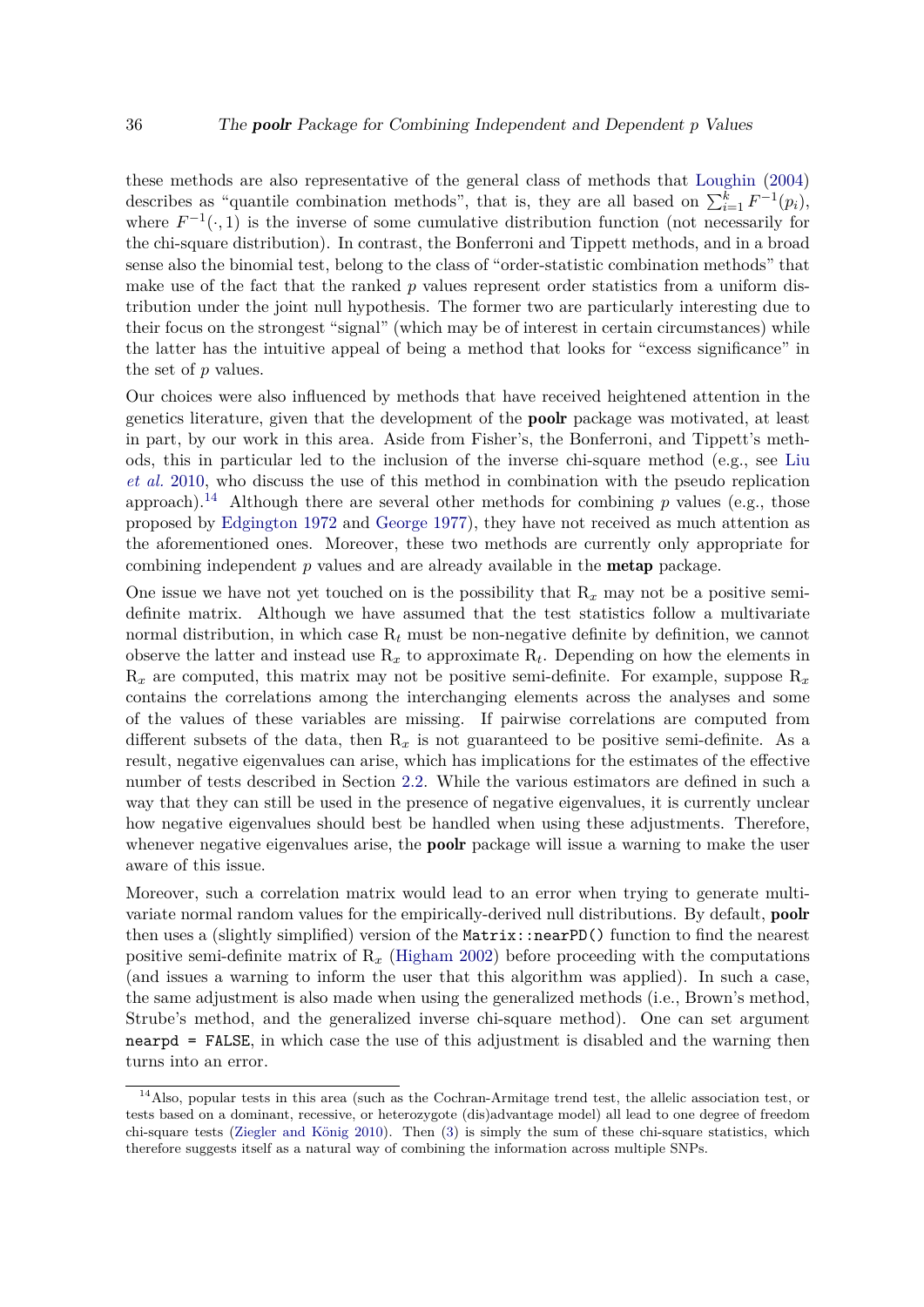Finally, we are fully aware of concerns about the overuse, overemphasis, or misinterpretation of *p* values and potential dangers that may arise from drawing dichotomous conclusions based thereupon (e.g., see [Wasserstein and Lazar](#page-40-14) [2016,](#page-40-14) and the corresponding supplementary materials). Where possible, we therefore thoroughly support the call for increased emphasis on estimation in place of testing (with corresponding intervals that reflect the uncertainty of the estimates) and the use of meta-analytic methods to combine such estimates [\(Cumming](#page-37-15) [2012\)](#page-37-15). However, in situations where we envision the use of the methods described in this paper (such as GWAS), there may not be any consistent directionality of the effects such that their combination using standard meta-analytic methods would be meaningful (e.g., the minor alleles at a locus may either be protective or harmful and this may differ across SNPs within a gene). Hence, methods based on the combination of *p* values may still have their place and we believe that the poolr package provides a useful collection of methods for this purpose.

# **References**

- <span id="page-36-1"></span>Alves G, Hu YK (2014). "Accuracy Evaluation of the Unified *p*-Value from Combining Correlated *p*-Values." *PLOS One*, **9**(3), e91225. [doi:10.1371/journal.pone.0091225](https://doi.org/10.1371/journal.pone.0091225).
- <span id="page-36-9"></span>Bates D, Eddelbuettel D (2013). "Fast and Elegant Numerical Linear Algebra Using the RcppEigen Package." *Journal of Statistical Software*, **1**(5), 1–24. [doi:10.18637/jss.](https://doi.org/10.18637/jss.v052.i05) [v052.i05](https://doi.org/10.18637/jss.v052.i05).
- <span id="page-36-0"></span>Becker BJ (1994). "Combining Significance Levels." In H Cooper, LV Hedges (eds.), *The Handbook of Research Synthesis*, pp. 215–230. Russell Sage Foundation, New York.
- <span id="page-36-4"></span>Benjamini Y, Hochberg Y (1995). "Controlling the False Discovery Rate: A Practical and Powerful Approach to Multiple Testing." *Journal of the Royal Statistical Society B*, pp. 289–300. [doi:10.1111/j.2517-6161.1995.tb02031.x](https://doi.org/10.1111/j.2517-6161.1995.tb02031.x).
- <span id="page-36-5"></span>Benjamini Y, Yekutieli D (2001). "The Control of the False Discovery Rate in Multiple Testing under Dependency." *The Annals of Statistics*, **29**(4), 1165–1188. [doi:10.1214/](https://doi.org/10.1214/aos/1013699998) [aos/1013699998](https://doi.org/10.1214/aos/1013699998).
- <span id="page-36-7"></span>Billingsley P (1995). *Probability and Measure*. John Wiley & Sons, New York.
- <span id="page-36-6"></span>Birnbaum A (1954). "Combining Independent Tests of Significance." *Journal of the American Statistical Association*, **49**(267), 559–547. [doi:10.2307/2281130](https://doi.org/10.2307/2281130).
- <span id="page-36-8"></span>Borchers HW (2021). pracma*: Practical Numerical Math Functions*. R package version 2.3.3, URL <https://CRAN.R-project.org/package=pracma>.
- <span id="page-36-2"></span>Brown MB (1975). "A Method for Combining Non-Independent, One-Sided Tests of Significance." *Biometrics*, **31**(4), 987–992. [doi:10.2307/2529826](https://doi.org/10.2307/2529826).
- <span id="page-36-3"></span>Cheverud JM (2001). "A Simple Correction for Multiple Comparisons in Interval Mapping Genome Scans." *Heredity*, **88**(1), 52–58. [doi:10.1046/j.1365-2540.2001.00901.x](https://doi.org/10.1046/j.1365-2540.2001.00901.x).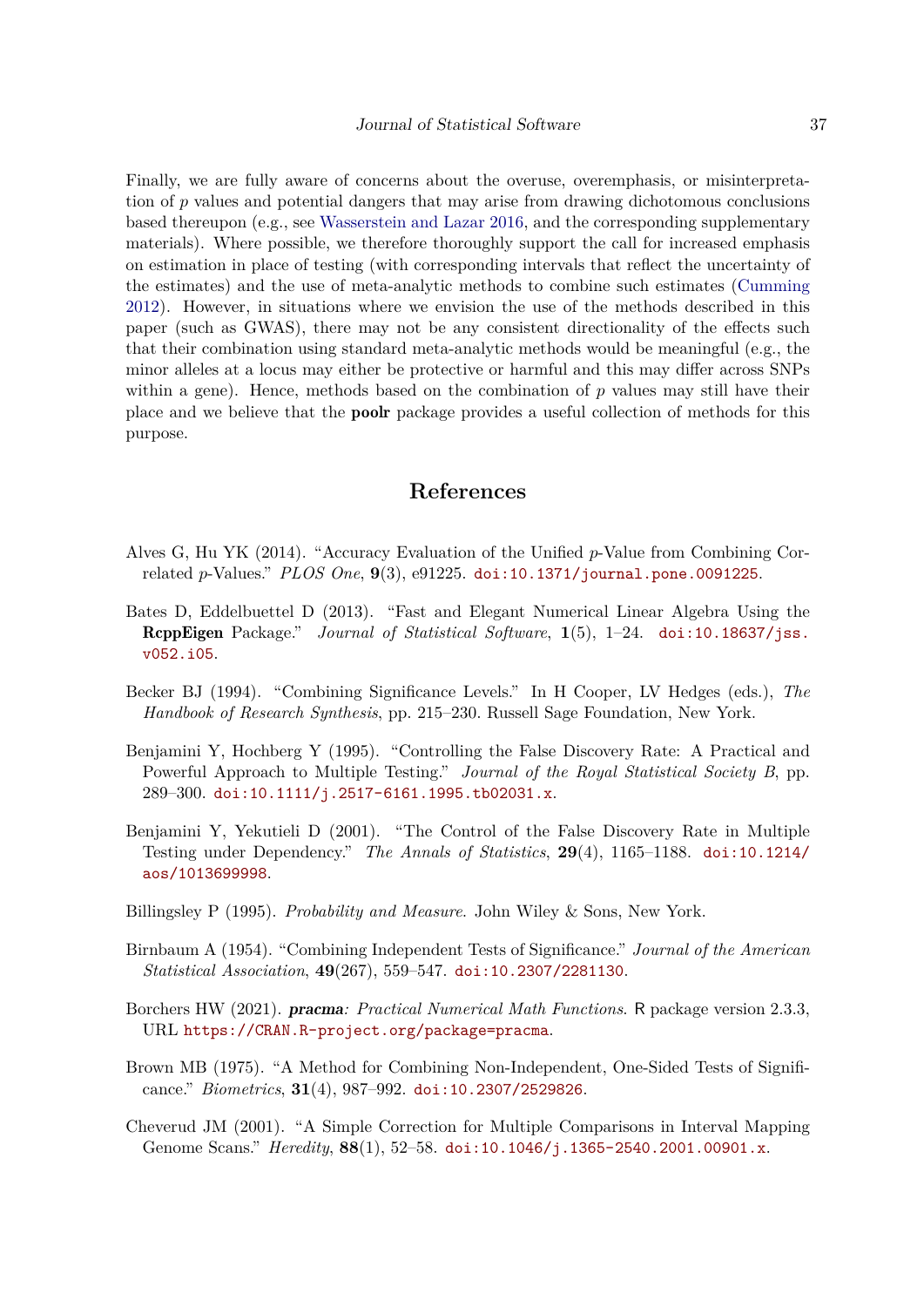- <span id="page-37-12"></span>Cinar O, Viechtbauer W (2022). poolr*: Methods for Pooling p-Values from (Dependent) Tests*. R package version 1.1-1, URL <https://CRAN.R-project.org/package=poolr>.
- <span id="page-37-13"></span>Clopper CJ, Pearson ES (1934). "The Use of Confidence or Fiducial Limits Illustrated in the Case of the Binomial." *Biometrika*, **26**(4), 404–413. [doi:10.1093/biomet/26.4.404](https://doi.org/10.1093/biomet/26.4.404).
- <span id="page-37-11"></span>Conneely KN, Boehnke M (2007). "So Many Correlated Tests, So Little Time! Rapid Adjustment of *p* Values for Multiple Correlated Tests." *The American Journal of Human Genetics*, **81**(6), 1158–1168. [doi:10.1086/522036](https://doi.org/10.1086/522036).
- <span id="page-37-1"></span>Cousins RD (2008). "Annotated Bibliography of Some Papers on Combining Significances or *p*-Values." *Technical report*, University of California.
- <span id="page-37-15"></span>Cumming G (2012). *Understanding the New Statistics: Effect Sizes, Confidence Intervals, and Meta-Analysis*. Routledge, New York. [doi:10.4324/9780203807002](https://doi.org/10.4324/9780203807002).
- <span id="page-37-6"></span>Dai H, Leeder JS, Cui Y (2014). "A Modified Generalized Fisher Method for Combining Probabilities from Dependent Tests." *Frontiers in Genetics*, **5**, 32. [doi:10.3389/fgene.](https://doi.org/10.3389/fgene.2014.00032) [2014.00032](https://doi.org/10.3389/fgene.2014.00032).
- <span id="page-37-9"></span>DeGroot MH, Schervish MJ (2011). *Probability and Statistics*. 4th edition. Pearson, Boston.
- <span id="page-37-4"></span>Dewey M (2021). metap*: Meta-Analysis of Significance Values*. R package version 1.6, URL <https://CRAN.R-project.org/package=metap>.
- <span id="page-37-8"></span>Dudbridge F, Koeleman BP (2004). "Efficient Computation of Significance Levels for Multiple Associations in Large Studies of Correlated Data, Including Genomewide Association Studies." *American Journal of Human Genetics*, **75**(3), 424–435. [doi:10.1086/423738](https://doi.org/10.1086/423738).
- <span id="page-37-7"></span>Dunn OJ (1958). "Estimation of the Means of Dependent Variables." *The Annals of Mathematical Statistics*, **29**(4), 1095–1111. [doi:10.1214/aoms/1177706443](https://doi.org/10.1214/aoms/1177706443).
- <span id="page-37-14"></span>Edgington ES (1972). "An Additive Method for Combining Probability Values from Independent Experiments." *The Journal of Psychology*, **80**(2), 351–363. [doi:10.1080/00223980.](https://doi.org/10.1080/00223980.1972.9924813) [1972.9924813](https://doi.org/10.1080/00223980.1972.9924813).
- <span id="page-37-10"></span>Ernst MD (2004). "Permutation Methods: A Basis for Exact Inference." *Statistical Science*, **19**(4), 676–685. [doi:10.1214/088342304000000396](https://doi.org/10.1214/088342304000000396).
- <span id="page-37-0"></span>Fisher RA (1932). *Statistical Methods for Research Workers*. 4th edition. Oliver and Boyd, Edinburgh. [doi:10.1007/978-1-4612-4380-9\\_6](https://doi.org/10.1007/978-1-4612-4380-9_6).
- <span id="page-37-3"></span>Galwey NW (2009). "A New Measure of the Effective Number of Tests, A Practical Tool for Comparing Families of Non-Independent Significance Tests." *Genetic Epidemiology*, **33**(7), 559–568. [doi:10.1002/gepi.20408](https://doi.org/10.1002/gepi.20408).
- <span id="page-37-2"></span>Gao X, Starmer J, Martin ER (2008). "A Multiple Testing Correction Method for Genetic Association Studies Using Correlated Single Nucleotide Polymorphisms." *Genetic Epidemiology*, **32**(4), 361–369. [doi:10.1002/gepi.20310](https://doi.org/10.1002/gepi.20310).
- <span id="page-37-5"></span>George EO (1977). *Combining Independent One-Sided and Two-Sided Statistical Tests: Some Theory and Applications*. PhD dissertation, University of Rochester.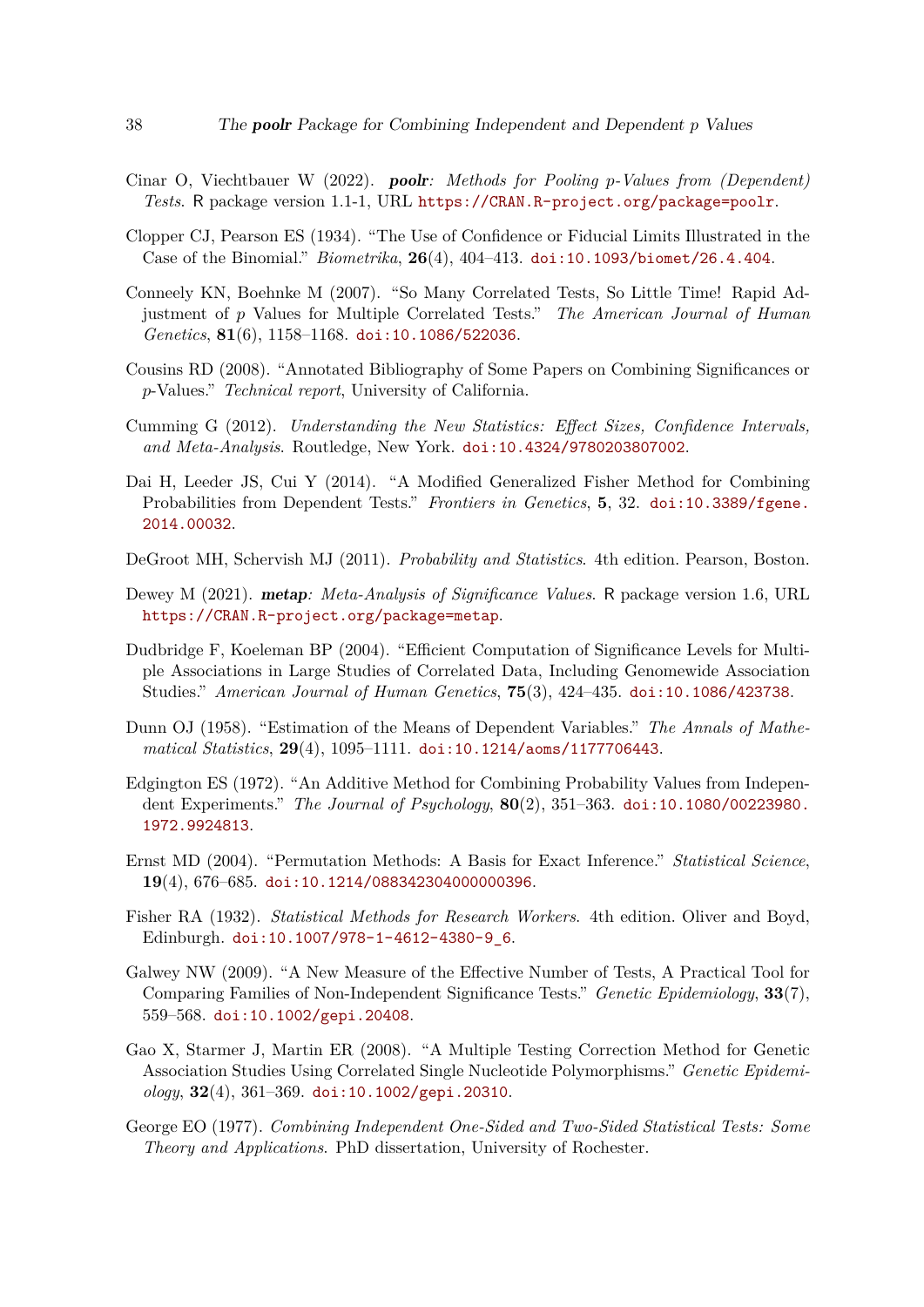- <span id="page-38-4"></span>Goeman J, Solari A (2014). "Multiple Hypothesis Testing in Genomics." *Statistics in Medicine*, **33**(11), 1946–1978. [doi:10.1002/sim.6082](https://doi.org/10.1002/sim.6082).
- <span id="page-38-9"></span>Good P (2013). *Permutation Tests: A Practical Guide to Resampling Methods for Testing Hypothesis*. Springer-Verlag, New York.
- <span id="page-38-8"></span>Härdle WK, Simar L (2015). *Applied Multivariate Statistical Analysis*. 4th edition. Springer-Verlag, New York. [doi:10.1007/978-3-540-72244-1](https://doi.org/10.1007/978-3-540-72244-1).
- <span id="page-38-13"></span>Healy MJR (1968). "Multivariate Normal Plotting." *Journal of the Royal Statistical Society C*, **17**(2), 157–161. [doi:10.2307/2985678](https://doi.org/10.2307/2985678).
- <span id="page-38-15"></span>Higham NJ (2002). "Computing the Nearest Correlation Matrix: A Problem from Finance." *IMA Journal of Numerical Analysis*, **22**(3), 329–343. [doi:10.1093/imanum/22.3.329](https://doi.org/10.1093/imanum/22.3.329).
- <span id="page-38-6"></span>Hochberg Y (1988). "A Sharper Bonferroni Procedure for Multiple Tests of Significance." *Biometrika*, **75**(4), 800–802. [doi:10.1093/biomet/75.4.800](https://doi.org/10.1093/biomet/75.4.800).
- <span id="page-38-5"></span>Holm S (1979). "A Simple Sequentially Multiple Test Procedure." *Scandinavian Journal of Statistics*, **6**, 65–70.
- <span id="page-38-7"></span>Hommel G (1988). "A Stagewise Rejective Multiple Test Procedure Based on a Modified Bonferroni Test." *Biometrika*, **75**(2), 383–386. [doi:10.1093/biomet/75.2.383](https://doi.org/10.1093/biomet/75.2.383).
- <span id="page-38-10"></span>Johnson RC, Nelson GW, Troyer JL, Lautenberger JA, Kessing BD, Winkler CA, O'Brien SJ (2010). "Accounting for Multiple Comparisons in a Genome-Wide Association Study (GWAS)." *BMC Genomics*, **11**(1), 724. [doi:10.1186/1471-2164-11-724](https://doi.org/10.1186/1471-2164-11-724).
- <span id="page-38-12"></span>Kost JT, McDermott MP (2002). "Combining Dependent *p*-Values." *Statistics and Probability Letters*, **60**, 183–190. [doi:10.1016/s0167-7152\(02\)00310-3](https://doi.org/10.1016/s0167-7152(02)00310-3).
- <span id="page-38-11"></span>Laird NM, Lange C (2011). *The Fundamentals of Modern Statistical Genetics*. Springer-Verlag, New York. [doi:10.1007/978-1-4419-7338-2](https://doi.org/10.1007/978-1-4419-7338-2).
- <span id="page-38-14"></span>Laird NM, Mosteller F (1990). "Some Statistical Methods for Combining Experimental Results." *International Journal of Technology Assessment in Health Care*, **6**(1), 5–30. [doi:](https://doi.org/10.1017/s0266462300008916) [10.1017/s0266462300008916](https://doi.org/10.1017/s0266462300008916).
- <span id="page-38-3"></span>Lancaster HO (1961). "The Combination of Probabilities: An Application of Orthonormal Functions." *Australian Journal of Statistics*, **3**(1), 20–33. [doi:10.1111/j.1467-842x.](https://doi.org/10.1111/j.1467-842x.1961.tb00058.x) [1961.tb00058.x](https://doi.org/10.1111/j.1467-842x.1961.tb00058.x).
- <span id="page-38-0"></span>Lehne B, Lewis CM, Schlitt T (2011). "From SNPs to Genes: Disease Association at the Gene Level." *PLOS One*, **6**(6), e20133. [doi:10.1371/journal.pone.0020133](https://doi.org/10.1371/journal.pone.0020133).
- <span id="page-38-1"></span>Li J, Ji L (2005). "Adjusting Multiple Testing in Multilocus Analyses Using the Eigenvalues of a Correlation Matrix." *Heredity*, **95**(3), 221–227. [doi:10.1038/sj.hdy.6800717](https://doi.org/10.1038/sj.hdy.6800717).
- <span id="page-38-2"></span>Lin DY (2005). "An Efficient Monte Carlo Approach to Assessing Statistical Significance in Genomic Studies." *Bioinformatics*, **21**(6), 781–787. [doi:10.1093/bioinformatics/](https://doi.org/10.1093/bioinformatics/bti053) [bti053](https://doi.org/10.1093/bioinformatics/bti053).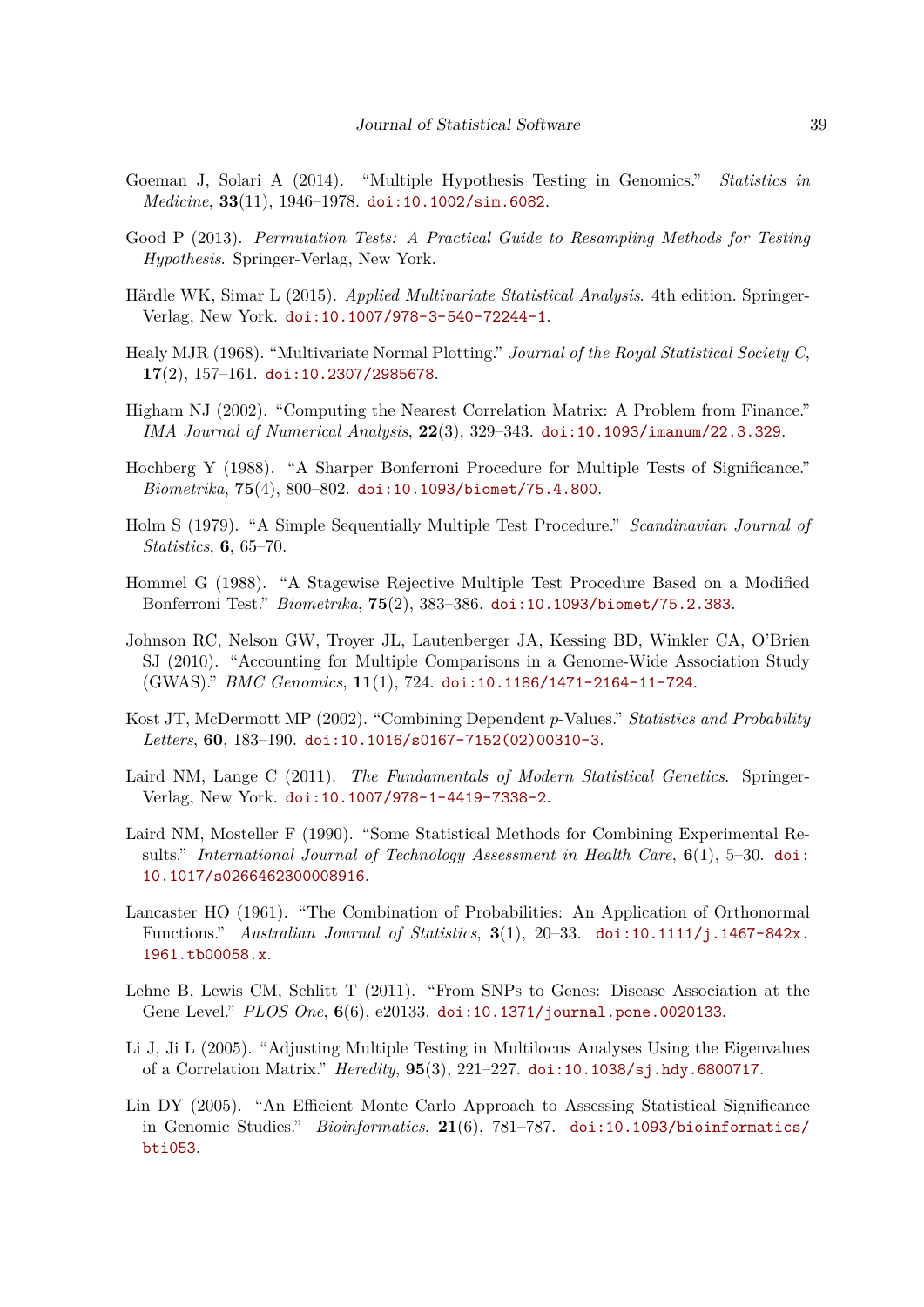- <span id="page-39-2"></span>Liu JZ, Mcrae AF, Nyholt DR, Medland SE, Wray NR, Brown KM, AMFS Investigators, Hayward NK, Montgomery GW, Visscher PM, Martin NG, Macgregor S (2010). "A Versatile Gene-Based Test for Genome-Wide Association Studies." *The American Journal of Human Genetics*, **87**(1), 139–145. [doi:10.1016/j.ajhg.2010.06.009](https://doi.org/10.1016/j.ajhg.2010.06.009).
- <span id="page-39-13"></span>Loughin TM (2004). "A Systematic Comparison of Methods for Combining *p*-Values From Independent Tests." *Computational Statistics & Data Analysis*, **47**(3), 467–485. [doi:](https://doi.org/10.1016/j.csda.2003.11.020) [10.1016/j.csda.2003.11.020](https://doi.org/10.1016/j.csda.2003.11.020).
- <span id="page-39-3"></span>Moskvina V, O'Dushlaine C, Purcell S, Craddock N, Holmans P, O'Donovan MC (2011). "Evaluation of an Approximation Method for Assessment of Overall Significance of Multiple-Dependent Tests in a Genomewide Association Study." *Genetic Epidemiology*, **35**(8), 861–866. [doi:10.1002/gepi.20636](https://doi.org/10.1002/gepi.20636).
- <span id="page-39-9"></span>Narasimhan B, Johnson SG, Hahn T, Bouvier A, Kiêu K (2021). cubature*: Adaptive Multivariate Integration over Hypercubes*. R package version 2.0.4.2, URL [https://CRAN.](https://CRAN.R-project.org/package=cubature) [R-project.org/package=cubature](https://CRAN.R-project.org/package=cubature).
- <span id="page-39-11"></span>National Research Council (1992). *Combining Information: Statistical Issues and Opportunities*. National Academic Press, Washington, DC.
- <span id="page-39-1"></span>Nyholt DR (2004). "A Simple Correction for Multiple Testing for Single-Nucleotide Polymorphisms in Linkage Disequilibrium with Each Other." *The American Journal of Human Genetics*, **74**(4), 765–769. [doi:10.1086/383251](https://doi.org/10.1086/383251).
- <span id="page-39-7"></span>Phipson B, Smyth GK (2010). "Permutation *p*-Values Should Never Be Zero: Calculating Exact *p*-Values When Permutations Are Randomly Drawn." *Statistical Applications in Genetics and Molecular Biology*, **9**(1). [doi:10.2202/1544-6115.1585](https://doi.org/10.2202/1544-6115.1585).
- <span id="page-39-12"></span>Piegorsch WW, Bailer JA (2009). "Combining Information." *Wiley Interdisciplinary Reviews: Computational Statistics*, **1**(3), 354–360. [doi:10.1002/9781118445112.stat03704](https://doi.org/10.1002/9781118445112.stat03704).
- <span id="page-39-5"></span>Poole W (2021). EmpiricalBrownsMethod*: Uses Brown's Method to Combine p-Values from Dependent Tests*. R package version 1.22.0, URL [https://www.bioconductor.org/](https://www.bioconductor.org/packages/EmpiricalBrownsMethod/) [packages/EmpiricalBrownsMethod/](https://www.bioconductor.org/packages/EmpiricalBrownsMethod/).
- <span id="page-39-4"></span>R Core Team (2021). R*: A Language and Environment for Statistical Computing*. R Foundation for Statistical Computing, Vienna, Austria. URL <https://www.R-project.org/>.
- <span id="page-39-8"></span>Resnick SI (2014). *A Probability Path*. Springer-Verlag, New York. [doi:10.1007/](https://doi.org/10.1007/978-0-8176-8409-9) [978-0-8176-8409-9](https://doi.org/10.1007/978-0-8176-8409-9).
- <span id="page-39-0"></span>Rosenthal R (1978). "Combining Results of Independent Studies." *Psychological Bulletin*, **85**(1), 185–193. [doi:10.1037/0033-2909.85.1.185](https://doi.org/10.1037/0033-2909.85.1.185).
- <span id="page-39-6"></span>Salyakina D, Seaman SR, Browning BL, Dudbridge F, Muller-Myhsok B (2005). "Evaluation of Nyholt's Procedure for Multiple Testing Correction." *Human Heredity*, **60**(1), 19–25. [doi:10.1159/000087540](https://doi.org/10.1159/000087540).
- <span id="page-39-10"></span>Schmid JE, Koch GG, LaVange LM (1991). "An Overview of Statistical Issues and Methods of Meta-Analysis." *Journal of Biopharmaceutical Statistics*, **1**(1), 103–120. [doi:10.1080/](https://doi.org/10.1080/10543409108835008) [10543409108835008](https://doi.org/10.1080/10543409108835008).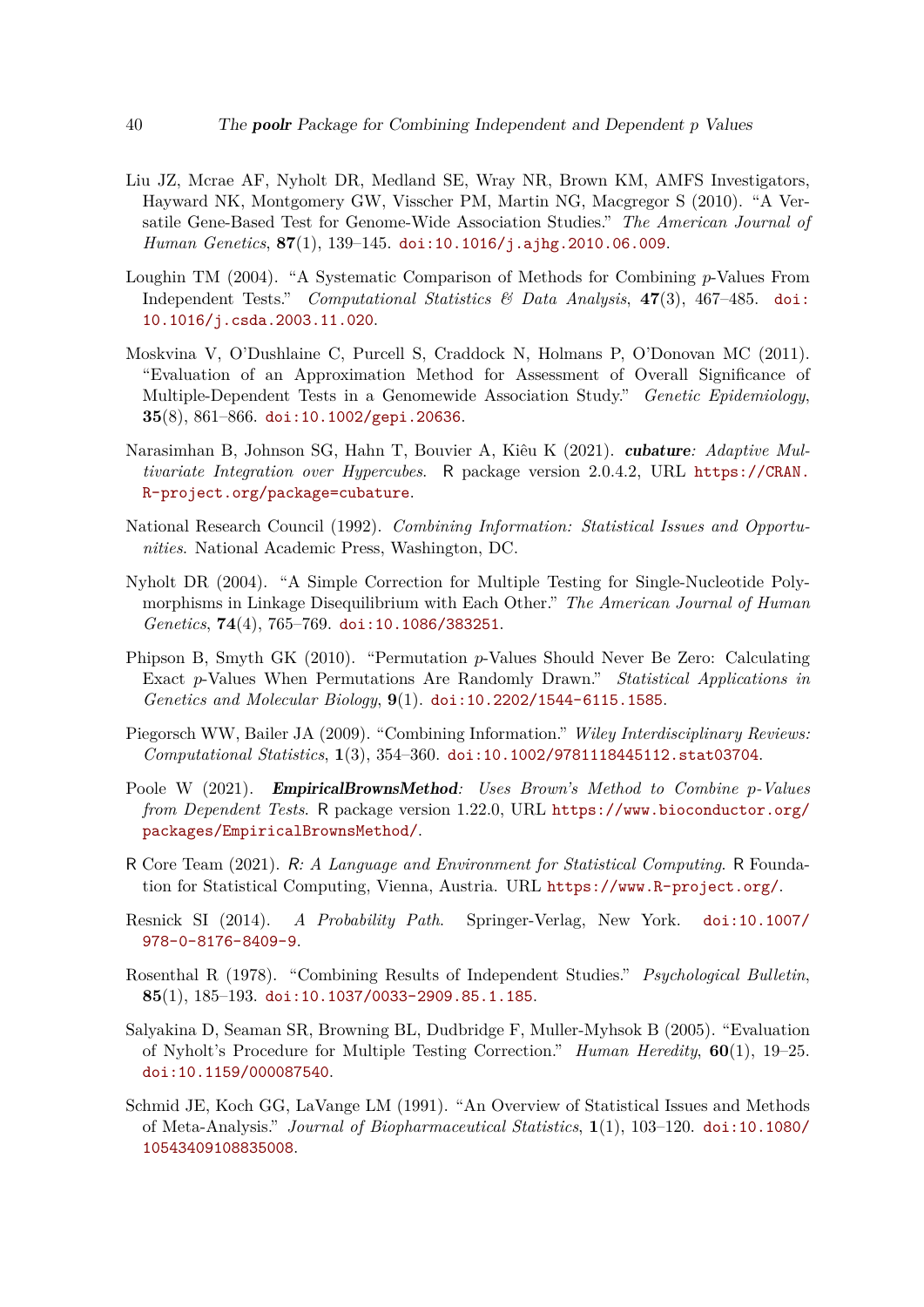- <span id="page-40-4"></span>Schroeder MS, Culhane AC, Quackenbush J, Haibe-Kains B (2011). "survcomp: An R/Bioconductor Package for Performance Assessment and Comparison of Survival Models." *Bioinformatics*, **27**(22), 3206–3208. [doi:10.1093/bioinformatics/btr511](https://doi.org/10.1093/bioinformatics/btr511).
- <span id="page-40-8"></span>Šidák Z (1967). "Rectangular Confidence Regions for the Means of Multivariate Normal Distributions." *Journal of the American Statistical Association*, **62**(318), 626–633. [doi:](https://doi.org/10.1080/01621459.1967.10482935) [10.1080/01621459.1967.10482935](https://doi.org/10.1080/01621459.1967.10482935).
- <span id="page-40-7"></span>Simes JR (1986). "An Improved Bonferroni Procedure for Multiple Tests of Significance." *Biometrika*, pp. 751–754. [doi:10.1093/biomet/73.3.751](https://doi.org/10.1093/biomet/73.3.751).
- <span id="page-40-2"></span>Slatkin M (2008). "Linkage Disequilibrium: Understanding the Evolutionary Past and Mapping the Medical Future." *Nature Reviews Genetics*, **9**(6), 477–485. [doi:10.1038/nrg2361](https://doi.org/10.1038/nrg2361).
- <span id="page-40-0"></span>Stouffer SA, Suchman EA, DeVinney LC, Star SA, Williams Jr RM (1949). *The American Soldier: Adjustment During Army Life (Vol. 1)*. Princeton University Press, Princeton.
- <span id="page-40-3"></span>Strube MJ (1985). "Combining and Comparing Significance Levels from Nonindependent Hypothesis Tests." *Psychological Bulletin*, **97**(2), 334–341. [doi:10.1037/0033-2909.97.](https://doi.org/10.1037/0033-2909.97.2.334) [2.334](https://doi.org/10.1037/0033-2909.97.2.334).
- <span id="page-40-5"></span>Tippett LHC (1931). *Methods of Statistics*. Williams Norgate, London.
- <span id="page-40-12"></span>Van Assche E, Moons T, Cinar O, Viechtbauer W, Oldehinkel AJ, Van Leeuwen K, Verschueren K, Colpin H, Lambrechts D, Van den Noortgate W, Goossens L, Claes S, Van Winkel R (2017). "Gene-Based Interaction Analysis Shows GABA Ergic Genes Interacting with Parenting in Adolescent Depressive Symptoms." *Journal of Child Psychology and Psychiatry*, **58**(12), 1301–1309. [doi:10.1111/jcpp.12766](https://doi.org/10.1111/jcpp.12766).
- <span id="page-40-9"></span>Van der Vaart AW (1998). *Asymptotic Statistics*. Cambridge University Press, New York.
- <span id="page-40-13"></span>Warnes G (2021). genetics*: Population Genetics*. R package version 1.3.8.1.3, URL [https:](https://CRAN.R-project.org/package=genetics) [//CRAN.R-project.org/package=genetics](https://CRAN.R-project.org/package=genetics).
- <span id="page-40-14"></span>Wasserstein RL, Lazar NA (2016). "The ASA's Statement on *p*-Values: Context, Process, and Purpose." *The American Statistician*, **70**(2), 129–133. [doi:10.1080/00031305.2016.](https://doi.org/10.1080/00031305.2016.1154108) [1154108](https://doi.org/10.1080/00031305.2016.1154108).
- <span id="page-40-10"></span>Westfall PH, Young SS (1993). *Resampling-Based Multiple Testing: Examples and Methods for p-Value Adjustment*. John Wiley & Sons, New York.
- <span id="page-40-1"></span>Wilkinson B (1951). "A Statistical Consideration in Psychological Research." *Psychological Bulletin*, **48**(2), 156–158. [doi:10.1037/h0059111](https://doi.org/10.1037/h0059111).
- <span id="page-40-6"></span>Wilson DJ (2019). "The Harmonic Mean *p*-Value for Combining Dependent Tests." *Proceedings of the National Academy of Sciences of the United States of America*, **116**(4), 1195–1200. [doi:10.1101/171751](https://doi.org/10.1101/171751).
- <span id="page-40-11"></span>Yang JJ, Li J, Williams LK, Buu A (2016). "An Efficient Genome-Wide Association Test for Multivariate Phenotypes Based on the Fisher Combination Function." *BMC Bioinformatics*, **17**, 19. [doi:10.1186/s12859-015-0868-6](https://doi.org/10.1186/s12859-015-0868-6).